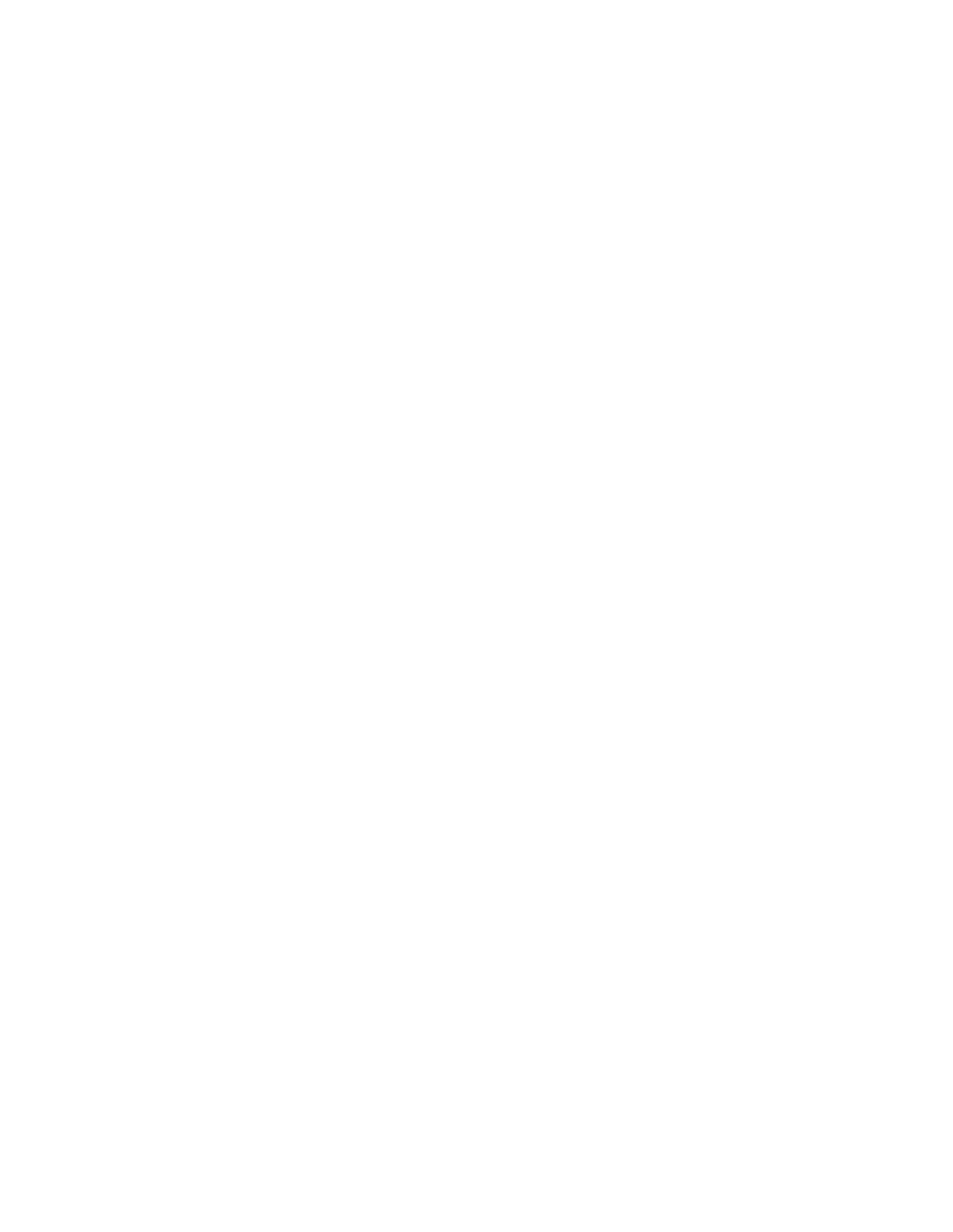## **Executive Summary**

This final evaluation report of the outputs and outcomes achieved by the Community Paramedicine program (CP) is clearly a **"good news" story.** As of January 2019, 104 skilled and knowledgeable Community Paramedics (CPs) are providing primary care services<sup>1</sup> to people in remote and rural British Columbia (BC) communities. **Almost 1,600 patients have been serviced and over 19,600 home visits have been conducted.** They have accomplished the following:

- Served 83 of 99 eligible rural/remote communities;
- **Cared for 1,597 "**unique" rural/remote BC residents;
- **Conducted 19,671 home-visits**;
- **Responded to 346 acute calls (911)** while on CP shifts.

Since its inception in 2015, BC Emergency Health Services (BCEHS) leads the project and has created a support infrastructure to facilitate program advancement, and long-term effectiveness and sustainability. Components of this infrastructure includes the following:

- **Partnerships** with BC Ministry of Health, regional health authorities<sup>2</sup>, Ambulance Paramedics of BC (CUPE Local 873), communities and local health care teams;
- **•** "Orientation" Online and in-person pre-service training components to enable CPs to learn the new knowledge and gain the skills and confidence required;
- **CP Mentors** twenty-one (21) experienced individuals provide ongoing support to CPs in the field;
- **CP Management Team;**

**EXECT Systems for evaluation** to enable evidence-based decisions regarding improvement, and to demonstrate outcomes for accountability.

Since inception (2015) as the Community Paramedicine Initiative, there were **two primary objectives:**

- **1.** Contribute to the stabilization of paramedic staffing in rural and remote communities.
- **2.** Bridge health service delivery gaps identified in collaboration with local primary care teams.

**The CP Delivery Goal** is to be consistent with Quadruple Aim.**<sup>3</sup>**

# **The focal population has been persons age 65+ with one or more of the priority conditions below.**

In brackets are the key activities associated with the condition:

- Heart Failure (monitoring blood pressure, pulse, weight);
- COPD (oxygen saturation, medication self-management support);
- **•** Diabetes (physical assessment, medication self-management; support, vitals and head-to-toe checks) to contribute to stabilization<sup>4</sup>; and
- At-risk for falls (risk assessment and home safety screening).

Recently, CPs have begun to provide palliative care, and some have been providing Naloxone training and meeting other identified needs. In addition to conducting home visits, CPs work closely with

<sup>&</sup>lt;sup>1</sup> CPs typically hold part-time positions (0.53 or 0.67 FTE), and work 10 hour/day.

<sup>&</sup>lt;sup>2</sup> Northern, Interior, Island and First Nations Health Authority have been most involved in the development, but other health authorities are now collaborating as well.

<sup>&</sup>lt;sup>3</sup> The initiative aligns with, and supports, the Ministry of Health's strategic directions, including Quadruple Aim. See 2015 *Primary and Community Care in BC: A Strategic Policy Framework.* Dimensions of care captured in the Quadruple Aim **framework** includes improved patient experience and health of populations, as well as reduced costs of care and improved care provider work life and well-being.

<sup>4</sup>Services provided depend on referral and patient need.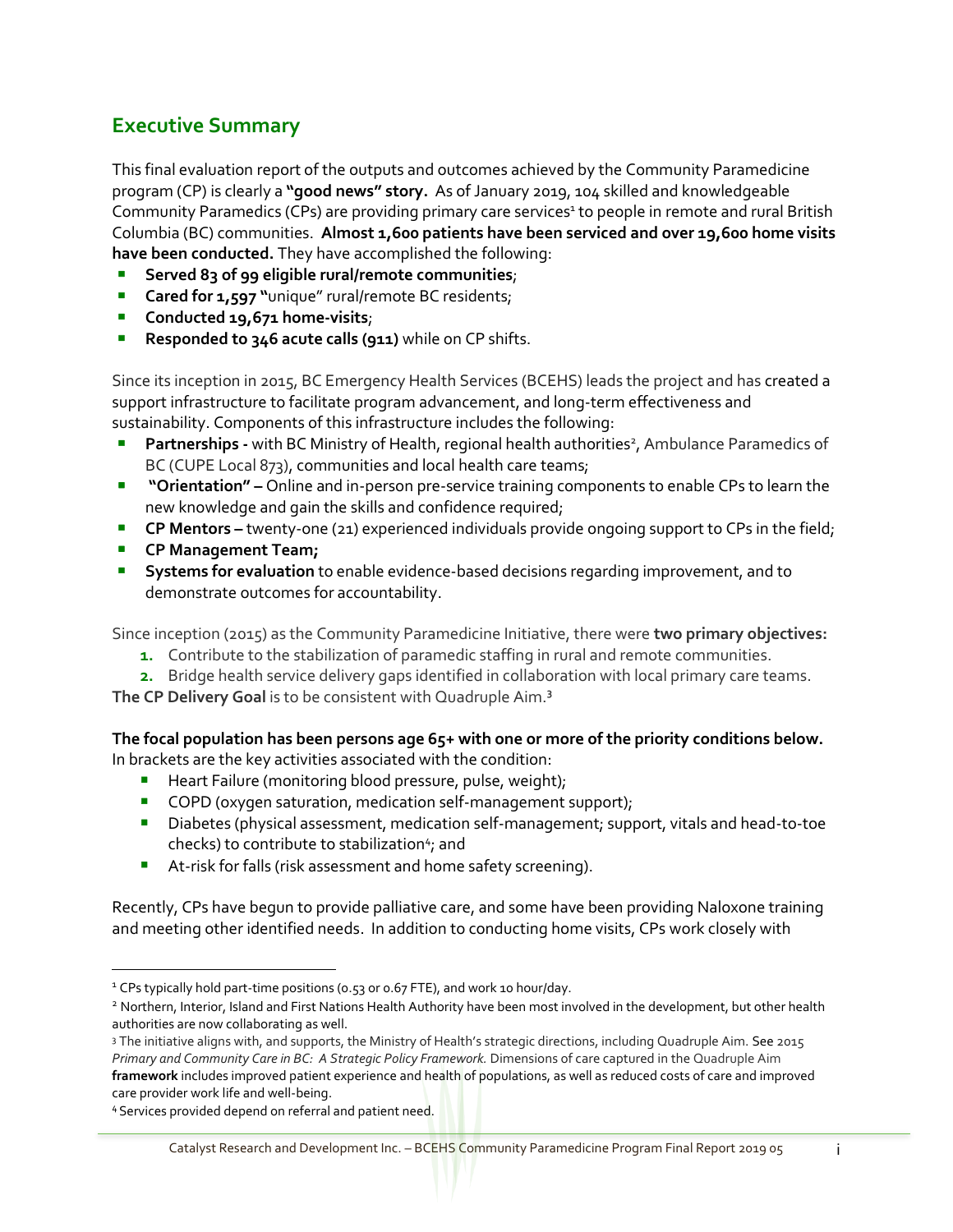colleagues in local primary care teams and hospitals, and conduct health education sessions at community events. They have recently begun to use home health monitoring (HHM). CPs are supported by their Unit Chiefs, CP Mentors and the BCEHS CP management team.

Evaluation activities began at program inception<sup>5</sup>, with development of a Framework (2015) that served as a blueprint for monitoring and evaluation. This was followed by a "Snapshot Report" (2017), then an Interim Evaluation Report (2017), which focused on formative issues and early outcomes. This Final Evaluation Report (2019) includes a summary of outputs and outcomes achieved, which are related to the program objectives, goal and evaluation questions specified in the Framework. A separate technical report contains all of the data summaries from which this Final Report was created.

Qualitative and quantitative data for this report were gathered on CP recruitment and orientation, implementation in communities, CP work with patients, and work with health partners and systems. The report includes insights from key stakeholders: the CPs themselves, CP Mentors, local health partners, community partners, health care administrators and, of course, patients. Patient data was gathered directly using a patient reported outcome measure (PROM), specifically the EQ5D5L survey tool, a patient experience survey, and through in-depth case studies of three communities served by  $CPs$ 

Overall, data results indicate that program objectives and goal are either being achieved or well on their way to doing so.

#### **Summary of results for Program Objective #1:** Contribute to stabilizing staffing in rural / remote communities

- **a.** The program is attracting and retaining paramedics to work in rural / remote communities. Most success has been realized with hiring local paramedics.
- **b.** The program improved individual practitioners' job satisfaction and professional competencies.
- **c.** CPs are integrated in local care teams and routinely collaborate with other health care providers. They are welcome contributors at community events.
- **d.** Community Paramedicine is now defined in BCEHS policy documents. Provincial policies, procedures and practice guidelines have been articulated.
- **e.** CPs can improve emergency responses in some situations.
- **Summary of results for Program Objective #2:** Bridge health service delivery gaps in communities, identified in collaboration with local primary care teams, and consistent with CP scope of practice.
	- **a.** CPs are bridging delivery gaps at the local level by working collaboratively with local primary care teams and extending their reach and working directly with patients in their homes.
	- **b.** The program has increased local capacity to address identified health challenges.
	- **c.** CPs are not duplicating existing services but are making them more effective. They have established a new type of health service delivery.

 $5$  Catalyst began by first developing the Evaluation Framework that outlines both formative and summative evaluation (2015).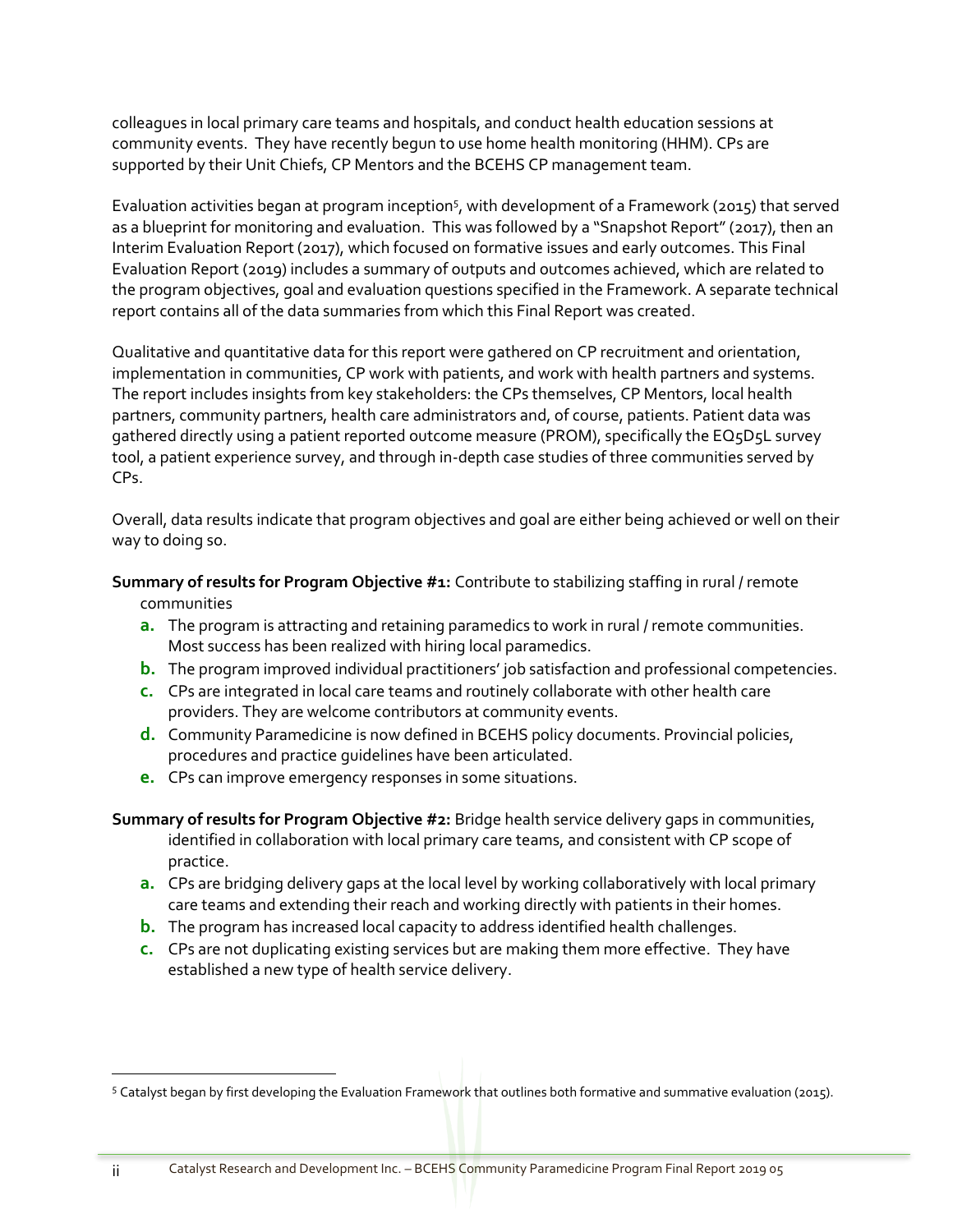#### **Summary of results for Program Delivery Goal: Quadruple Aim**

There is strong evidence of improvement in #1: Patient Experience and #4: CP Well-being. Early evidence indicates potential for positive impact on #2: Patient/population Health. No data were available regarding improving # 3: Cost of Outcomes.

- **1. Patient experiences**: Patients and caregivers expressed satisfaction with CP services and indicated their experiences had improved. A relationship with the CP matters to patients and their families.
- **2. Health:** EQ5D5L data indicated that 52% of patients cared for by CPs improved or maintained health. CPs helped patients understand their conditions and treatments, improve ability to navigate systems and access services, and develop confidence and skill in self-care. Health partners and care providers agreed, noting improved self-care action and adherence to medications.
- *3.* **Costs of outcomes:** BC Health system data to address this question was not available at the time of writing this report.
- **4. Health care provider well-being:** CPs generally found the role to be rewarding. Highlights included relationships with patients and caregivers, appreciation of community members, ability to share knowledge and work as a team, and help facilitate aging in place.

#### **Recommendations**

 $\overline{a}$ 

The chart below summarizes recommendations that emerged from the data, and references these to the program objectives, delivery goal (Quadruple Aim) component, and evaluation objectives.<sup>6</sup>

| Recommendations with Suggested Actions aligned to Program<br><b>Objectives, Quadruple Aim Components &amp; Evaluation Objectives</b>                                                                                                                                                                                                                                                                                                                  |      | Quadruple Aim<br>Component | Evaluation<br>Objective |
|-------------------------------------------------------------------------------------------------------------------------------------------------------------------------------------------------------------------------------------------------------------------------------------------------------------------------------------------------------------------------------------------------------------------------------------------------------|------|----------------------------|-------------------------|
| A. CP Practice                                                                                                                                                                                                                                                                                                                                                                                                                                        |      |                            |                         |
| 1. Continue/strengthen pre-service and in-service supports for learning and<br>practice change.                                                                                                                                                                                                                                                                                                                                                       |      | 1, 2, 4                    | $\overline{\mathbf{2}}$ |
| The CP Program Management Team has developed effective means to support the complex transition from<br>recruitment to successful CP (Orientation, CP Mentors and Community of Practice). Additional supports were<br>developed to enable CPs to work effectively in new priority areas such as palliative care, and with new tools such as<br>HHM. Continue to equip CPs to meet emerging patient needs and system priorities, such as mental health. |      |                            |                         |
| 2. Continue to work with key stakeholders to address factors (identified in<br>this report and elsewhere) that limit CP effectiveness, efficiency and<br>sustainability.                                                                                                                                                                                                                                                                              | 1, 2 | 1, 2, 4                    | 3, 4, 5                 |

Engage Unit chiefs, CPs and Mentors, policy/decision-makers and community partners to resolve concerns such as station-level supervision and practice support, kilo shift complexities, challenges of part-time employment (vs. fulltime positions in some locations), and co-location in First Nation communities.

<sup>&</sup>lt;sup>6</sup> Five evaluation objectives (see Section 1.3): **1.** Determine the extent to which the program achieved its objectives and supported related decision-making; **2.** Inform BCEHS as to how well the program delivered services in alignment with the Quadruple Aim, BC Ministry of Health's strategic directions, and the BCEHS Strategic Plan; **3**. Identify important lessons to be learned and recommendations for future implementation; **4.** Analyze the changes that have occurred and provide evidence to support policy and practice changes for the program; **5.** Analyze implementation, focusing on program structures and processes.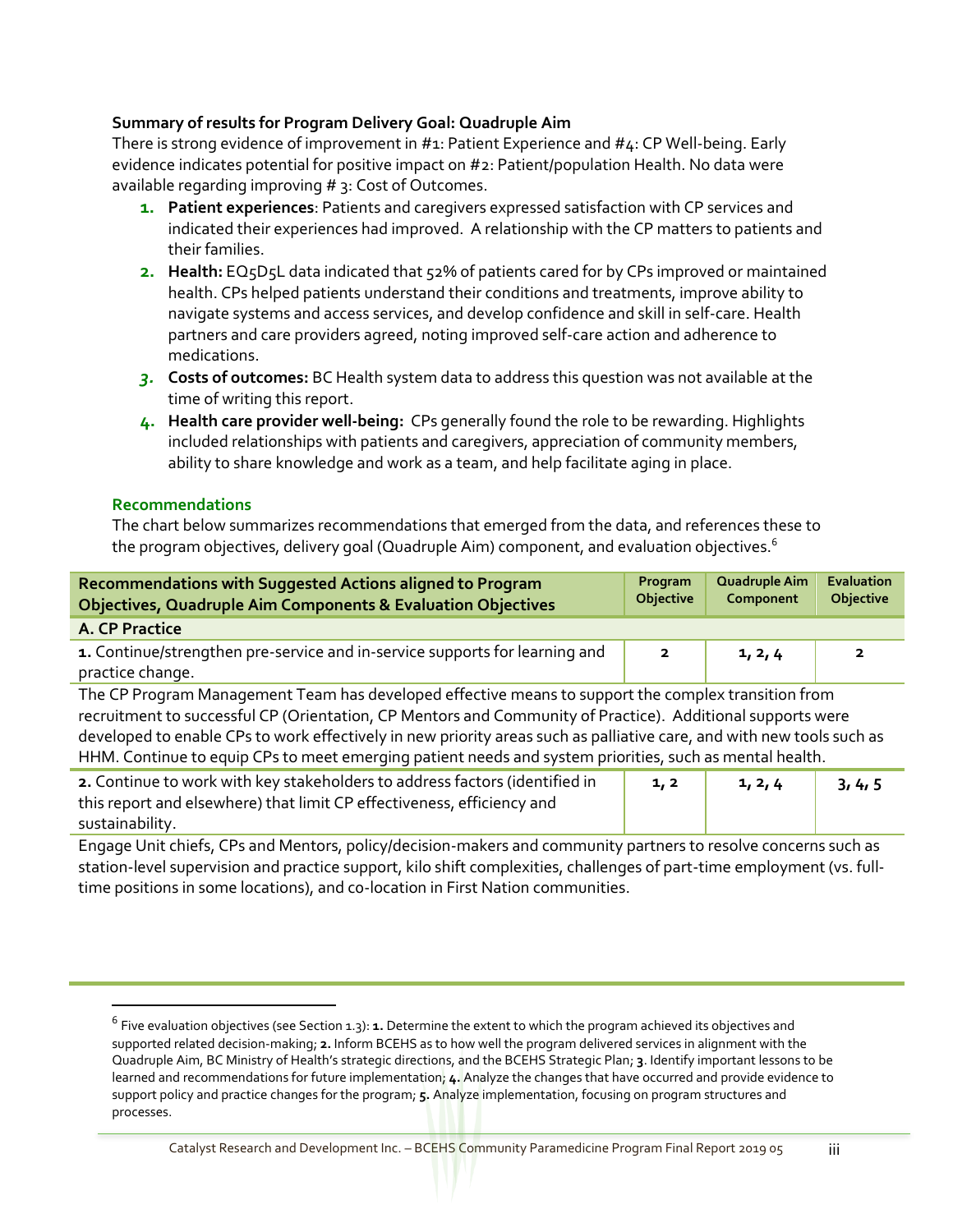| <b>B. CP Program Management Team</b>                                                                                                                                                                                                                                                                                                                                                                                                                                                                                                                                                                                                                                          |      |            |            |  |  |  |
|-------------------------------------------------------------------------------------------------------------------------------------------------------------------------------------------------------------------------------------------------------------------------------------------------------------------------------------------------------------------------------------------------------------------------------------------------------------------------------------------------------------------------------------------------------------------------------------------------------------------------------------------------------------------------------|------|------------|------------|--|--|--|
| 1. Create plans for moving the findings and recommendations of this report<br>to action.                                                                                                                                                                                                                                                                                                                                                                                                                                                                                                                                                                                      | 1, 2 | 1, 2, 4    | 2, 3, 4, 5 |  |  |  |
| Integrate these findings and recommendations with insights gathered from other experiences and create a plan to<br>operationally address the challenges and opportunities, and improve the program, CP practices and supportive<br>policies.                                                                                                                                                                                                                                                                                                                                                                                                                                  |      |            |            |  |  |  |
| 2. Plan for sustaining Community Paramedicine in BC.                                                                                                                                                                                                                                                                                                                                                                                                                                                                                                                                                                                                                          | 1, 2 | 1, 2, 4    | 2,4        |  |  |  |
| Although CP is a sound program, it is vulnerable to external pressures that could limit growth and impact in the<br>future. Determine the leadership, structures and policies needed to sustain and improve the CP program generally<br>and take advantage of opportunities for learning and informing practices.                                                                                                                                                                                                                                                                                                                                                             |      |            |            |  |  |  |
| <b>C. Evaluation and Knowledge Utilization</b>                                                                                                                                                                                                                                                                                                                                                                                                                                                                                                                                                                                                                                |      |            |            |  |  |  |
| 1. Continue to improve evaluation for informing practices and policies, and<br>accountability.                                                                                                                                                                                                                                                                                                                                                                                                                                                                                                                                                                                | 1, 2 | 1, 2, 3, 4 | 3,4        |  |  |  |
| The team has capacity for getting quality data for actionable results. Engage key implementers (i.e., CPs, CP<br>Mentors, and Unit Chiefs), Evaluation Advisory Committee members and other champions in identifying key<br>questions, enhancing survey data quality and collection, accessing provincial data, mobilizing knowledge and<br>utilizing findings. Progress has been made in engaging patients - the direct beneficiaries and key stakeholders -in<br>program evaluation. The ability to continually gather patient insights and measure their outcomes will be essential<br>to improving service, creating support structures and policies, and sustainability. |      |            |            |  |  |  |
| 2. Update the evaluation framework, including logic and key evaluation<br>questions                                                                                                                                                                                                                                                                                                                                                                                                                                                                                                                                                                                           | 1, 2 | 1, 2, 3, 4 | 1, 3       |  |  |  |
| Evaluation documents often become dated and should be refreshed every three to five years to ensure continued<br>strong alignment to provincial and national strategies.                                                                                                                                                                                                                                                                                                                                                                                                                                                                                                      |      |            |            |  |  |  |
| 3. Refine evaluation of the Quadruple Aim components.                                                                                                                                                                                                                                                                                                                                                                                                                                                                                                                                                                                                                         | 1, 2 | 1, 2, 3, 4 | 2          |  |  |  |
| This program is demonstrating success in components $#_1, #_3$ , and $#_4$ . It is possible to obtain quality data on patient<br>health and costs for outcomes achieved, and will likely be necessary for sustaining the program, but this will require<br>partners' commitment.                                                                                                                                                                                                                                                                                                                                                                                              |      |            |            |  |  |  |

BCEHS and its partners have successfully designed and implemented a program capable of addressing key challenges faced by senior residents in rural and remote communities. The CP program management team has demonstrated ability to learn and use knowledge to improve effectiveness. CP is a success story and lessons from this evaluation provide insight into how this program can be strengthened and thoughtfully sustained.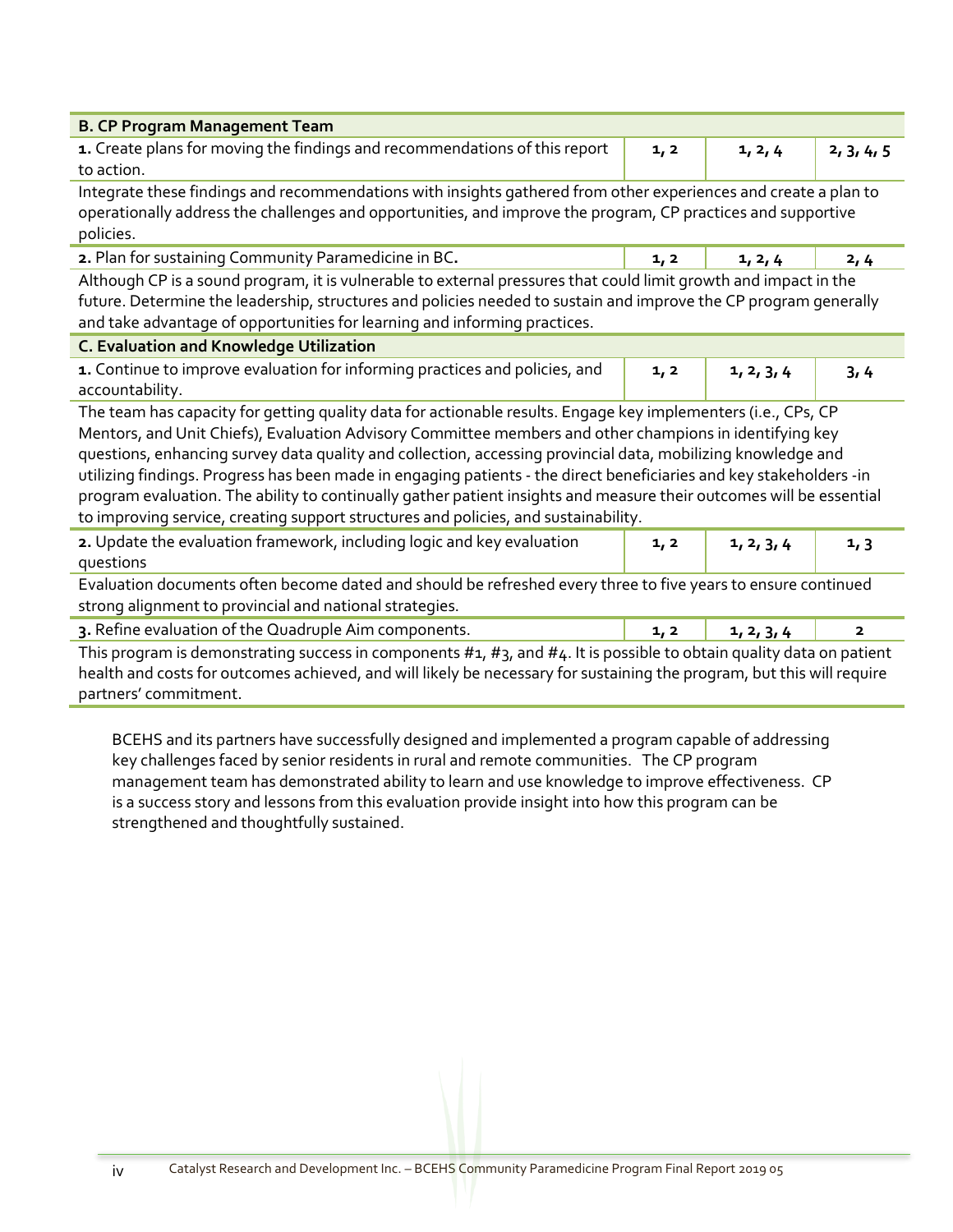# **Contents**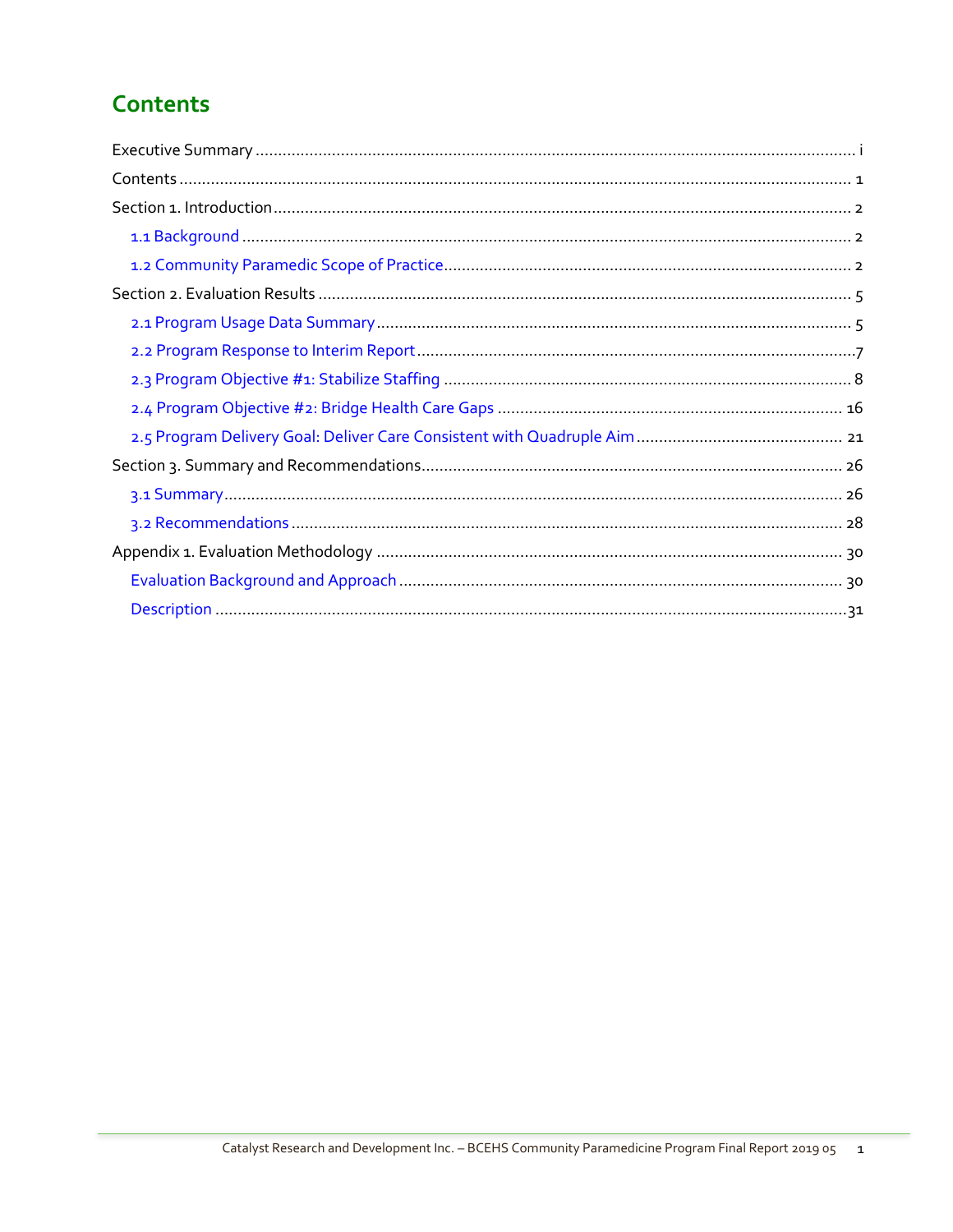# **Section 1. Introduction**

## **1.1 Background**

Community Paramedics (CPs) in-home provide primary care services in 99 rural and remote BC communities across five health authorities (Northern, Interior, Island, Vancouver Coastal and Fraser). BC Emergency Health Services (BCEHS) leads program development and implementation, but works closely with BC's Ministry of Health, regional health authorities, the Ambulance Paramedics of BC (CUPE Local 873), the First Nations Health Authority, and others.

The program began in April 2015 with nine prototype communities. By December 2018, the program had grown to 104 positions, 23 of which were full-time.

**Two primary objectives** ground community paramedicine in BC:

- **1. Contribute to stabilization of paramedic staffing** in rural and remote communities by having CPs with the ability to augment additional shifts in emergency response capabilities.
- **2. Bridge health service delivery gaps** in communities, identified in collaboration with local primary care teams and consistent with the paramedics' scope of practice.

**The program delivery goal** is to "Deliver care consistent with **Quadruple Aim"** (Figure 1).

#### **Figure 1.** Quadruple Aim projects contribute to improvement in four areas, as below:



#### **The program objectives align with, and support, the BC Ministry of Health's strategic directions** as stated in *Primary and Community Care in BC: A Strategic Policy Framework* (2015):

- *Improving Health:* Develop innovative ways to promote and support individual responsibility for health and healthy living;
- *Developing primary care locally and improve access* to specialized care: explore ways to overcome transportation barriers for rural residents including high and low acuity transport; and,
- **Encouraging local innovation** in meeting health needs: create partnerships to find innovative solutions to transportation and access issues.

# **1.2 Community Paramedic Scope of Practice**

CPs in BC are Primary Care Paramedics with IV endorsement who are oriented to use their skills in nonurgent settings - in patients' homes or community settings. They provide services

within their scope of practice and in partnership with local health care providers.

Community paramedicine is intended primarily for patients age 65+ living with chronic conditions such as heart failure, chronic obstructive pulmonary disease (COPD), and diabetes, or are at risk of falls. CP services include (but are not limited to) monitoring blood pressure, assisting with diabetic care, identifying fall hazards in homes, supporting medication self-management, post-injury or illness evaluation, and assisting with respiratory conditions. Such work contributes to advancing principles put forth by the Ministry of Health, 7 including the support of

Since the Interim Evaluation Report in 2017, the following services were added: - Home Health Monitoring (for HF, COPD and Diabetes) - Palliative Care

<sup>7</sup> BC Ministry of Health (2015). *Primary and Community Care in BC: A Strategic Policy Framework.*

<sup>2</sup> Catalyst Research and Development Inc. – BCEHS Community Paramedicine Program Final Report 2019 05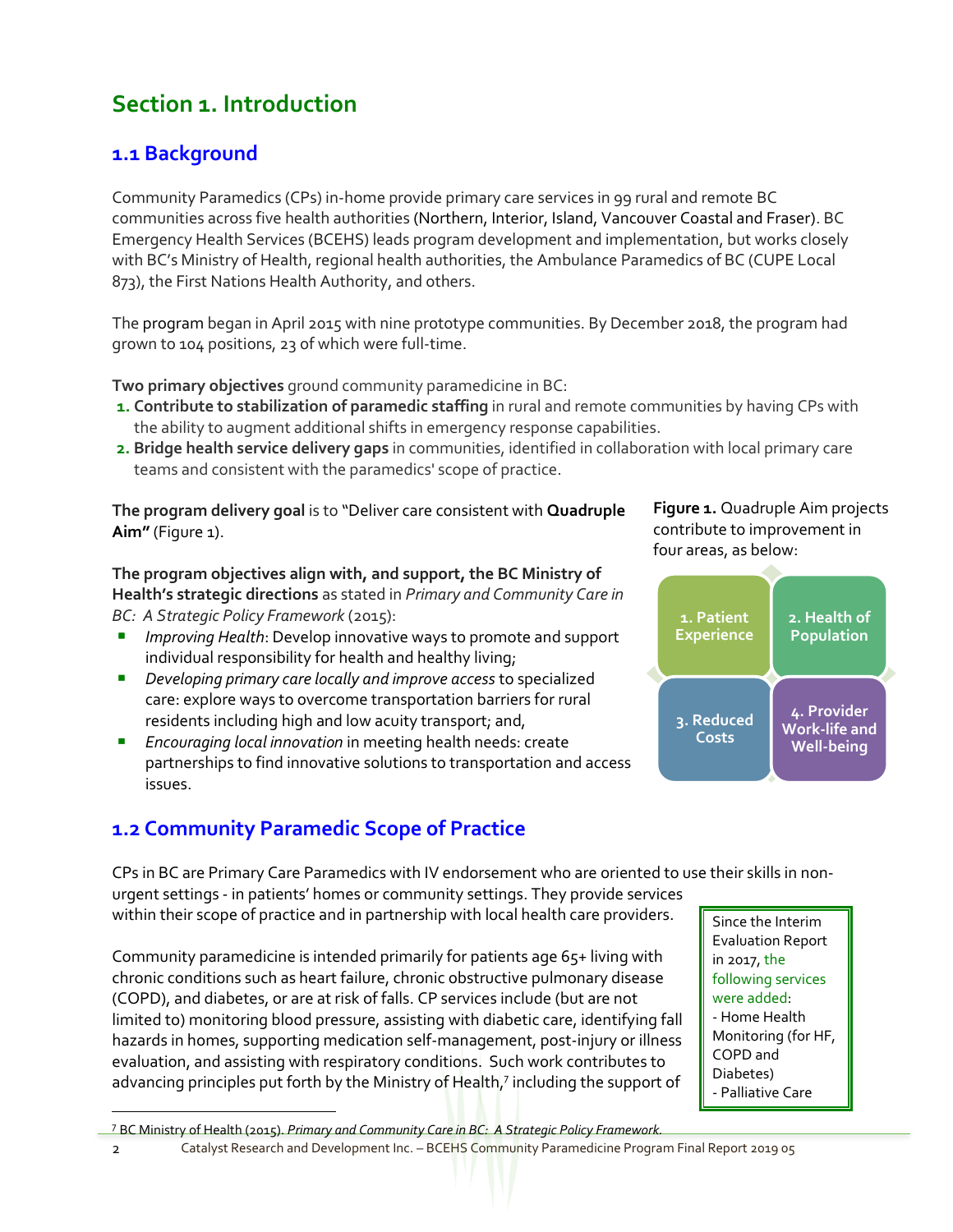integrated and comprehensive patient-centred health care involving health promotion and disease prevention.

The communities selected to receive CPs were either rural, small rural, or remote (as defined by the Ministry of Health) and had an existing ambulance station. Priority was given to ambulance stations with on-call staff only, indicating the greatest need for increasing stability of paramedic service.

It takes time and effort to engage local stakeholders, promote integration of this new role with health care teams, and become known and trusted in communities. CPs meet with local stakeholders<sup>8</sup> to learn about local needs and approaches, convey information and answer questions about their role, and generally build partnerships. They participate in local events, communicating health promotion and education concepts, and relationship building. CPs typically connect with many local people in a typical 10-hour shift:

- Patients in their homes,
- **•** Patients' care providers<sup>9</sup>;
- **EXECT:** First responders (including fire and police);
- Community members;

**■** The station Unit Chief or Area Manager

Each CP reports to the local Unit Chief (under the Area Manager). However, CPs are supported in their roles with patients and community by experienced "CP Mentors"<sup>10</sup>, as well as the provincial BCEHS CP program management team and structure. Figure 2 shows key interactions.





**Key "enablers" that should contribute to success** were identified at inception as follows:<sup>11</sup>

- Strong visible support from project sponsors and regional health authorities;
- Clearly defined scope of practice and effective scope management;

 $^8$  Including representatives in health, municipal government, band councils and others.

<sup>9</sup> Including physicians, nurse practitioners, nurses, and other staff at local clinics and hospitals

<sup>&</sup>lt;sup>10</sup> CP Mentors were originally called "Regional Training Officers" or RTOs

<sup>&</sup>lt;sup>11</sup> Cited in the Evaluation Framework (2016 02 23; p.5): Community Paramedicine Initiative Project Overview, Nov 16, 2015 + three additional noted by CP program management team.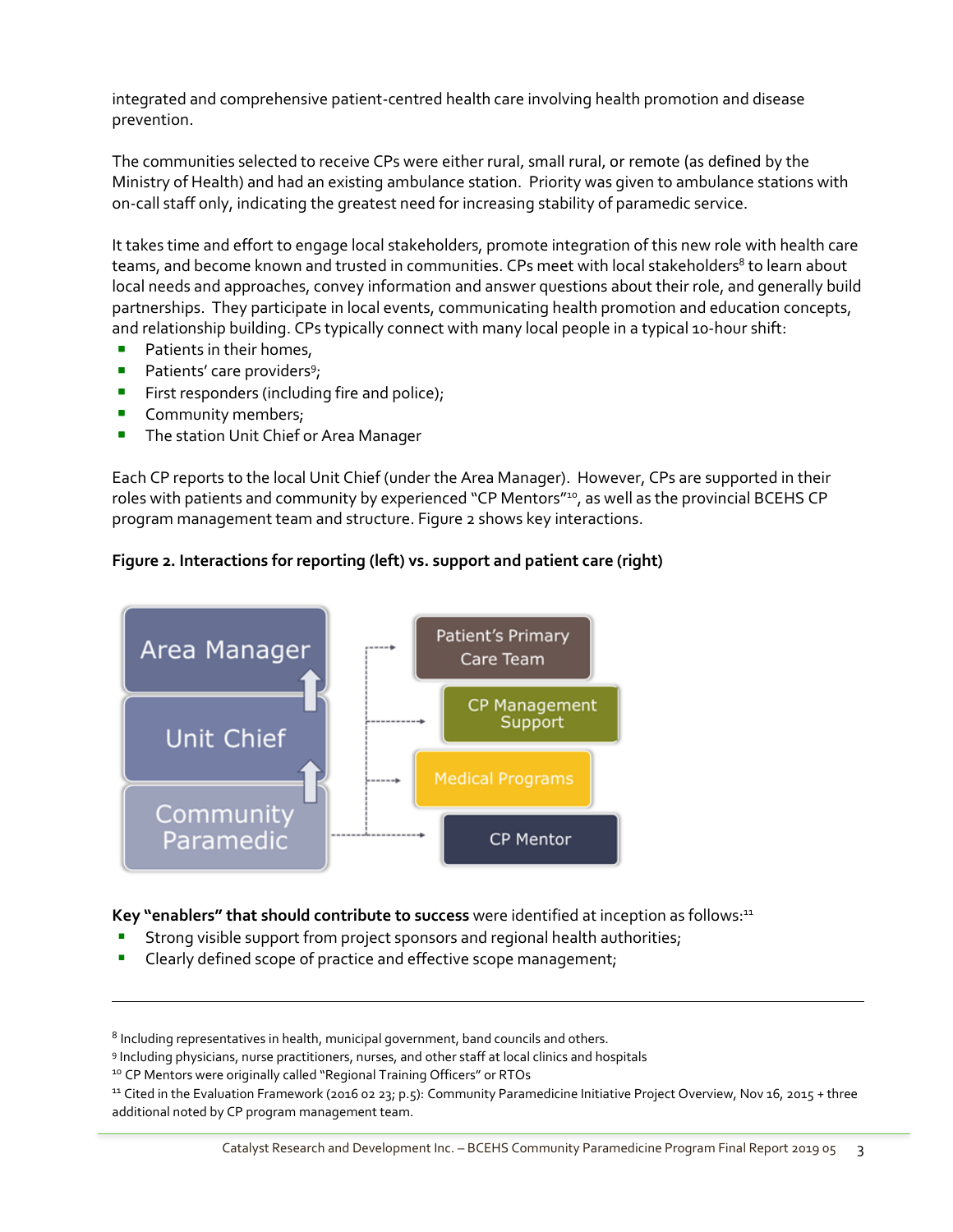- **Effective relationships among stakeholders and practitioners;**
- **Effective utilization of resources and roles relating to community health service delivery gaps; and,**
- Integration and collaboration in patient-centred care.

## **1.3 Evaluation: Advisory, Objectives and Reports**

BCEHS established an Evaluation Advisory Committee (EAC, 2015), with representatives of key stakeholders. This committee met at key points to update and advise on the evaluation. **The purpose of the evaluation** is to inform BCEHS as to how well the Community Paramedicine program is doing in contributing to its own objectives and, more broadly, delivering services in alignment with the BC Ministry of Health and the BCEHS Strategic Plan.<sup>12</sup> Catalyst Research and Development Inc. was contracted in 2015 to frame and guide the evaluation. Work began with developing the Evaluation Framework (2016) with the CP program management team. This document articulated key questions, program logic, and outcomes and indicators mapped.

**The evaluation objectives** were stated as follows: 13

- **1.** Determine the extent to which the program achieved its objectives and supported related decision-making.
- **2.** Inform BCEHS as to how well the program delivered services in alignment with the Quadruple Aim, BC Ministry of Health's strategic directions, and the BCEHS Strategic Plan.
- **3.** Identify important lessons to be learned and recommendations for future implementation.
- **4.** Analyze the impacts or changes that have occurred and provide evidence/ data to support policy and practice changes for the program.
- **5.** Analyze implementation, focusing on the program's structures and processes.

**The evaluation methodology** has been relatively consistent with that described in the Evaluation Framework. Appendix 1 provides a summary with updates.

**Four written reports** were produced after the Evaluation Framework (and in addition to developmental consultations with CP program management team) as follows:

- **1.** The *Snapshot Report* (2017) provided early formative feedback to support CP Management Team learning and adjustments to program and practices;
- **2.** The *Interim Report* (2018) provided both formative and early outcome evidence to inform program development;
- **3.** This *Final Report* (2019) provides a summary of outputs and progress toward outcomes and specific questions identified in the Evaluation Framework<sup>14</sup>, and is organized under these.
- **4.** The *Technical Report* (2019) provides the data summaries from which the Final Report is drawn.

**Several processes helped to strengthen the evaluation** and increase confidence in results:

- Creating the evaluation framework at inception helped identify potential challenges, which helped build in processes to collect good data.<sup>15</sup>
- **The need to include the patient voice was identified at the outset, which led to inclusion of patient** representatives (2) on the EAC and direct data collection with patients, (quantitative and qualitative)

<sup>&</sup>lt;sup>12</sup> In the program's most recent Business Case, it also mentions: the evaluation is for the purposes of informing, learning, improvement and [not only, as above] accountability.

<sup>&</sup>lt;sup>13</sup> These objectives are outlined in the most recent iteration of the EAC's Terms of Reference (2016 01 27, p. 1).

<sup>&</sup>lt;sup>14</sup> The outcomes are located in the Program Logic Model (see Evaluation Framework 2016).

<sup>15</sup> As example is identifying the need to obtain permissions to receive Ministry data (e.g., health services)

<sup>4</sup> Catalyst Research and Development Inc. – BCEHS Community Paramedicine Program Final Report 2019 05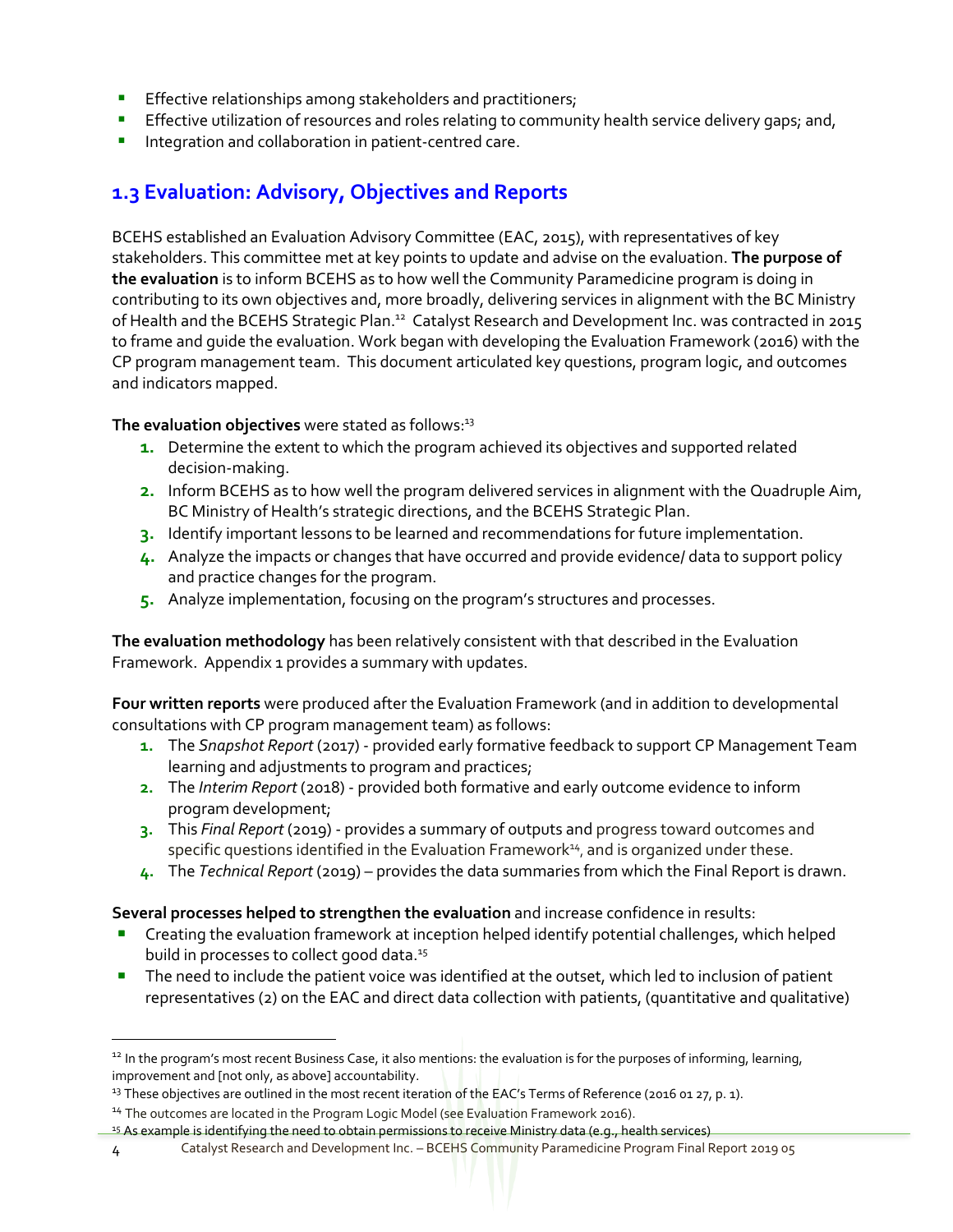- Use of mixed methods and multiple lines of evidence enabled the triangulation of findings and generation of more reliable results.
- **•** Diverse stakeholders<sup>16</sup> accessed to deepen understanding of program value.
- Patient voice was captured through EQ5D5L (PROM), Patient Experience Survey and Sharing Circle.
- **•** Conducting community case studies to deepen understanding of successes and challenges directly through in-person sessions with key stakeholders, including patients.
- **•** Two webinars (2018 02) to share and discuss key Interim Report results with CPs, build understanding of, and appreciate, the importance of collecting high-quality data.
- **•** Other efforts, as well as the above, were intended to raise response rates for surveys, especially as summative reporting would include more ways to gather patient responses (i.e., EQ5D5L tool). These efforts were successful.

#### **Significant limitations** were as follows:

- Low response rate for the Pre/Post Orientation survey. This limited the number of matched pairs available for analysis (n=15, deemed too low for significance testing). Complex identifiers and participant memory likely contributed and can be addressed in future.
- **E** Although the evaluation framework included the CP program impact on the broader health system, and multiple meetings were held to obtain that data, evaluators could not obtain de-identified and aggregate data in time. BC Ministry of Health data for patients who receiving care from CPs was not available at the time. Once available, the CP team will integrate it and produce a brief.

#### **Catalyst believes that these limitations do not affect the value of the evidence provided in this final report.** The data shows trends indicating the importance of deploying CPs in rural and remote communities to address patient health and wellness challenges, bridge health system gaps and strengthen delivery of health promotion and primary care services, including prevention. In addition, the inclusion of the patient voice has resulted in findings that speak to patient-centred care. This report has a rich array of information that will assist organizational learning and decision-making as BCEHS continues to move community paramedicine into its regular operations.

# **Section 2. Evaluation Results**

This section presents a summary of program usage and triangulation of data to address key evaluation questions in the Evaluation Framework (2016) relevant to final reporting. Wave 1 data, detailed in the Interim Report, informed program improvement and expansion decisions, for the Pre/Post Orientation Survey. All the data, presented below, are organized under evaluation questions from the program objectives and goal.

## **2.1 Program Usage Data Summary**

From January 1, 2016 to December 31, 2018, **CPs and mentors provided care to 1597 "unique" British Columbians** living in the rural and remote communities selected, through **19,671 patient home visits**.

 $16$  E.g., local care providers, community and union leaders, regional and provincial leaders.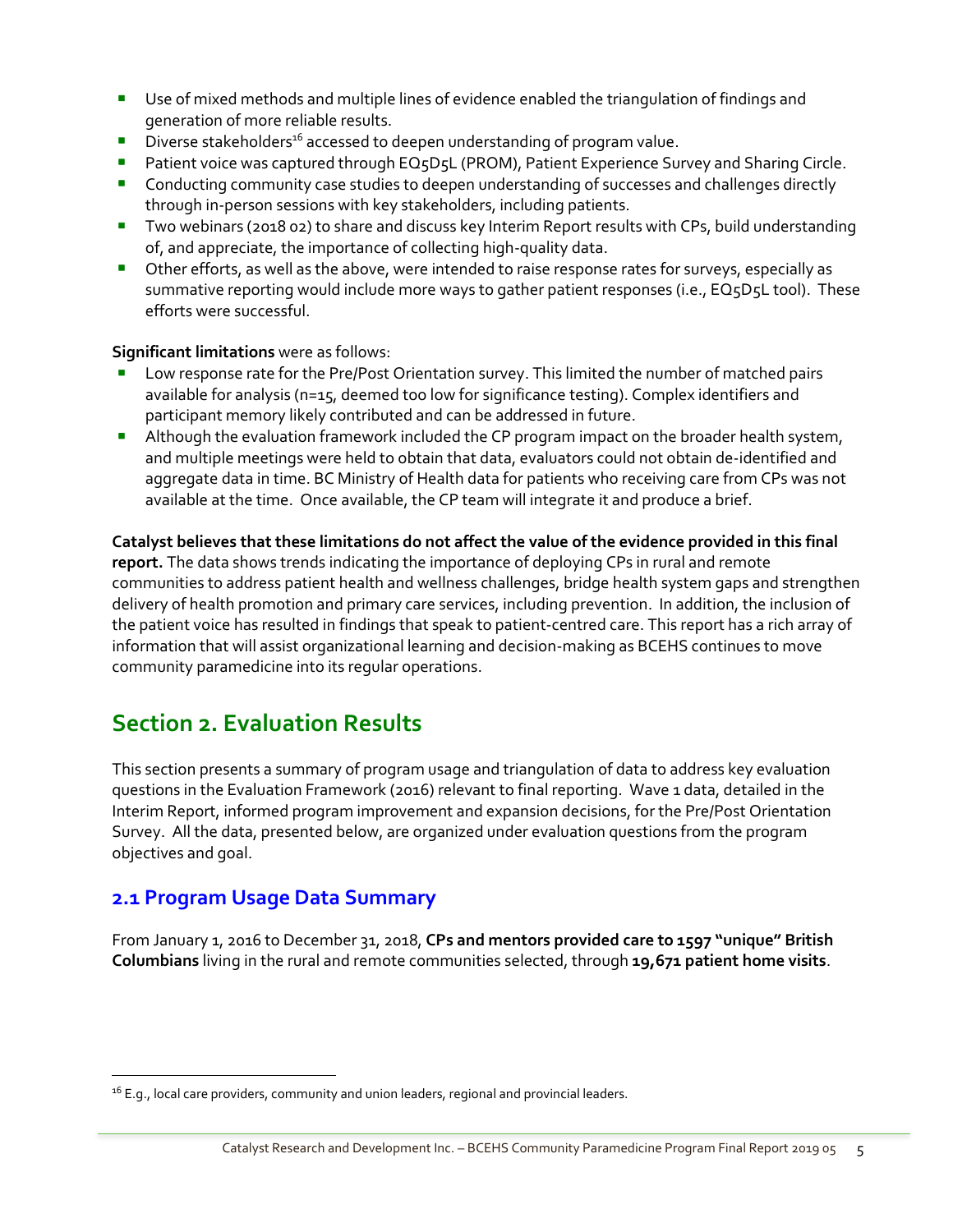CP patients have the following characteristics:

- $84\%$  are age  $65+$ ;
- $50\%$  are Male and 49% are female, with 1% not specified<sup>17</sup>;
- 96% are English-speaking;
- 51% live alone while 32% live with a spouse; and,
- $\blacksquare$  74% receive a visit from the CP within seven days of referral.<sup>18</sup>

#### **Nurses initiated 47% of CP services** while physicians initiated 40%.

**On average, CPs visit patients 12 times** and provided services including, but not limited to, blood pressure monitoring, physical assessment, supporting medication self-management, diabetes follow-up, and falls risk screening. The number of services provided to a patient is dependent on patient need as well as the referring provider's request.

Since project roll out, CPs across the province also responded to **346 high acuity 911 calls while on their CP shifts.** This demonstrated the strengthening of response to British Columbians in "urgent" need while at the same time, assisting patients requiring services in their homes to manage their chronic conditions.

#### **CP services could not be provided in the following cases**:

- 13 requests were for services that were out of scope for CP practice;
- In 35 cases, CP services were not available **due to waitlists** in that area; and,
- 92 referrals were not addressed for "other" reasons (e.g., patient refused service, home unsafe).

#### **The majority of in-home primary care services provided to patients are in four areas:**

- **Physical assessments** to stabilize patients' chronic conditions (e.g., vitals and head-to-toe checks);
- **Falls prevention and safety assessments (**e.g., home safety screening and falls risk assessment**)**;
	- $\checkmark$  Falls are the main reason older adults lose their independence<sup>19</sup>
- **Heart failure** (including blood pressure monitoring; pulse and weight check); and,
- **EXPD-related care** (including oxygen saturation checks and supporting flare up plans);
	- ✓ COPD exacerbation results in more hospitalizations than any other chronic disease **<sup>20</sup>**

**CP Initial Home Visit** (from *BCEHS 4.1 Home Visits Policy)*

- Explain purpose and gain verbal consent
- Perform home safety screen & falls risk screen
- Perform head-to-toe assessment and obtain vital signs (and other assessment as needed)
- Provide treatment, care and/or other assessment on 'Request for Service' form/care-plan

<sup>19</sup> *Seniors' Falls in Canada, Second Report*, 2014

 $\overline{a}$ 

<sup>17</sup> Gender not captured in some cases (11% in the interim report of 2017). Data quality has since improved.

<sup>18</sup> Accessibility was tracked since March 2017 for 1374 patients. *Accessibility* is defined as time from referral to CP to actual visit from CP. Data quality has been identified as an issue as 33% of data is input incorrectly. Once these data were removed from calculations, three-quarters of patients are seen by a CP post referral within 7 days.

<sup>&</sup>lt;sup>20</sup> The Human and Economic Burden of COPD: A Leading Cause of Hospital Admission in Canada, February 2010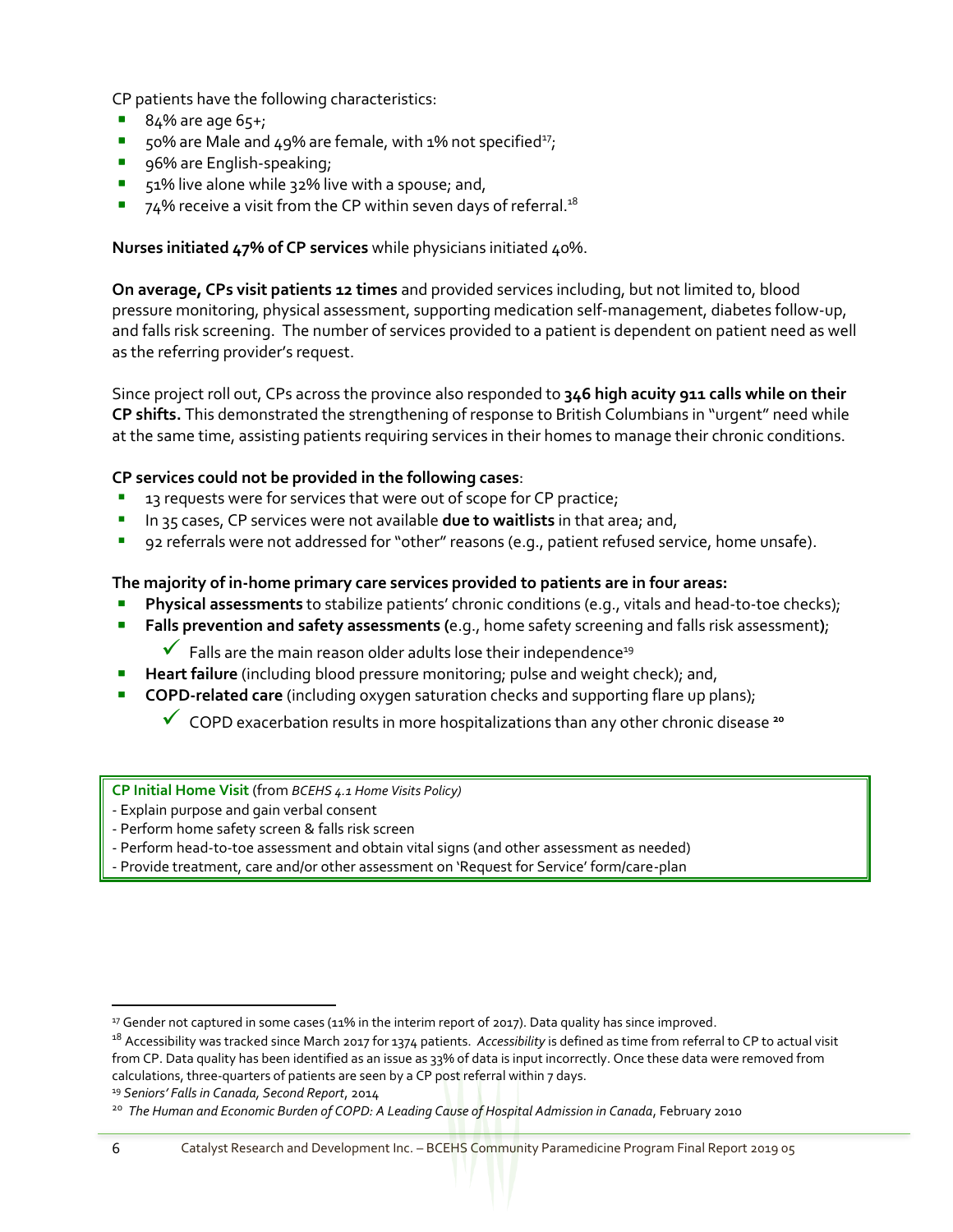| <b>Service Category</b>                                   | <b>Total</b> | %   |
|-----------------------------------------------------------|--------------|-----|
| <b>Prevention/safety assessments</b>                      | 1311         | 34% |
| <b>Heart failure</b>                                      | 535          | 14% |
| <b>Physical assessment</b>                                | 461          | 12% |
| <b>COPD-related</b>                                       | 419          | 11% |
| <b>Diabetes</b>                                           | 350          | 9%  |
| <b>Palliative Care</b>                                    | 29           | 1%  |
| <b>Education</b>                                          | 10           |     |
| Other* (i.e., medication self-management, friendly visit) | 723          | 19% |
| <b>Total services provided</b>                            | 3,838        |     |

**Table 1. Services requested and delivered in patient homes by service category**

**\*From 'Other Assessments' field on** *Request for Patient Specific Service* **form**

**CPs and mentors also lead or participate** in community health education and promotion sessions, reaching a total of **7863 community events**. In the first few months on the job, CPs actively promoted their presence and the program within their communities. As they became more established, CPs spent more time participating in community events (e.g., health and wellness fairs, potlatches). This provided opportunities for collaboration with other community members and health service providers, allowed CPs to become more engaged in community life, and increased program visibility.

Key Informant Interview respondents confirmed the high value of allowing CPs to become familiar with, and active in, the communities through such events. This public engagement raised the prominence of the new role CPs had in providing service to citizens in communities; talking about the work they would be doing; and, answering questions. In addition, CPs were able to be used nimbly when needs arose for education on new prevention topics such as the use of naloxone as an antagonist therapy for opioid overdose.

Finally, administrative data outlines the reach of CP work with health team members and in the community. CPs patient home visits accounted for 71.4% of total services, followed by 11% engaging with the communities in locally planned events (e.g., Aboriginal Days, RCMP events, Elder Abuse Day, rodeos, seniors' lunches, school events, Canada Day), and 6.75% engaged with the local health teams for the purposes of collaborative clinical assessment.

#### **2.2 Program Response to Interim Report**

As a result of learning from the Interim Evaluation Report (2018) and new developments in the health care sector in BC, the CP program management team made many positive changes to the CP orientation and scope of work. Key changes are outlined below.

**E** Home Health Monitoring: CP services were enhanced with the introduction of Home Health Monitoring (HHM), a telehealth service that facilitates reinforcement of chronic disease education and remote capture of patient vitals. It allows CPs to monitor patients, follow up as required, maintain patient-provider connection and alert the care team to concerns.Patients identified as candidates for CP HHM are consistent with intention - primarily older persons living with chronic disease (COPD, diabetes, or heart failure). The goal is to help these patients (n=58 as of 2019 01) live independently and safely in their communities. The CP supports patient use of the equipment, monitors indicators, and alerts the referring health practitioner, as required. This service is now being offered by 94 CPs in 76 BC communities.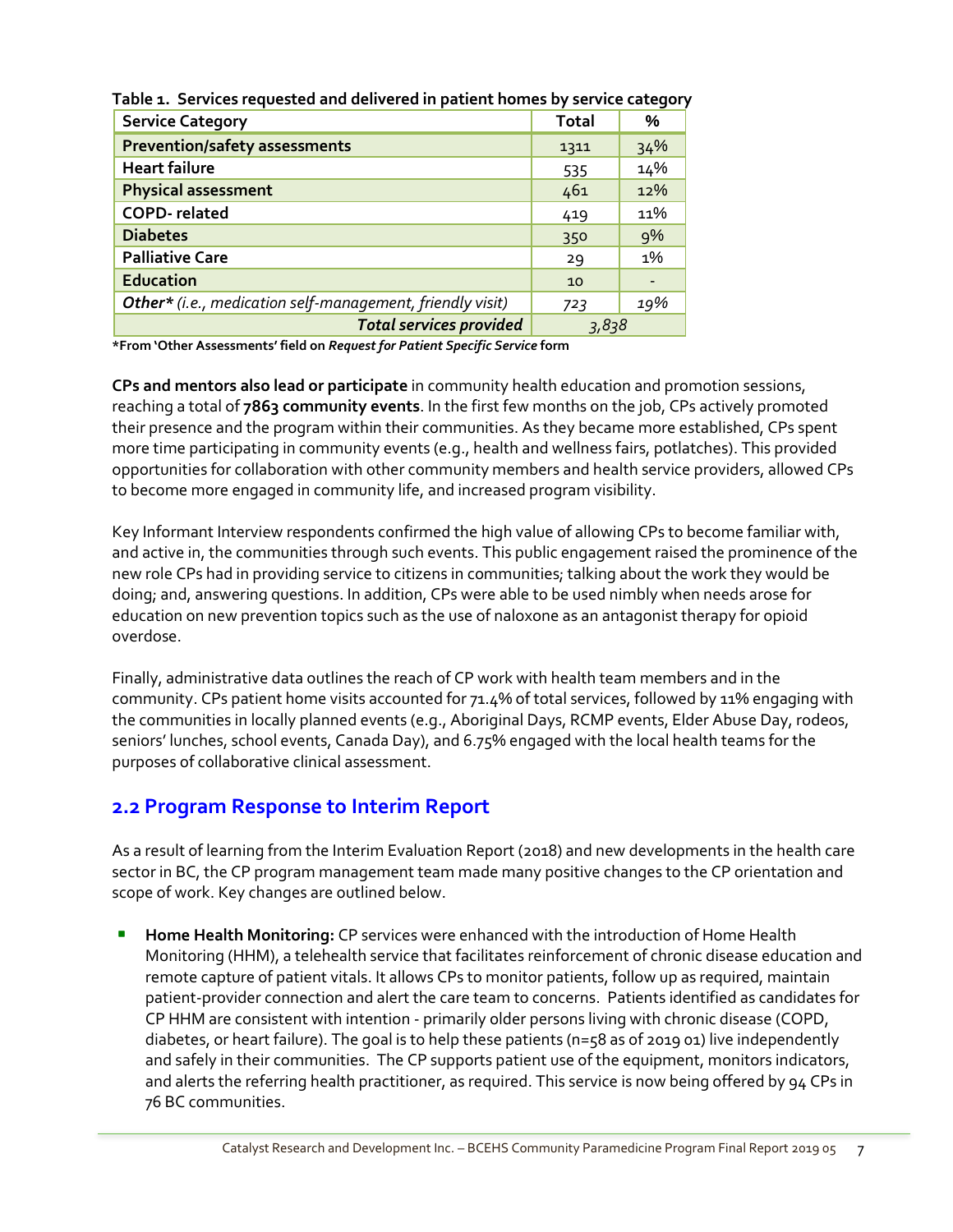**• Palliative Care:** Working with key stakeholders, the CP program trialed a recent course from Pallium

Canada on providing palliative care. Since May 2018, CPs supported palliative patients (age 56 to 90) with a diagnosis of Cancer, COPD, HF, liver failure, and Parkinson's disease. This service is now being offered by 100 CPs in 82 BC communities.

■ **Naloxone Training:** In response to the emergent opioid crisis, CPs were trained in providing naloxone intervention (to prevent deaths) and promote health and wellness. The Take Home Naloxone (THN) program supports distribution of kits to high-risk individuals. In addition to bringing this skill to their communities, CPs provided education and training sessions to the public on this important intervention.<sup>21</sup>

CPs have addressed an important gap for palliative patients who remain in their homes. Visits with these patients are critical for their sense of connection and to mitigate their social isolation. The patient's family/caregivers are relieved to know that a health care provider is with their loved one, checking on their status, and providing social engagement.

*Community partner focus group* 

▪ **Community Paramedic 'Community of Practice' (CoP):** To support CPs, the CP program

71% of CPs report sharing experiences and discussing ways to improve. *CP Experience survey respondents*

management team formed 12 COPs across BC. Gatherings may be in person or virtually, and promote networking, learning and discussion. The CoP provides opportunities for sharing knowledge, challenges, new insights and emerging practice tips. Participants include CPs, Unit Chiefs, Managers and Health Authority partners.

- **E** Centralized Scheduling System Since the need was flagged, the program management team has worked to implement this incrementally. CPs are supported by 3 coordinators who will process patient referral forms and book clients.
- **Siren Application for CPs** This captures patients' care visits in an electronic format.

# **2.3 Program Objective #1: Stabilize Staffing**

The CP program was designed to contribute to the stabilization of paramedic staffing in rural and remote communities by introducing community paramedics with the ability to augment additional shifts in emergency response capabilities. Data shows that project implementation has resulted in progress towards this objective.

The data are summarized under five key evaluation questions:

- **A**. Did the CP program help to attract and retain paramedics?
- **B.** In what ways did the CP program impact individual practitioners?
- **C.** Has the program improved collaboration/integration at community level?
- **D.** Is the program aligned with, and supported by, policies?
- **E.** Did the program improve system emergency response capacities?

# **A. Did the CP program help to attract and retain paramedics?**

**The program is attracting and retaining paramedics to work in BC's rural and remote communities. Most success was achieved with hiring local paramedics.**

<sup>&</sup>lt;sup>21</sup> Se[e www.stopoverdose.gov.bc.ca/theweekly/overdose-prevention-rural-communities](http://www.stopoverdose.gov.bc.ca/theweekly/overdose-prevention-rural-communities)

<sup>8</sup> Catalyst Research and Development Inc. – BCEHS Community Paramedicine Program Final Report 2019 05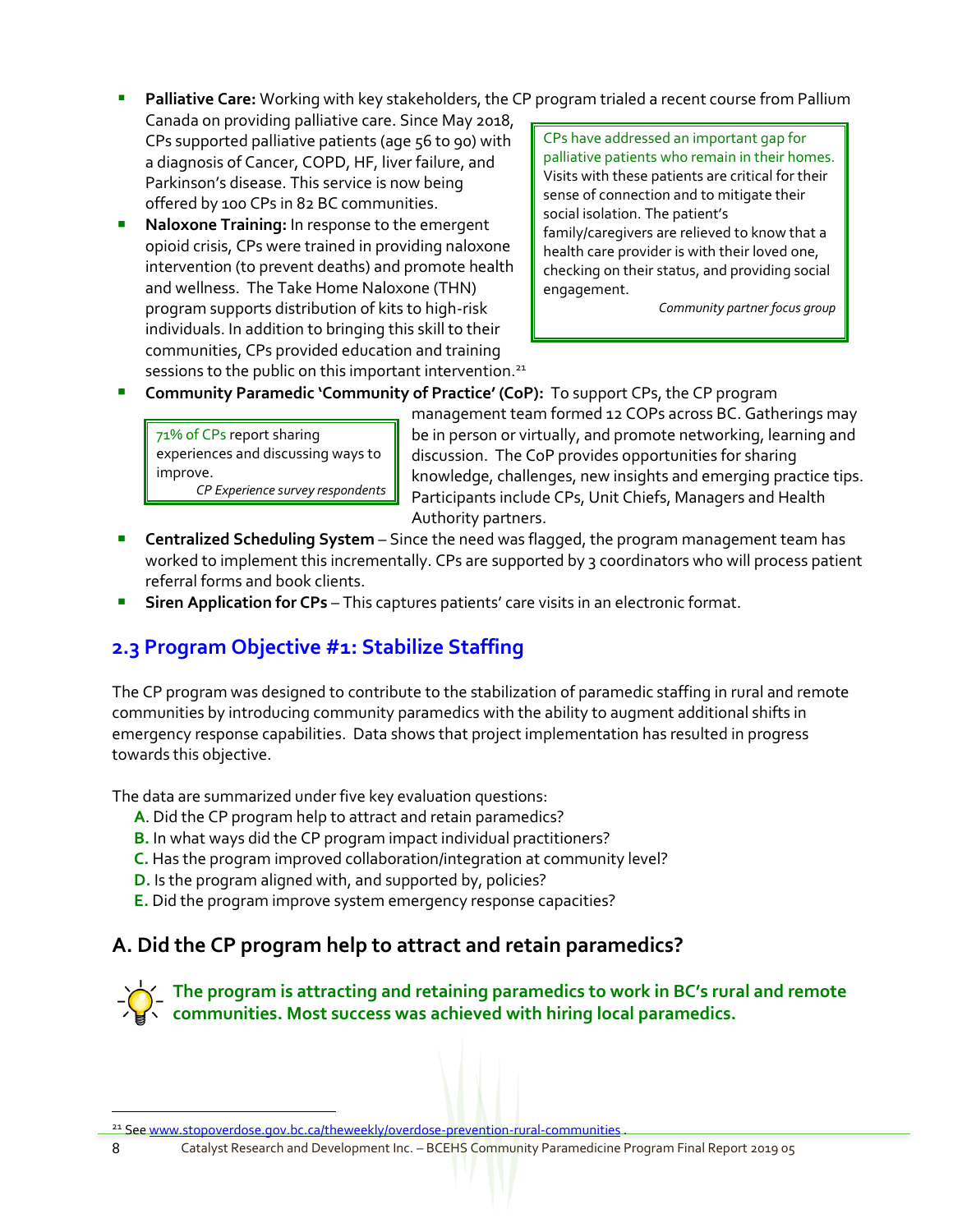#### **Recruitment and Selection**

As of January 2019, **the CP program has successfully recruited 104 CPs to serve in 83 rural/ remote communities selected** across the province. 22 Eighty-four percent (84%) of eligible communities (83 out of 99) now have CP services. Hiring efforts continue in the remaining 16 communities. The most recent data suggests good progress in attracting and retaining CPs in those 16 communities with only 8 vacant communities remaining.

- **8 communities were successful** in attracting CPs, with.53 or .67 position offerings.
- Of the positions in the 8 communities remaining,  $4$  are considered 'especially difficult to fill'
- **Three positions** (**0.53 FTE)** were filled, but CPs have since left.

| <b>By Health</b><br>Authority | Communities eligible<br>for CPs services* | Communities with<br>CPs (and % filled<br>overall)* | # of communities<br>waiting for a CP to be<br>hired * | <b>CPs Hired</b> |
|-------------------------------|-------------------------------------------|----------------------------------------------------|-------------------------------------------------------|------------------|
| <b>Interior</b>               | 40                                        | 35 (88%)                                           | 5                                                     | 45               |
| Northern                      | 26                                        | 21<br>(81%)                                        | 5                                                     | 26               |
| <b>Island</b>                 | 25                                        | 22<br>(88%)                                        | 3                                                     | 27               |
| Vancouver                     | 7                                         | 5<br>(71%)                                         | $\overline{2}$                                        | 6                |
| Fraser                        | $\mathbf{1}$                              | $\circ$<br>(0%)                                    | $\mathbf{1}$                                          | $\mathsf{o}$     |
| <b>Total</b>                  | 99                                        | 83<br>$(84%$ filled)                               | 16                                                    | 104              |

**Table 2. CPs, by hire, completed orientation, working in communities (2016 01 – 2018 12)**

CP Experience Survey respondents indicated 67% have 11+ years of experience and 80% indicated they work 6 – 11 shifts/month (only 20% work 12+ shifts/month).

CP Experience Survey respondents indicated there is more that can be done to increase satisfaction with the recruitment and selection process. The data is equivocal in several important areas:

- 61% agree 'the selection process was well organized;'
- 52% agree 'the recruitment process was well organized;'
- 50% agree 'throughout the process my questions and concerns about the role were addressed;' 48% agree 'I understood the role and expectation for the position before I accepted the position.'

#### **Retention**

 $\overline{a}$ 

Survey data shows that CPs will stay once hired, and that the large majority plans to continue in their roles. Over 80% agreed with the statement *'I plan to continue in this role for the next 12 months*.' Responses to the CP Experience Survey question on 'job satisfaction' illustrate some of the variability and issues associated with retention, and perhaps implications for training and support:

▪ *"For the most part I love the job, but there are some aspects I find frustrating like visiting the mayor, fire chief, police stations. . . I feel my time would be more valuable spent doing more patient visits. I feel that* 

<sup>&</sup>lt;sup>22</sup> Community Paramedicine Program Update: Jan 22, 2019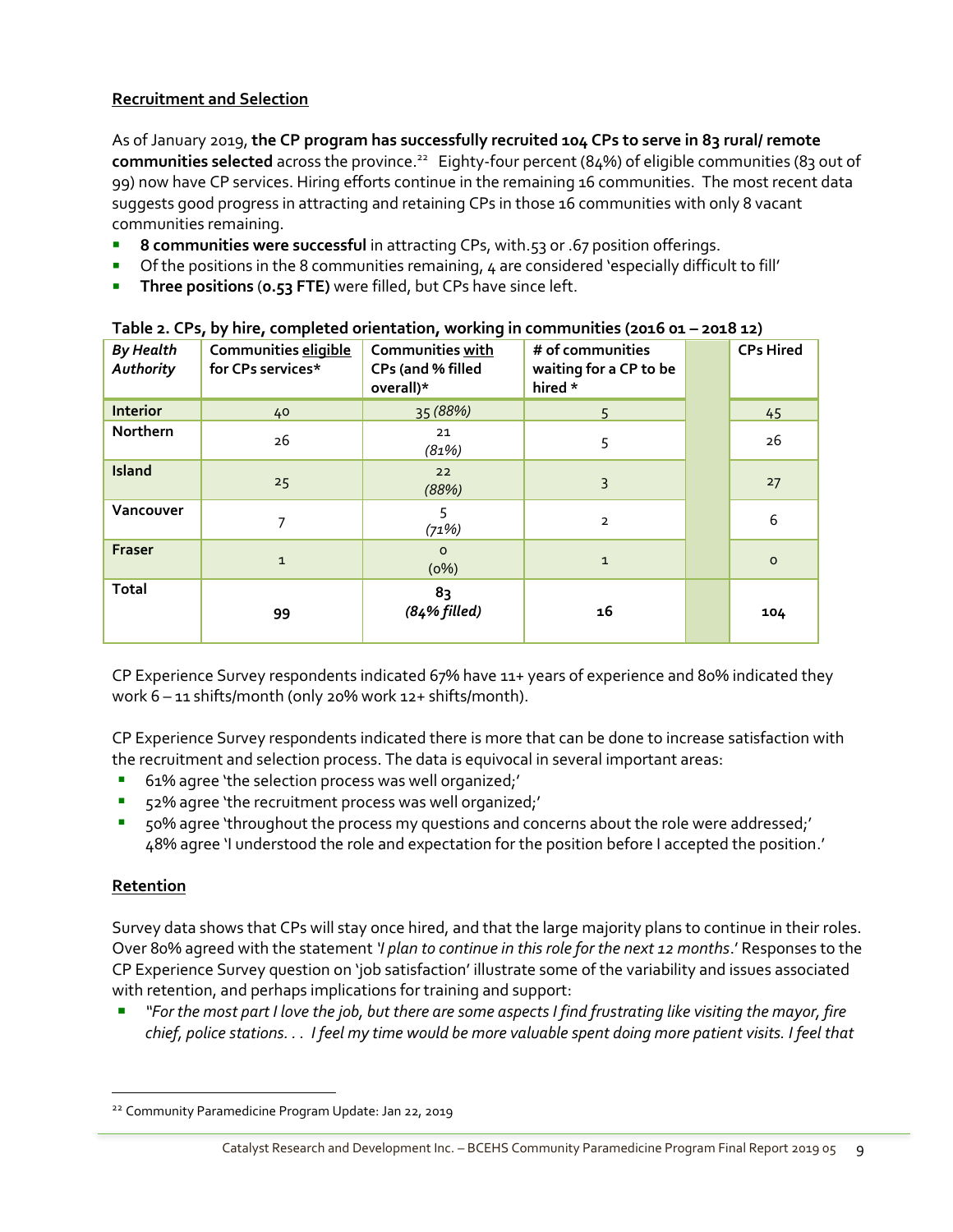*is where the program shines - with the patients and not out selling the program. It is selling itself just by us seeing the patients."* (CP Experience survey respondent).

▪ *"My job satisfaction is about a 3 out of 10. We need more training and resources; better in-place management of things like vacation allotments; shift swaps and off schedule work (flex time). . . There is just not enough hours in the week to complete the work. My acute care skills are also suffering as I cannot afford to take many kilo shifts."*(CP Experience survey respondent).

Respondents in the community case study focus groups and Key Informant Interviews indicated that the best-case scenario (i.e., most successful hires) are when the individuals already live in the community and are crewmembers at the local BCEHS station. Several reasons were given:

- The residents know their CPs;
- The CPs know their communities and tend to be committed to them; and
- CPs already know their local BCEHS station staff and understand the protocol.

Some of the CPs had lived in the communities most of their lives, and most were homeowners. Being hired into the CP program resulted in close to full time work (when the part-time CP position was combined with part-time paramedic work). Having many links kept CPs in their communities, thereby increasing the likelihood and ease of sustaining program continuity.

BCEHS focus group participants identified two significant risks to retention:

- **E** Hiring outside the community.
	- $\circ$  Note that most CPs indicated they had not relocated for the position (79%); for the 21% who had relocated, many agreed (60%) the relocation process was clear (CP Experience Survey).
- **•** Challenges associated when a CP leaves the community, due to the highly relational component of the work increasing the sense of loss communities feel when the CP leaves.

Program success and positive reputation is increasing demand for CPs and also co-locating them in nonstation communities, which will need to be addressed. For example, First Nations communities are requesting CPs locate on reserve.

Key Informant Interviewees suggested that overall, the CP position has facilitated increased stability for paramedics to support emergency response in rural and remote British Columbia. It was also noted that the CP position does provide a new professional opportunity to support the viability of living and working rurally in BC. However, it remains challenging to fill positions in some communities

## **B. In what ways did the CP program impact individual practitioners?**

#### **The program improved individual practitioner job satisfaction and professional competencies.**

This section includes data on three themes: overall job satisfaction, orientation and professional development, and successes and challenges of the role.

#### **Overall Job Satisfaction**

When asked about job satisfaction, the majority (76%) of CP Experience Survey respondents agreed they are satisfied with their job. Almost all (93%) agree that they are making a valuable contribution to health service delivery and emergency response services in their communities. When participants commented on job satisfaction, they primarily noted satisfaction with contributing to the community and to positive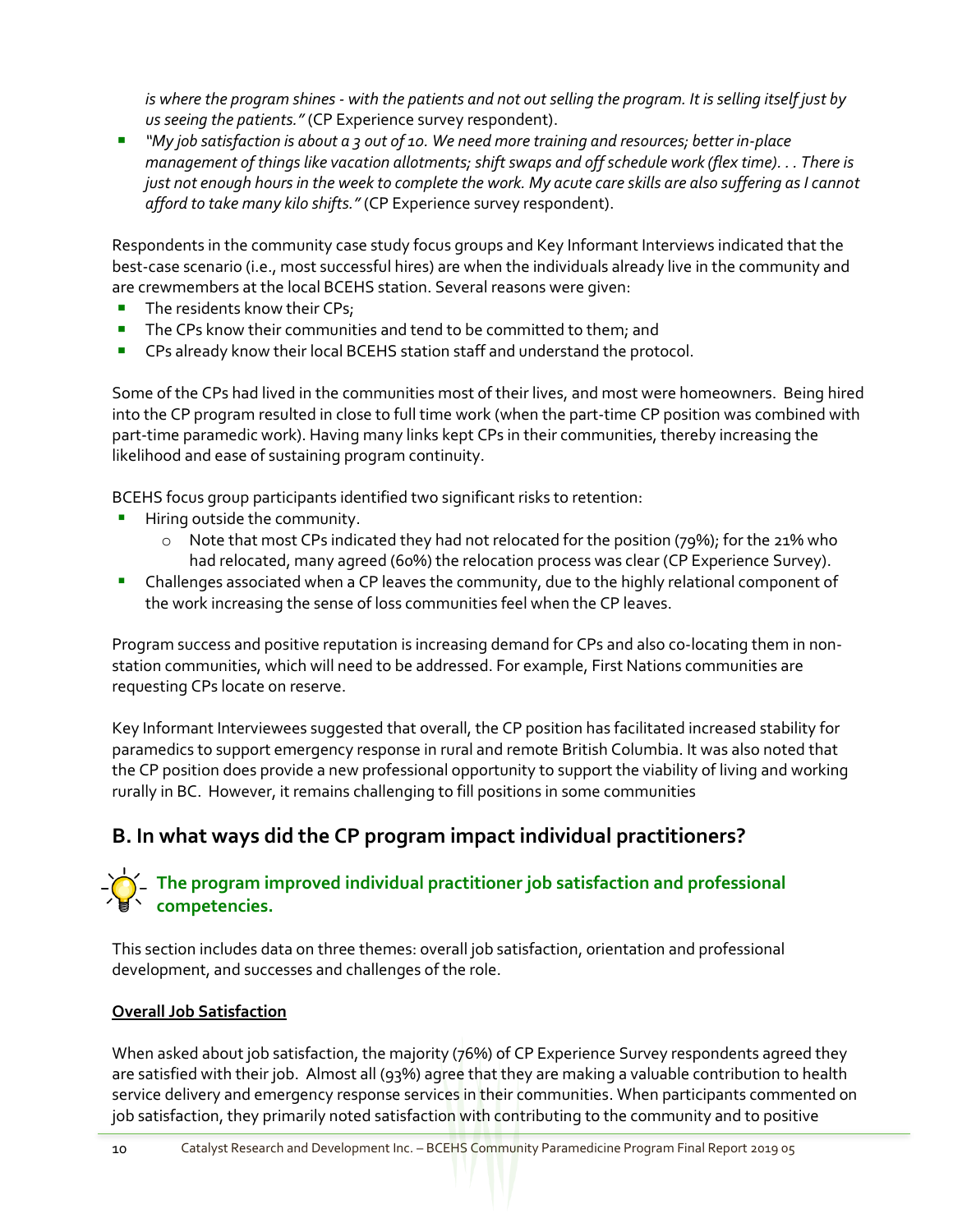I love the client home visit component of the job and the client is satisfied, too. Community education is also much appreciated by people and a good fit for us.

*CP Experience survey respondent*

health outcomes for their patients. The vast majority noted the CP position allowed them to do a more comprehensive job of improving patient outcomes. Only one respondent explained his/her dissatisfaction.

BCEHS respondents agreed they found that the CP role valuable and highly satisfying. Satisfaction with patient

satisfaction.

During a visit, the CP found that his patient with

ambulance; the patient was brought to the hospital before he really deteriorated. As a result, his hospital stay was only 3 days (vs. 7-10). This action resulted in improved health for the patient, improved health system efficiency, and CP job

COPD was really ill. The CP called in the

engagement is high; health providers affirm in meetings the services the CPs provide make a difference. CPs sense they are trusted by their patients and by the community as a whole. By bringing their training

and skills to a patient's home, they appear to be challenging old perceptions about lack of access to health services.

Stakeholders agree, and thereby validate, that the CP is respected and providing an important community service. In addition, the CP is providing valuable training to other health professionals, as well as their colleagues at the station.

#### **Orientation and Professional Development**

Many respondents observed the CP role has opened new opportunities. Examples often cited included the opportunity to be relational, case discussions with other health

providers and giving community presentations on important health topics. Most were glad to have extended their former "acute-focused" work to a broader career that included health promotion and prevention.

Even with the orientation provided, almost all CPs (94%) appreciated the professional development opportunities offered. They observed

continuing to increase in competency (90%) and in knowledge of the community's health needs (94%).

The Post Orientation Survey results showed **most CPs were satisfied with their preparation:**

- **1.** 94% agreed that there were adequate learning resources;
- **2.** 87% agreed Access to evidence-informed practice information;
- **3.** 80% agreed Effective way of learning, with no change (80% W1 &W2);
- **4.** 80% agreed Helpful in building relationships with their patients;
- **5.** 67% agreed it was Helpful in building relationships with other professionals;
- **6.** 67% agreed it was Tailored to their learning and training needs

The survey also showed **CPs felt the experience met their needs for practice** as follows:

- **1.** Knowledge 93%;
- **2.** Confidence 87%;
- **3.** Skills 80%
- **4.** Confidence in working with diverse populations 73%
- **5.** Ability to support patients in navigating the health system and accessing services 60%
- **6.** Establishing networks to support practice 67%

**77%** of CPs affirmed they are 'learning about cultural sensitivity through engaging with diverse peoples in the community'

*CP Experience survey*

*BCEHS team focus group participant*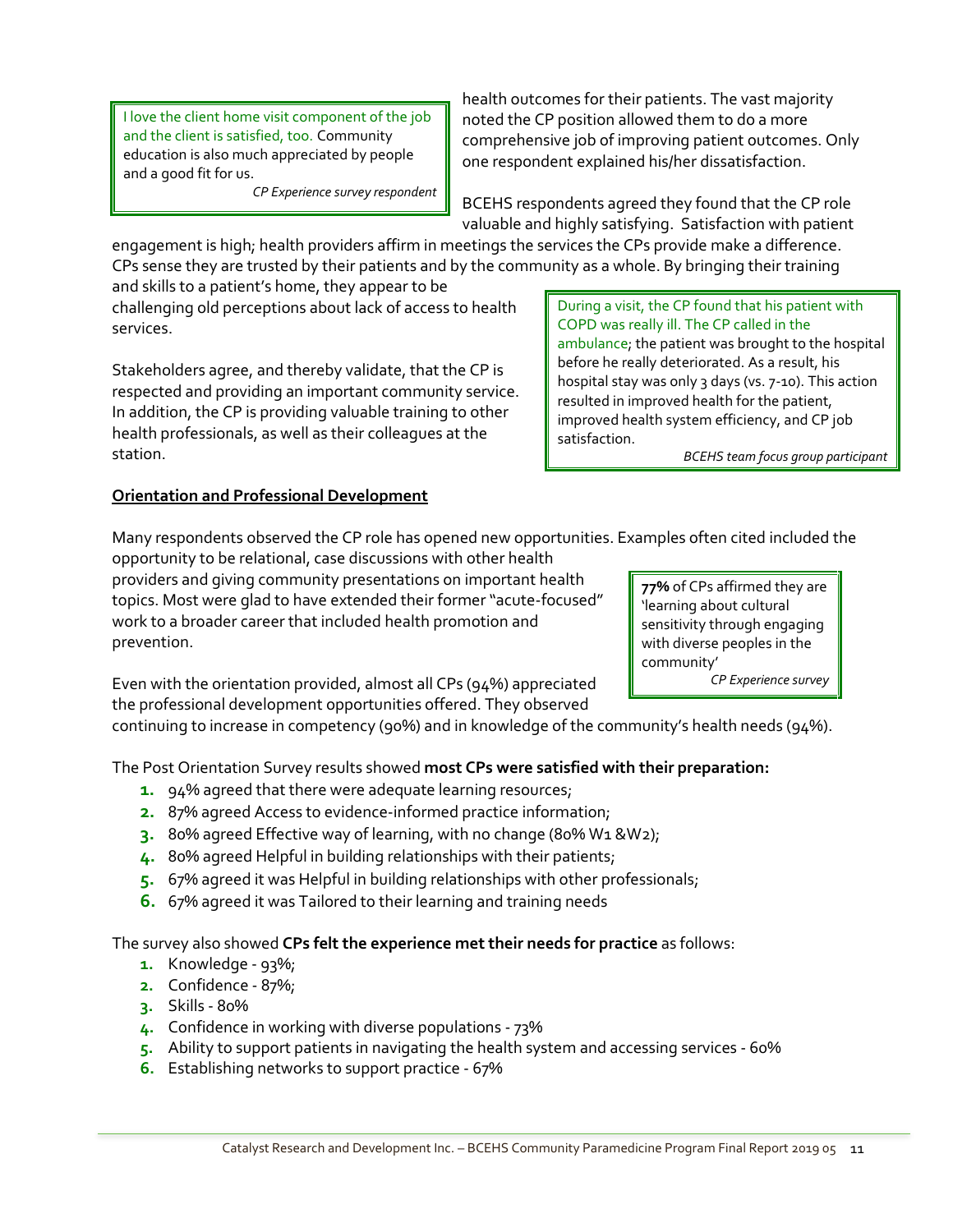**7.** Supporting patients in accessing additional information 73%. **23**

The success of the CP Orientation is also indicated by the CPs reporting increased competency (knowledge, skill and confidence) in each of the four learning areas relevant to their role: falls risk assessment; chronic disease monitoring; medication self-management; and health system navigation. Although the sample of matched pairs is small (n=15), CPs appear to begin their work with a high sense of competency each of the four learning areas.

| <b>Learning Area</b>          | Competency    | $W_1$ | W <sub>2</sub> |
|-------------------------------|---------------|-------|----------------|
|                               | Knowledge     | 92    | 100            |
| <b>Falls Risk Assessment</b>  | <b>Skills</b> | 93    | 93             |
|                               | Confidence    | 91    | 93             |
|                               | Knowledge     | 99    | 100            |
| Chronic Disease<br>Monitoring | <b>Skills</b> | 100   | 100            |
|                               | Confidence    | 99    | 100            |
|                               | Knowledge     | 99    | 100            |
| <b>Medication Self-</b>       | <b>Skills</b> | 99    | 100            |
| Management                    | Confidence    | 99    | 100            |
| Health System Navigation      | Knowledge     | 99    | 100            |
|                               | <b>Skills</b> | 99    | 100            |
|                               | Confidence    | 99    | 100            |

**Table 3. Comparison of Post knowledge, skill and confidence** (%)

#### **Successes & Challenges**

The CP Experience survey showed successes and challenges regarding team learning and equipment (which have implications for improvement in these areas):

- 71% indicated that their regional CP team meets to discuss experiences and ways to improve;
- 69% indicate that they have the supplies and equipment needed to deliver CP services;
- 44% agree that they received the supervision they need from their unit chiefs; and,
- 46% agree they receive the practice support they need from their Mentor.

BCEHS respondents in the three community case studies' focus groups identified the following gaps/challenges and suggest mitigation strategies as follows:

| Table 4. Insights from the BCEHS local teams |  |
|----------------------------------------------|--|
|----------------------------------------------|--|

| <b>Gaps / Challenges</b>                                                                                                                                                           | <b>Strategies for Mitigation Suggested</b>                                                                                                                                                                                                                                                                                                            |
|------------------------------------------------------------------------------------------------------------------------------------------------------------------------------------|-------------------------------------------------------------------------------------------------------------------------------------------------------------------------------------------------------------------------------------------------------------------------------------------------------------------------------------------------------|
| The CP role is evolving and Unit Chiefs (UC) need to<br>be part of it to properly support the CP. Some UCs<br>do not fully understand the program and/or support it<br>adequately. | Help UCs build understanding and support in<br>several ways: Speak with the UCs and determine<br>the barriers to understanding and support; Over<br>time, have the UCs take the CP training (or a<br>condensed version of it) so they understand the<br>role and how to support it. If trained, the UCs<br>could actually provide CP care, if needed. |
| Travel time to patients in rural/remote communities<br>can be very long and poses a challenge for CPs in<br>part-time positions because the travel time limits the                 | Consider a policy change to address this access<br>challenge.                                                                                                                                                                                                                                                                                         |

<sup>&</sup>lt;sup>23</sup> We noted that scores in #1, #2 and #7 increased from W1, #4 and #6 remained same, and #3 and #5 decreased somewhat.

 $\overline{a}$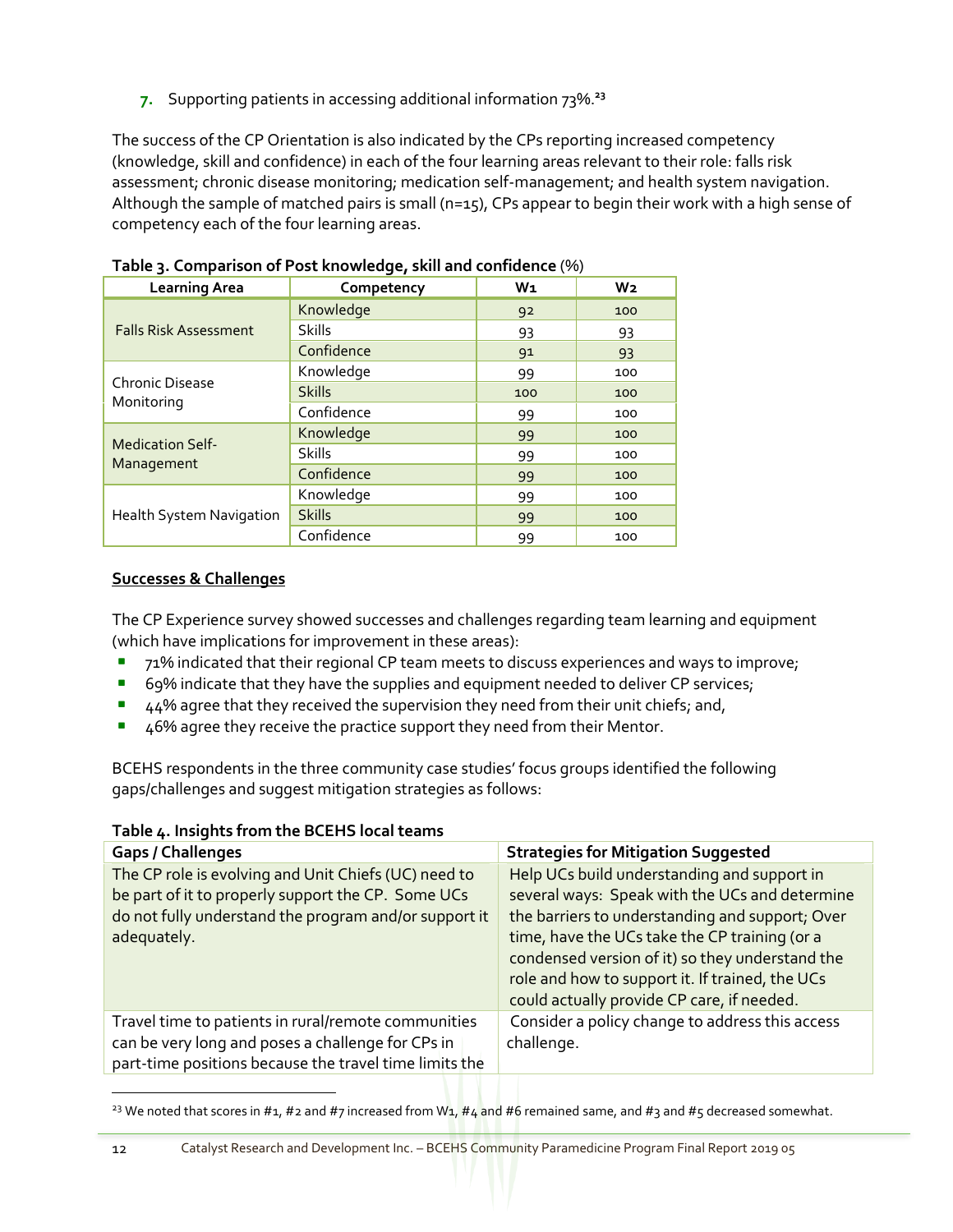| <b>Gaps / Challenges</b>                                                                                                                                                                                                                                                                      | <b>Strategies for Mitigation Suggested</b>                                                                             |
|-----------------------------------------------------------------------------------------------------------------------------------------------------------------------------------------------------------------------------------------------------------------------------------------------|------------------------------------------------------------------------------------------------------------------------|
| ability to manage a higher patient caseload. This can<br>limit access to services for the most remote patients.                                                                                                                                                                               |                                                                                                                        |
| Patients with dementia in rural/remote communities<br>also need support. People with no major<br>physiological challenges (i.e., no chronic illness) may<br>have cognitive challenges, and monitoring those can<br>be critical.                                                               | Add Dementia care, and consider including other<br>mental health care challenges, to the CP<br>Orientation curriculum. |
| Some CPs still cannot access the SIREN application to<br>print out records <sup>24</sup> . They need to be able to access it<br>so any crew member called to an acute response<br>would know the patient's baseline indicators and<br>understand better their health status prior to arrival. | The CP program team has worked on this since the<br>Interim Report, and will continue to do so.                        |
| Some CPs must still evolve reports from handwritten<br>notes to a centralized system (e.g., EMR).                                                                                                                                                                                             | BCEHS continue to facilitate CP access to the<br>SIREN system and tablets.                                             |
| Rural settings with poor roads or poorly maintained<br>roads need appropriate vehicle capabilities to be<br>accessed (i.e. AWD/4WD). It is critical in many remote<br>areas.                                                                                                                  | BCEHS should review the vehicle requirements for<br>CPs in rural/remote stations.                                      |

### **C. Has the program improved collaboration/integration at community level?**

#### **CPs are well integrated within local health teams and routinely collaborate with other health care providers. They are welcome contributors at community events.**

**Management continuity**, operationally defined as the extent to which services delivered by different providers are timely and complementary such that care is experienced as connected and coherent, is a core attribute of primary health care. CPs have begun to play a vital role in contributing to better primary care in rural/remote British Columbia, and contribute to care integration, based on the evidence from strong from multiple sources.

Health partner focus group data affirm that CPs are respected members of the health team. All agreed the CPs are now fully integrated in the community's health team, and liaise with physicians, nurses and other hospital staff. CPs participate in relevant acute care, family care and case conference meetings, and provide important details of patient's health from their home visits. Their view of home life and trusting relationship with the patients enables them to provide a 'family-centred' perspective. The CP connects the dots for the team to ensure the patient's needs are met.

The CPs provide excellent feedback at the meeting table about the patients they have seen over the past week. They bring forward areas in need of follow up by other team members. In situations where something urgent arises in the home, the CPs have the direct numbers of the physicians and community health nurses to report to and receive advice. The result is patients receiving excellent care in their homes.

*Health partner focus group participant*

 $\overline{a}$ 

<sup>&</sup>lt;sup>24</sup> Note that current administrative data (2019 01) indicates this change will be implemented soon.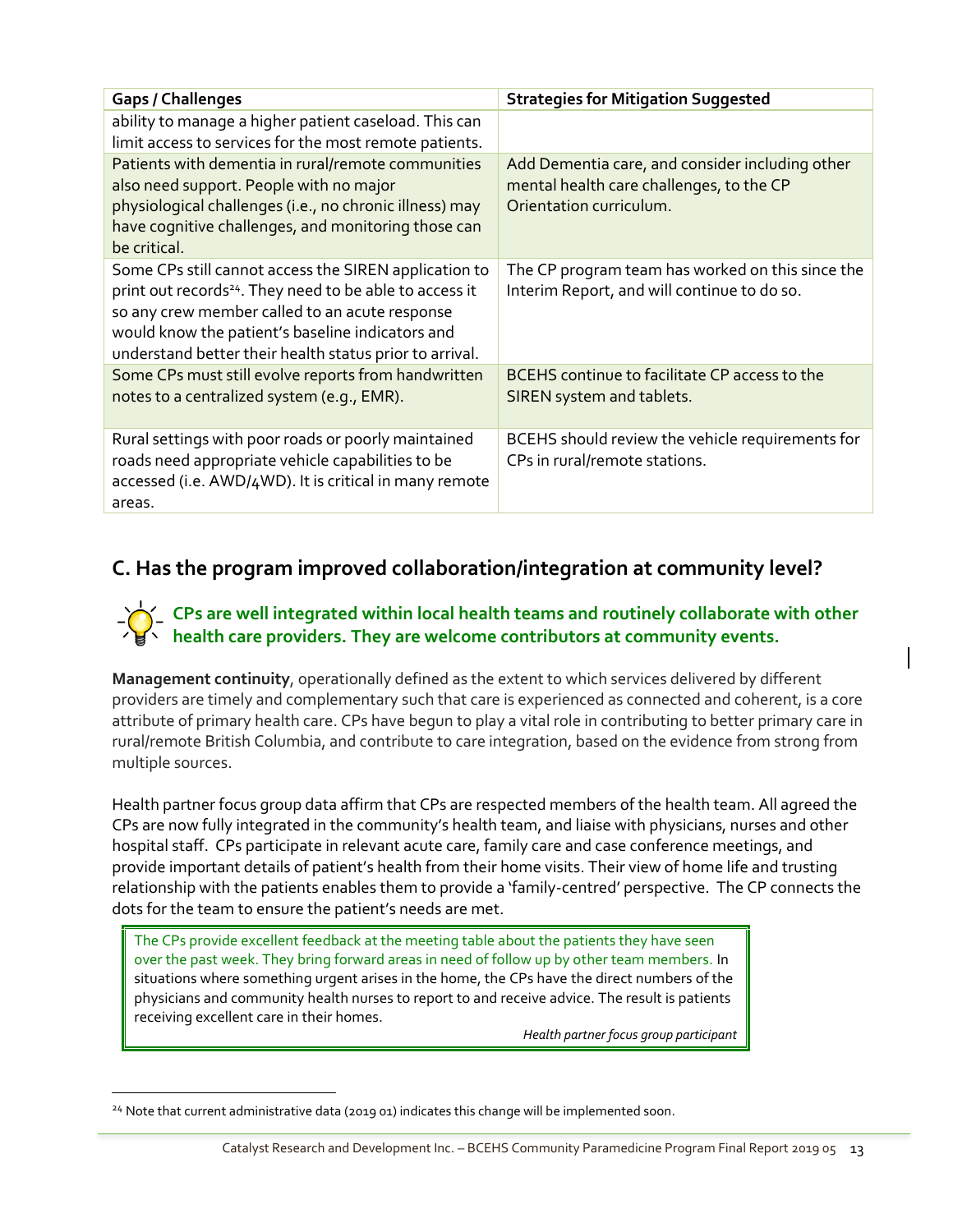BCEHS focus group participants provided depth to understanding why 'community participation' and collaboration with local health teams matter. Some respondents noted that connections with First Nations communities and Indigenous patients have really strengthened; they assess this as a notable success. The CP is redefining the uniform and building trust among these communities.

Many participants noted the value of the CP's mandate to enter homes. As a result, CPs provide

The uniform carries lots of anxiety for many, and also for First Nations communities. Some CPs show up to on-reserve patients out of uniform, to help with this. Or, the community members see the CP at an event, serving lunch, washing dishes, providing BP clinics, etc. All of this is building bridges and increasing wiliness of the population to work with the health system.

*BCEHS team focus group participant*

information to the case conferences that is really helpful - the home situation of the patient.

Most focus group participants observed that growing collaboration with the RCMP has been a success. When the CP is available to attend a call with the RCMP it proves to add value given the CPs knowledge of the home, the neighborhood environment and acute response training.

Participants affirmed that the largest success of the

CP program is their recognition as a health system team member. The CP brings new information to local care team discussions, extends reach (through the education programs), improves patient access and increases patients' capacity to navigate the health system. They are valued members of the community health provider's team.

Community partners added the following observations that show the value of CP community work:

- CPs implement health promotion work beyond their mandated population (i.e., senior patients with chronic disease). This results in reaching large segments of community populations that would, otherwise, be left out and who now are aware of the CP's work in the community.
- **E** Health education session arise from conversations in health care team meetings. Community health knowledge needs are identified and, if within their scope, CPs provide the sessions (e.g., on blood pressure control, diabetes, CPR clinics, AED<sup>25</sup>, infant car seats, naloxone administration, first aid training, men's health matters, grief/loss, healthy relationships).
- Respondents would like CPs to address other needs as well, particularly mental health and addictions, (e.g., provide "Mental Health First Aid" program), social isolation and palliative care.

Key informant interview respondents serving in diverse roles affirmed that the CP position, and by extension, the services the role provides, has advanced the integration of health care services in rural

communities. Specifically, the role supports care planning tailored to patient (and family) needs during critical transition points, including from hospital to home. CPs play vital roles in linking patients to available supports and resources and in advocating

Integration is a "fabled thing" within health care. CPs exemplify what it looks like in practice. *Health partner focus group participant*

for what an individual might be eligible for based on assessments. One individual noted that CPs were "another set of eyes" on patients, and also have the added perspective of reporting how patients are able to navigate within their homes.

Finally, when CPs were asked about their experiences with collaboration and impacts on continuity of care (CP Experience Survey), they agreed on the following.

92% agree 'I am sharing patient information, as clinically appropriate, in a timely way with other organizations/ health care professionals';

<sup>&</sup>lt;sup>25</sup> Automated External Defibrillator.

<sup>14</sup> Catalyst Research and Development Inc. – BCEHS Community Paramedicine Program Final Report 2019 05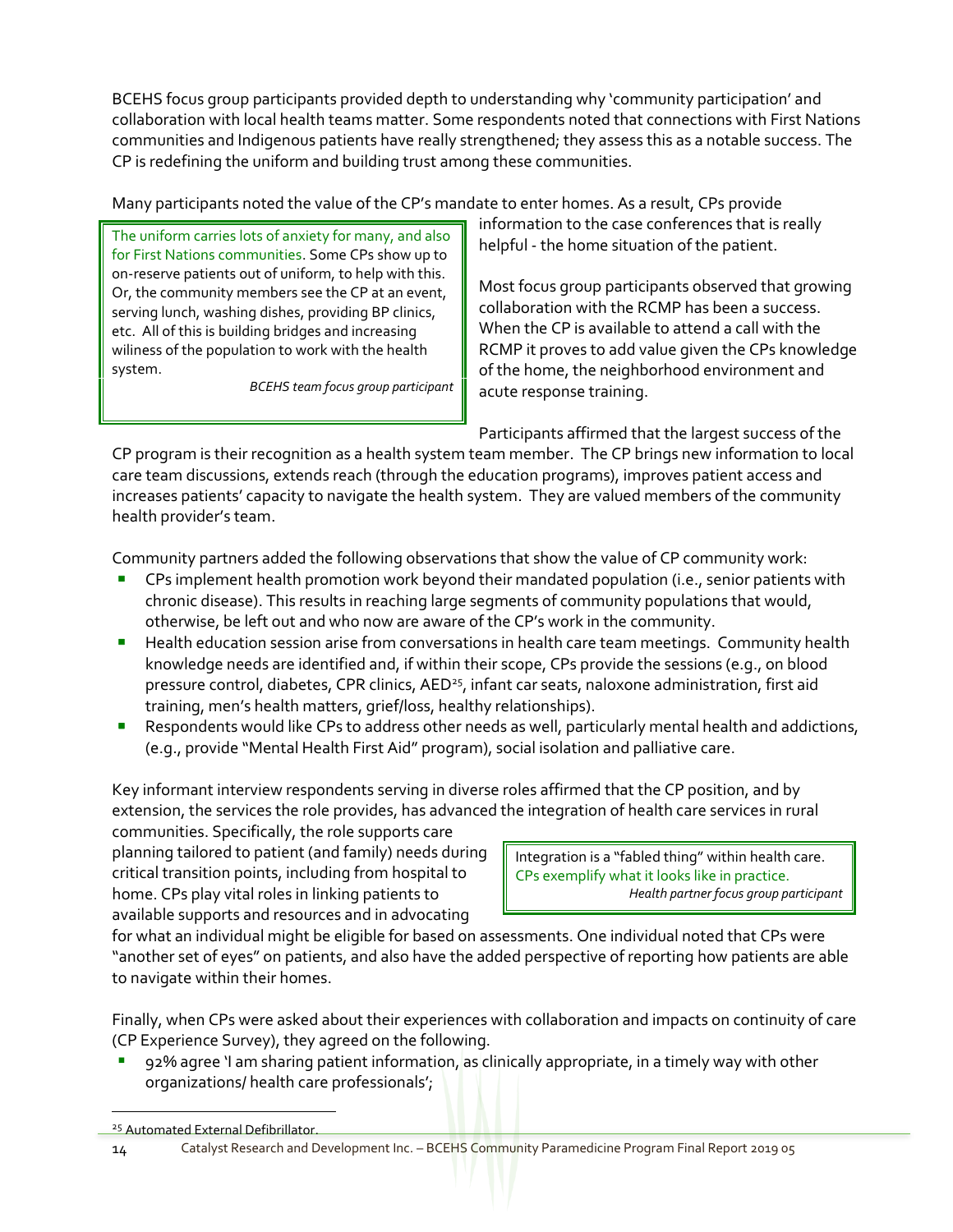- 90% agree 'I am developing good, collaborative relations with other organizations/care professionals I work with on a regular basis';
- 90% agree 'I understand the role of the other health care professionals with whom I work';
- 72% agree 'Care providers outside of our organization incorporate our care plan recommendations into the care of our patients'; and,
- 50% agree 'Referral procedures we use are streamlined'.

In the Pre/Post Orientation Survey, CPs report the training they received on building relationships was helpful (67% W2, up from 60% W1).

All CPs (100%) indicated that they actively promote healthy living and 99% agree with 'I contribute to health education sessions in my community'.

## **D. Is the program aligned with, and supported by, policies?**

#### **Community paramedicine is defined by ministerial order and BCEHS policy documents. Provincial policies, procedures and practice guidelines have been articulated.**

#### **Policy Relevant to Implementation and Practice**

In 2015 a Ministerial Order was signed authorizing BCEHS to allow employees who have qualified to become CPs to provide non-emergency services in the community. The Order involved the following delegated authority and responsibility of BCEHS to:<sup>26</sup>

- Select, train, and place CPs in rural and remote communities selected for provincial rollout;
- Maintain a registry of paramedics who have qualified to work as CPs;
- **E** Establish standards of practice, guidelines or protocols that will enable CPs to deliver services in the home and in the community; and,
- **E** Establish continuing competency requirements and monitor compliance by community paramedics.

BCEHS has reviewed existing policies, and developed new ones that clarify the practice of community paramedicine. These policies, procedures and practice guidelines were developed, reviewed, tested and refined in the CP prototype communities to assure relevance. This resulted in a policy manual that outlines the CPs' unique focus and scope of practice.

The policies continue to evolve with the CP role. Future phases may address service gaps identified in other communities, as well as utilizing Advanced Care Paramedics to advance the program. Work in this area was cited in the recently released Auditor General report (2019 02).<sup>27</sup> The advancement of such opportunities were raised in KIIs, as well.

During this evaluation, no concerns were raised about the policies related to ensuring quality of care for patients. Continued discussions on information sharing were provided as evidence of better using the Electronic Medical Record to improve how the CP and other care providers can work together.

<sup>&</sup>lt;sup>26</sup> See BCEHS 1.1 Overview of draft policy and practice manual (May 2016). The policy manual was completed February 2017. <sup>27</sup> <http://www.bcauditor.com/>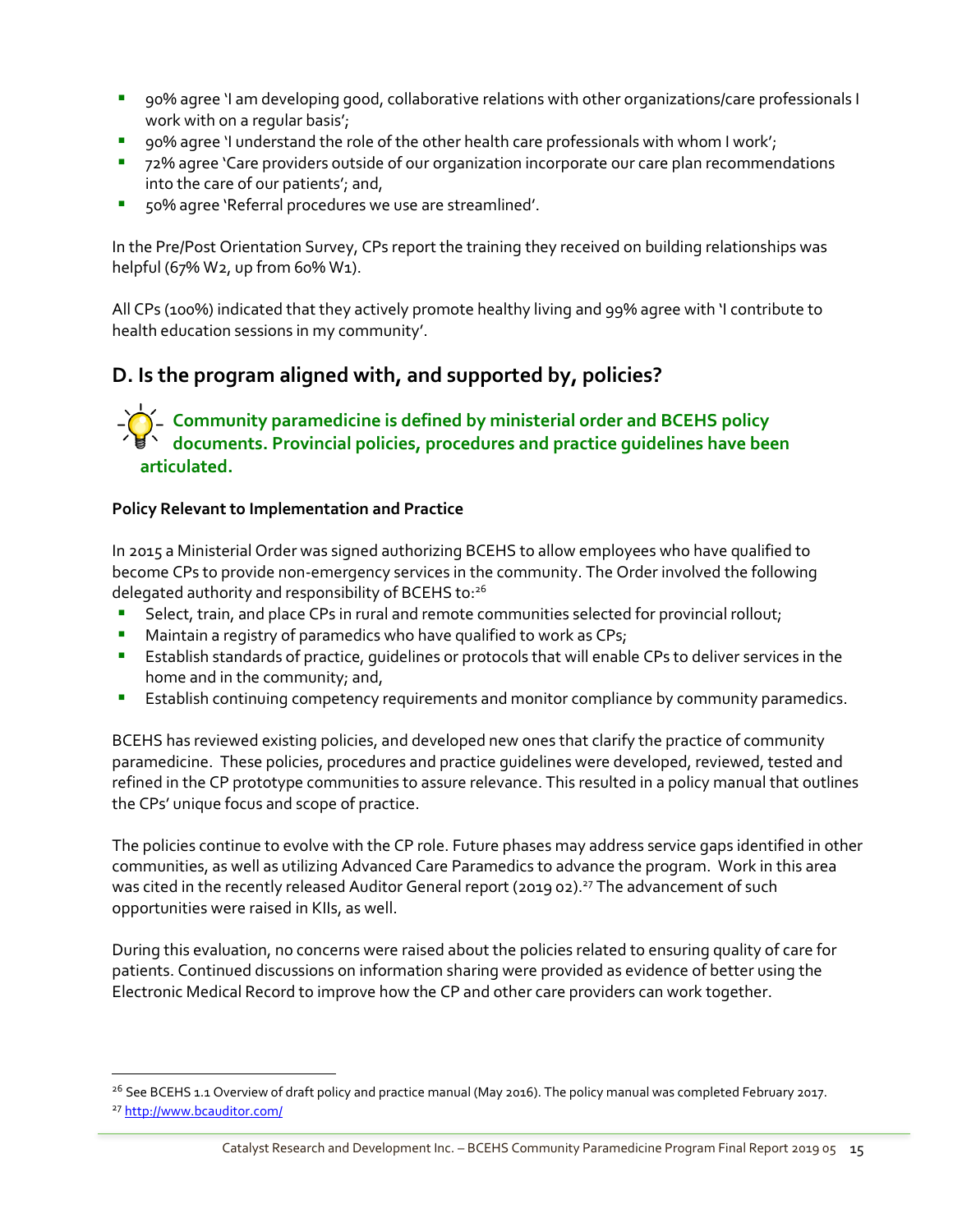Specifically, health partners (focus group) were asked to describe the charting and sharing of information process among the local care team and the CP. They agreed the CP is an integrated team member and therefore participates in information sharing at team meetings and in other opportunities. The CP provides written notes, date and assessments (i.e., patient vitals) to these discussions. However, because the other care providers chart electronically, integrating CP patient information is only possible if it is scanned or put in the physician's patient paper file/ data records. It cannot be accessed quickly on the EMR system and used efficiently and effectively for the patient's well-being.

This change would require a system/policy-level action to include CP medical charts in the electronic health record. The respondents urged decision-makers to examine the feasibility of this to support data systems integration.

# **E. Did the program improve system emergency response capacities?**

# **Community paramedicine can improve emergency responses in some situations.**

Since project rollout, CPs across the province have responded to 346 high acuity (911) calls while on their

CP shifts. Seventy-six percent of CPs responded 'less available' for paramedic shifts, due to health education sessions, team meetings, etc. Some are less available because their permanent part-time CP job prevents them take additional shifts on their CP days. The response rate was low, however, so follow-up would help to clarify if this is of concern or not.

CPs are encouraging vulnerable populations which would not otherwise access health services and therefore their health would deteriorate, to come to clinic and hospital to have their needs met before an emergency event arises. *Health partner focus group participant*

When asked about the extent to which the program improved emergency response capacity, BCEHS respondents observed the following:

- Repetitive calls from 'familiar faces' have decreased, leaving the ambulance available to respond more efficiently to other 911 calls.
- **•** 911 calls from CP patients are more clearly emergency calls now, as patients are better able to selfassess their situations.
- **E** Regular CP visits have facilitated observing a loss of capacity/ health and earlier response before the situation becomes acute.
- **•** Concerning the most urgent and life-threatening calls, the CP is another resource to respond.
- **E** High acuity calls are better managed, as the CP is available to support the response. When the ambulance attends the home of a CP patient, the CP briefs the paramedics on their patient's health status and facilitates more appropriate emergency response. When a palliative patient called, the CP provided appreciated assistance as s/he was trained in palliative care.

Health partners noted that emergency response in their communities is not sufficiently staffed. The regularly scheduled CP position helps because they are paramedics with acute response skills, but given the large geography to be covered, more resources continue to be needed.

# **2.4 Program Objective #2: Bridge Health Care Gaps**

The second objective was to 'Bridge health service delivery gaps in communities, identified in collaboration with local primary care teams, and consistent with the paramedics' scope of practice.' The associated evaluation questions were as follows: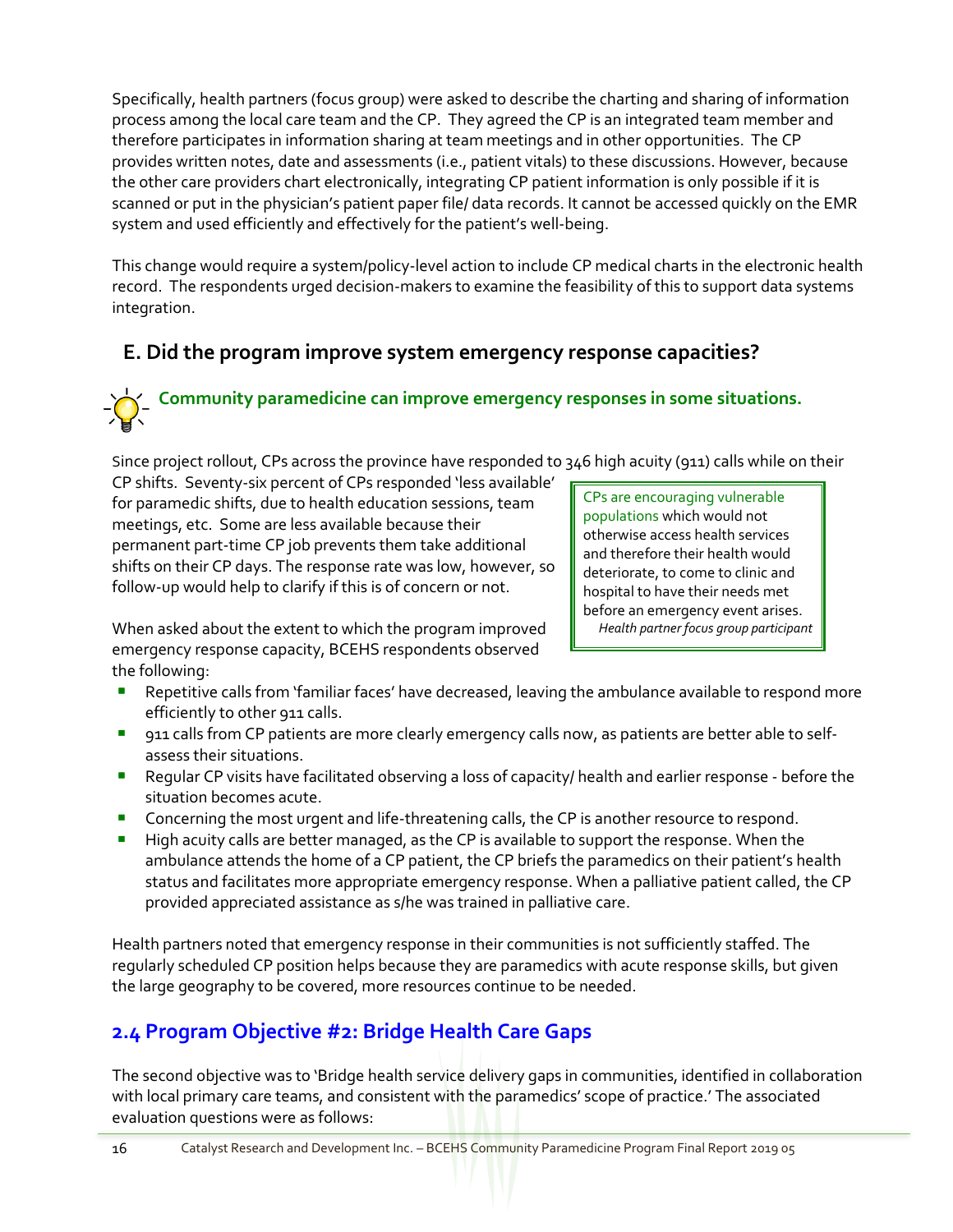- **A.** Did the CP program contribute to bridging the delivery gaps identified at the community level from the health authority and from a *patient experience perspective*?
- **B.** Did the CP program build local community capacities to address identified issues/gaps?
- **C.** Did the program help establish a new type of health service delivery?

# **A. Did the community paramedicine program contribute to bridging the delivery gaps identified at the community level from the health authority and from a** *patient experience perspective***?**

#### **CPs are bridging health service delivery gaps by working collaboratively with other local health teams, extending their reach, and assisting patients directly in their homes.**

CP Experience survey respondents agree they have bridged health delivery gaps in several ways:

- 93% agreed they make 'a valuable contribution to health service delivery and emergency response services in my community';
- 92% agreed they 'experience successes in delivering CP services';
- 86% agreed they worked with the program's identified population (i.e., diabetes, COPD, heart failure) as part of their patient workload; and,
- 72% agreed 'other health professionals use CP care plan recommendations'.

When asked to provide comments on supporting patients to avoid unplanned acute health visits, CPs responded they had routine conversations with patients on: education about their health conditions; supporting /identifying medication status/use and complications (if any); and symptom management.

CP respondents noted the **following barriers** in delivering services:

- **E** Lack of trust among First Nations communities, seniors and other health professional staff;
- Navigating the health authority system; and,
- Scheduling outreach services outside of regular hours is challenging.

CPs provided the **following successes**:

- *"The local doctors and I have noticed a rapid decline in ER visits with our CP clients."*
- *ii* like the success stories with some clients. As well as interacting with/ providing sessions for different *community settings and programs that teach healthy living for seniors. We also have had several successes with CPR in schools and rotary clubs."*
- *"I am able to bridge the gaps between patients in their homes and their access to health care providers and information."*
- **"Seeing clients understand the illness they are living with, and seeing how they begin to cope with it more** *and more feels very successful."*

Community partner respondents were enthusiastic about the extent to which having the CP program located in their community improved health service delivery. Across communities, there was affirmation of the following:

- **•** The local health system has greater coverage and availability due to CPs' responsiveness. There is very little wait time for them and there are no transport problems, as the CP will go to the home. Overall, the perception is that access to care has increased as a result.
- **•** The home visit is key to improved service delivery and appreciated for many reasons. It ensures timely health support for seniors and remote patients. For Indigenous people, the home visit is more relational and helps build trust, enabling more appropriate responses to their health needs.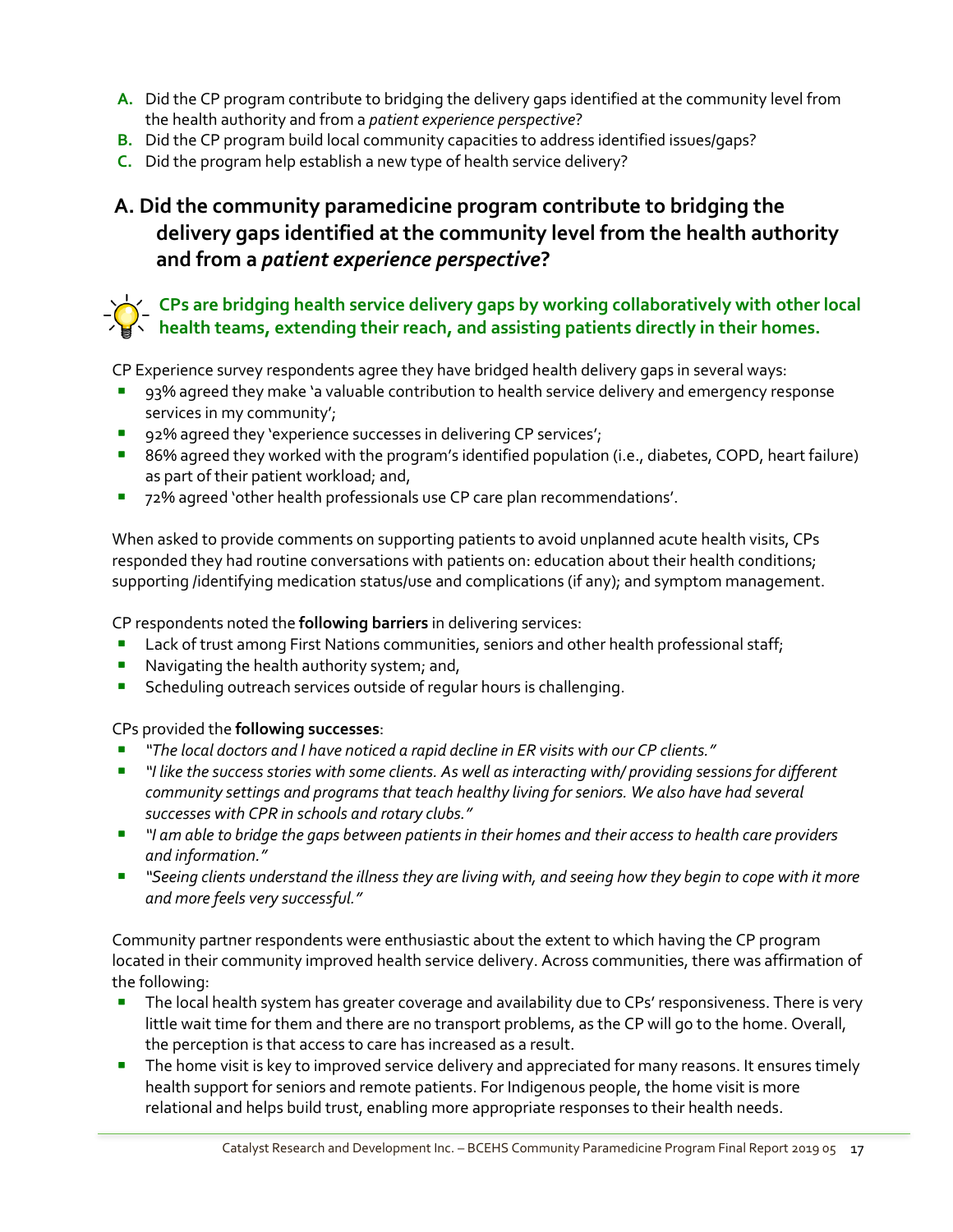- Integration of CPs with the health team has closed knowledge gaps. The CP provides current, homebased status updates at case meetings, which were missing prior to the program. CPs are able to fill in gaps on the patient's health status and include the home environment (and dynamics in the neighborhood) in the assessment. This supports the team in getting to the root of health challenges experienced. If/when patients attend clinic or hospital, the nurses know far more about their status, because of the data resulting from consistent CP visits.
- The CPs provide health education to the community. This improves population understanding of key

On home visits the CP observed the husband and caregiver was developing signs of dementia; the CP brought this to the case meeting and he received help. *Community partner focus group participant* community health concerns, including diabetes, blood pressure, dialysis, and heart and lung conditions.

Community partners reported that having CPs participate in case conferences, along with their access to the physicians and nurses, resulted in a better developed, coordinated response that bridged health service gaps. Respondents shared the

following examples:

▪ Providing transport to help patients attend clinic/hospital as required (for regularly scheduled appointments or in response to a developing health challenge) made it possible to eliminate transport related gaps in receiving services. Patients are now receiving consistent care; previously they would stay in their home while their health deteriorated, or call the ambulance.

Addressing the 'trust gap' in the health system. CPs are relational and established trusted relationships with patients - this approach has encouraged those who would typically not access the system go to the clinic / hospital and receive care. This has mitigated situations that would have deteriorated with delays.

Having CPs on our health care team doubles the staff we have to serve patients in their homes. As a result our elderly population has far greater access to health care services, which have become more seamless for them. *Health partner focus group participant*

Health partner respondents also affirmed the important health service gaps addressed by the CP role in their communities. They cited the following contributions to health service capacity in the community:

- The CP works closely with the homecare providers who are not able to support all the patients that need this service. More patients needing homecare are supported and homecare nurses are apprised of the CPs work, and know how those patients are doing.
- A male CP was able to attend a men's support group and provide health information they would not otherwise have received.
- **EXECT FEMALE CPS support elderly women's health, building trust, and creating a space for the women to** share health details they are reluctant to share with male health service providers.

CPs are the link between the health team based at the clinic/hospital and the patient in the home – and this link is acknowledged as critical across stakeholder groups. This new service provides continuity of care to the patient in the home. Further, the CPs' visits address social isolation and mental health challenges. Rural communities do not have enough health providers and the addition of the CP role to the team is very well received.

## **B. Did the CP program build local community capacities to address identified issues/gaps?**



**The program has increased local capacity to address identified health challenges.**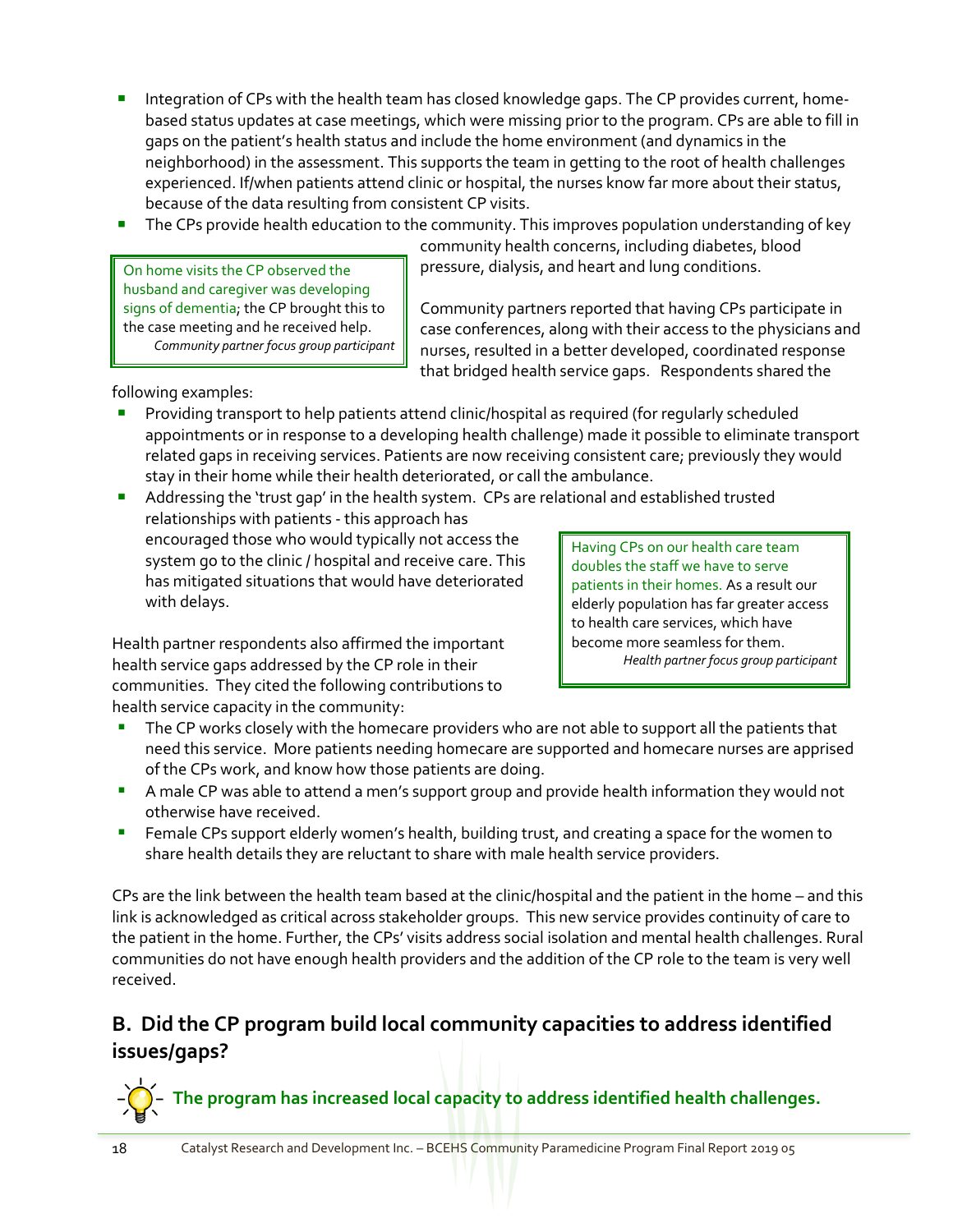Program data and the CP Experience survey both indicated the extent of the community education/health promotion work provided by CPs, as noted above. Respondents agreed they actively promote CP services in their community (91%) and the use of primary health care (89%). They remarked that community awareness about their work was high 91% and that overall, community members are positive about the program 92%. In their experience to date, CPs believe the program contributes positively to the local community 79%.

Further, CPs indicated:

- 80% agreed 'I contribute to health education sessions in my community'; and
- 76% agreed 'I participate in the promotion of healthy living in collaboration with my community'.

Community partner data delineates the extent to which CPs empower communities to address health challenges. In terms of building health knowledge capacity, respondents know the work CPs do in health education and health promotion, and all agreed it was highly valued. CPs' health sessions and participation in many community events, was understood to be very important. In fact, the visibility of the CP in the community was identified as a key factor in trust and relationship building, beyond work with patients.

Patients are becoming more proactive. With encouragement from the CP, diabetic patients are recording their vital statistics and bringing them to their health visits, contributing to a more comprehensive picture of their health status.

*Community partner focus group participant*

Respondents identified the following examples to underscore their perceptions:

- CPs implement health promotion work beyond their mandated population and this results in reaching large segments of community populations that would, otherwise, be left out.
- **•** The health education sessions arise from conversations in health care team meetings where knowledge gaps are identified. These needs are raised and, if within their scope, CPs provide the sessions (e.g., on blood pressure and control, dialysis, diabetes, CPR clinics, AED  $^{28}$ , infant car seats, naloxone administration, first aid training, men's health matters, grief/loss, healthy relationships).

Community partners affirmed that beyond providing health education, CPs inspire and enable their patients to better manage their own health. Most respondents noted they see patients becoming more proactive about their health. Further, CP home visits mean that stigmatized issues, such as mental health challenges, can be discussed more easily and discretely. In small communities this is a real benefit, as there is little privacy and this is noted as a barrier accessing these types of health services. With the CPs support and encouragement, patients are finding the courage to get help.

Respondents noted that Indigenous patients are becoming more willing to attend clinic / hospital. They attribute this to encouragement of the CP. Previously, patients would stay home until their health deteriorated to the point they needed ambulance transport for emergency intervention and required longer hospital stays.

Finally, health partner participants affirmed CP services and support positively impact patients' capacity to maintain/ improve their health. They offered the following observations:

▪ CPs cover a vast geographic area and support an important demographic in rural and remote regions housebound elderly who benefit greatly from house calls. The quality of care for clients in the home has improved as a result, as has their health status.

 $\overline{a}$ 

<sup>&</sup>lt;sup>28</sup> Automated External Defibrillator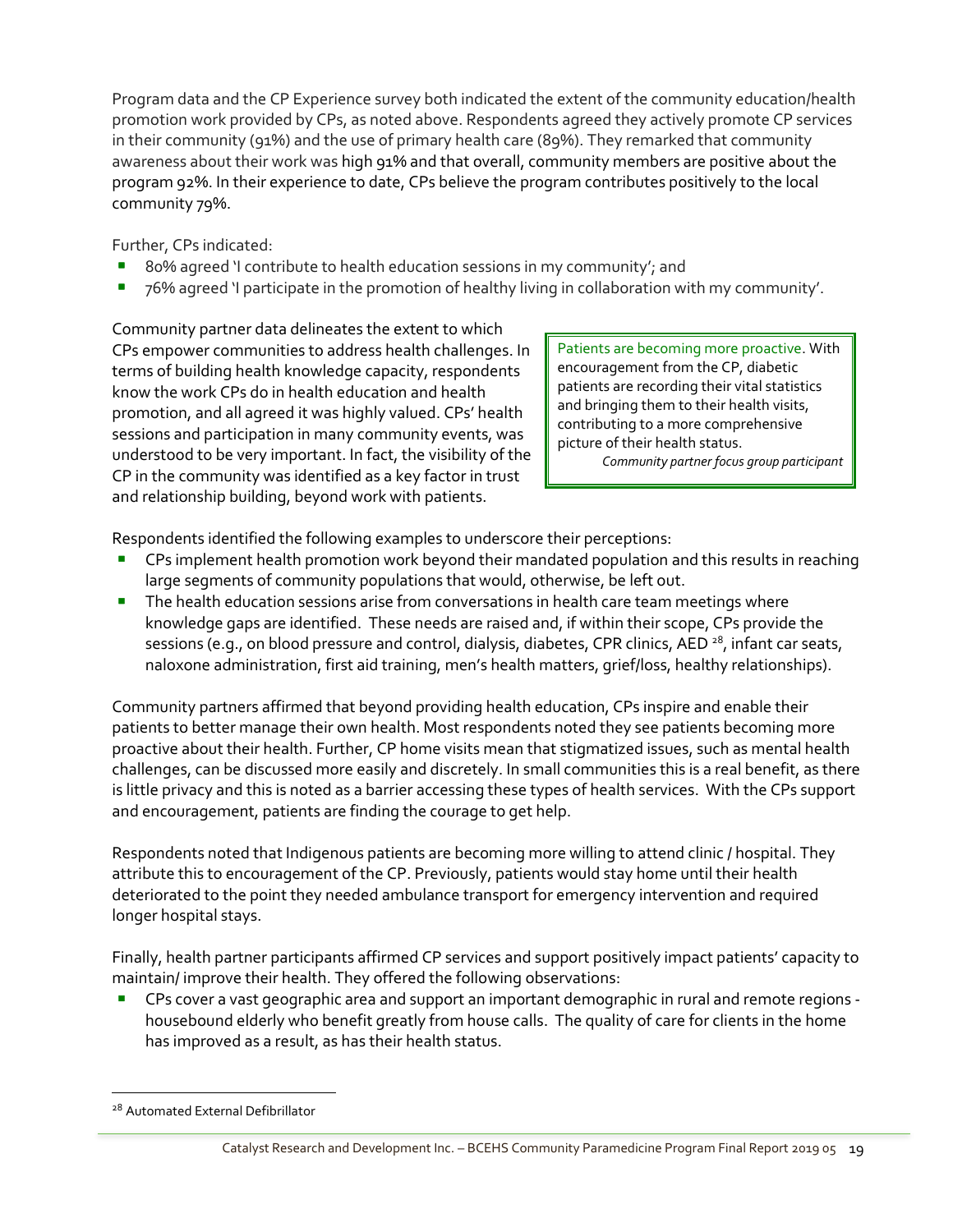- o CP caught soaring blood sugar immediately and brought it to the attention of the nurse and physician.
- o CP noticed a patient's health was declining rapidly, conferred the nurse from the home and called the ambulance – the patient received needed care in good time.
- $\circ$  Because CPs have good relationships with patients, the patients call the CP first with minor medical concerns instead of the ambulance first (which was previously the norm).
- o CP caught two COPD exacerbations prior to hospital admission. Prior exacerbations for these patients resulted in ICU hospitalizations. The CP was instrumental in the prevention of two life-threating hospital admissions.
- o CPs help patients manage their medications and have alerted physicians to challenges that led to medication adjustments.

The CPs relationships with the health team are critical. When in the home they are will contact the nurse or physician to confer on an emerging health challenge. This means the patient is receiving the best possible care. This process may result in avoiding an emergency visit or, receiving immediate transported to the clinic/hospital.

*Health partner focus group participant*

- $\circ$  CPs respond to Lifeline calls and this helps the patient as they have a pre-existing relationship with them; the *CP has become a 'familiar face'*.
- o The program is really helpful for emergency, chronic and home visits.
- Health Partner respondents recommended the following:
	- o Expand CP training to include other chronic conditions and mental health challenges;
	- o CPs need full time positions to accommodate the growing number of patients (and to travel the distances to see them); provide the important health education sessions; and participate in health team meetings; and,
	- o CPs are not able to share their records on the EMR which is a loss for other health providers. Addressing this challenge will positively impact patient care.

Key informant interview respondents agreed that the multi-level preparation to implement the community paramedicine program across the province was skillfully carried out and helped to alleviate potential concerns about the deployment of this new service. Such preparations occurred at the provincial, regional (health authority) and local levels through a series of committee meetings, as well as opportunities that fostered relationships and trust at the local level. Visits to the communities by the CP program management team members were seen as extremely valuable and allowed a shared contextual understanding of need at the local level to set the foundation for the service to move forward.

To date, continuing meetings and workshops help to keep those involved up to date on progress being made. When challenges or barriers do arise, solutions can be identified in an efficient way.

# **C. Did the program help establish a new type of health service delivery?**

#### **CPs are not duplicating services but are making them more effective. They have established a new type of health service delivery.**

Health partners noted CPs do not duplicate health services and supports currently being provided by other health professionals. The CP role truly provides a new service that is strengthened by the fact that they are both a CP and a paramedic. The relational side of their work and the time they are able to take in the home with the patient are new and highly important additions to the health team. In addition, CP provision of health education sessions brings a health promotion component to the community that is also needed.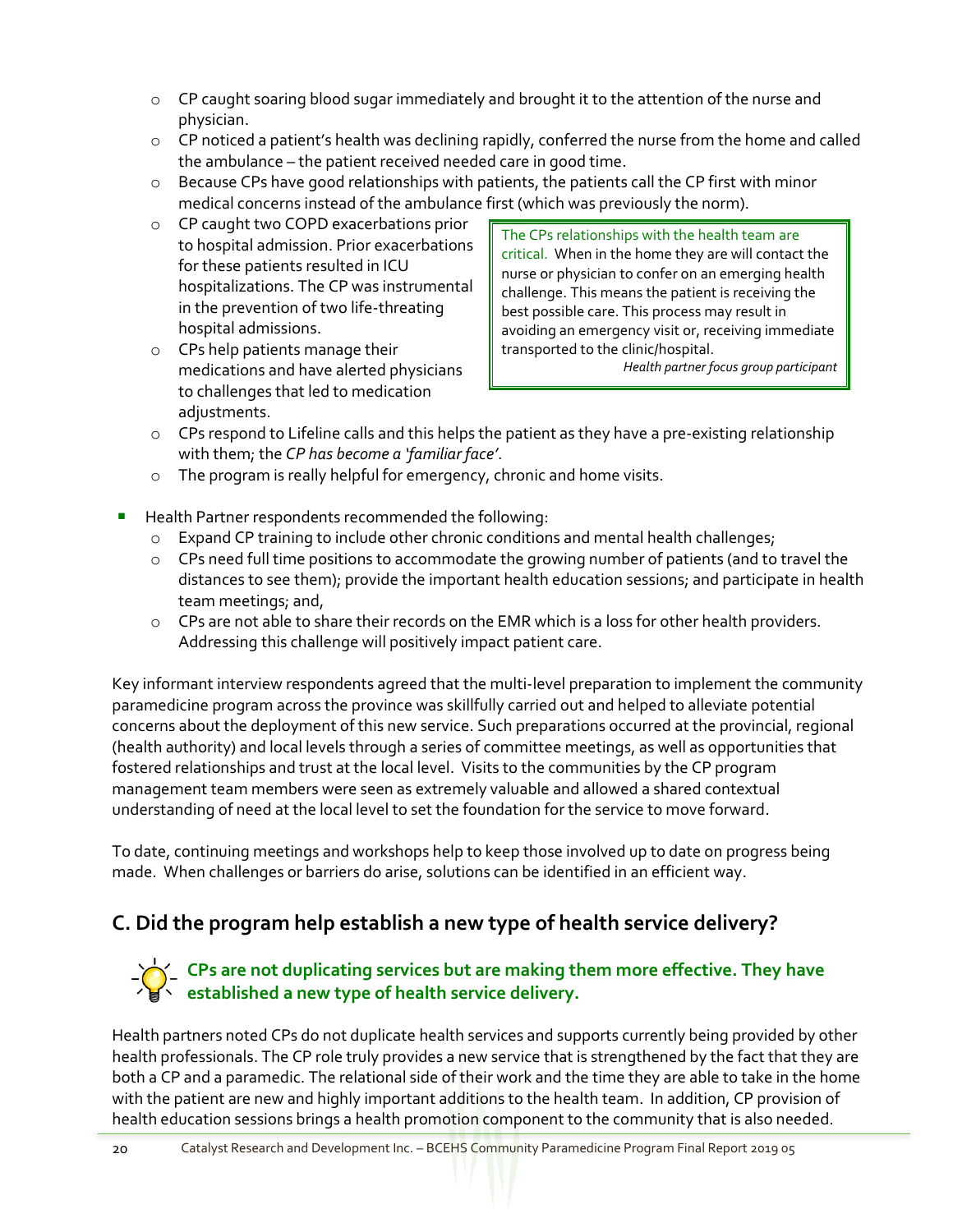Respondents agree that CPs make a unique and needed contribution to health literacy and system

navigation. They facilitate their patients' connections to the community clinics and hospitals. They also advocate on patients' behalf in meetings; this alerts the larger health team to the patient's health status with the added information on their home and neighborhood environments. CPs build patient capacity to understand and manage their health challenges and their

CPs can facilitate patient transport to ensure they access clinic/hospital as needed. Otherwise, patients use the ambulance. This is a very positive change. *Health partner focus group participant*

medications – new skills for many of them. Health partners affirmed patients are generally more knowledgeable about their own health needs and how to find what they need from the health system.

Key informant interviews concurred that the advancement of community paramedicine in the province of British Columbia demonstrates an important commitment to a new service delivered in the patient's home.

# **2.5 Program Delivery Goal: Deliver Care Consistent with Quadruple Aim**

When the CP evaluation framework to guide learning was first drafted late in 2015, the decision was made to incorporate the Quadruple Aim framework. This framework was included in order to consider systems level impact of the program on the health and well-being of residents living in rural/remote BC.

Adapted to the CP context, the key questions associated with this framework are as follows:

- **1. Patient health care experience**
	- A. Did the CP program improve patients' experience?
	- B. Did it improve access to services and self-management skills of the identified population?
- **2. Health of the population** A. Did the program improve the health of the population receiving the services?
- **3. Cost of care (to achieve outcomes)**
	- A. Did the CP program reduce the per capita cost of care for identified populations? B. Did the program introduce changes at a system level?
- **4. Service provider work life and well-being** A. Have CPs experienced improved work life and well-being?

# **Aim 1: Patient Health Care Experience**

# **A. Did the CP program improve patients' experience?**

# **Patients affirmed the success of the program in improving their health experience.**

Patient and caregiver sharing circle respondents observed CPs supported them in having the confidence to

The CP helped us navigate the system to find out about what seniors' care facilities would support Dad and be accessible to us (distance from town). The CP found the options, printed out the assessment forms and helped us to make a good decision.

*Patient and caregiver sharing circle participant*

ask questions (i.e., about new medications) and ask for help. They report the CPs will find answers to their health challenges and get back to them with the information. This makes it possible for the patient to better understand their situation and manage their health. They appreciate the CPs are on time for appointments, reliable and in many cases known, as they have been long term community members. The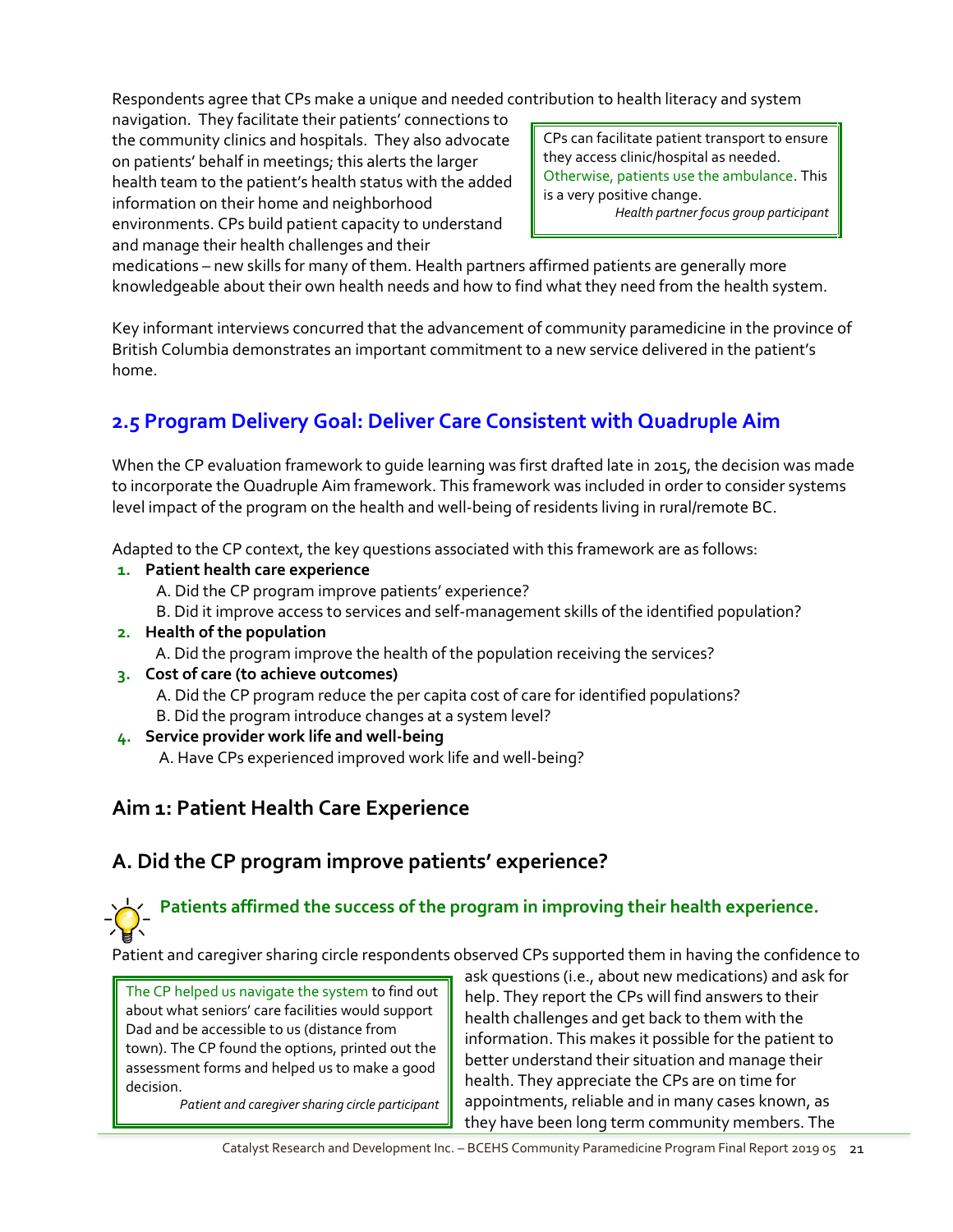relationship with the CP matters to these patients.

These respondents further appreciated CPs call their family members/ caregivers to update them on the patient's health status and needs. Both the patient and their family value this. Sharing circle participants reported learning more about how to support their health and wellness independently. Further, CPs enabled their own monitoring of health indicators, including (for some) with HHM. The CPs' regular visits and interest in patient home life helped them feel more secure at home, reduced anxiety and isolation. This helps patients and their caregivers feel better.

I live alone, with my dog and it's good to have the CP coming around. We don't always talk about my health. Sometimes we talk about hunting and fishing. This is bigger than just health. *Patient and caregiver sharing circle participant*

Ninety-one percent of patients responding to the Patient Experience survey described the quality of care and services they received from the CP as either excellent (67%) or very good (24%). Patients rated interpersonal communication with CPs as very positive (e.g., response of 'yes' to actions that demonstrate positive interpersonal communication received ratings of 98% or higher).

Most patients (72%) agreed that, 'My CP met my needs for setting up my home so that I could do things independently'. Several examples of assistance were given. In one case, the CP noticed that a wheelchair ramp was ordered (by the physician over a month before) but not in place. The CP informed the physician who followed up and mobility was restored. Other examples included CPs helping to get heat in the winter, mail delivery, moving a microwave to make it accessible so the patient could prepare meals. There were examples of challenges/delays in securing resources for patient's homes, as well as patients that should move from a home that can no longer be made safe for them. This could be probed further.

In the Pre/Post Orientation survey, the majority of CPs agreed they supported their patients in the following:

- **E** Increased capacity to participate in addressing their own health needs 100% (67% W1);
- Improving access to health information 90% (80% W1);
- Improved knowledge of treatment options 87% (60%); and,
- More likely to address their health needs ( $53\%$ ).

CP Experience survey respondents confirmed their support of patient health experience:

- 96% agree 'I support my patients by providing health information for supporting their health;
- 91% agree 'I support patients in accessing primary care services; and,
- 81% agree 'I review the plan of care with patients upon arrival.

## **B. Did the CP program contribute to improved access to services and selfmanagement skills for identified populations?**

**Patients confirmed improved access to services and better understanding of their health and wellness.**

Mom hated the health system and would never go to see a physician. The CP has been her bridge and she is now willing to go to clinic when needed. *Patient and caregiver sharing circle participant*

Patient and caregiver sharing circle respondents agreed they

22 Catalyst Research and Development Inc. – BCEHS Community Paramedicine Program Final Report 2019 05 feel better talking with nurses and physicians because they have already talked with the CP about their

**80%** of CP patients are **more likely** to address their health needs (53% W1). *Pre/Post Orientation survey respondent*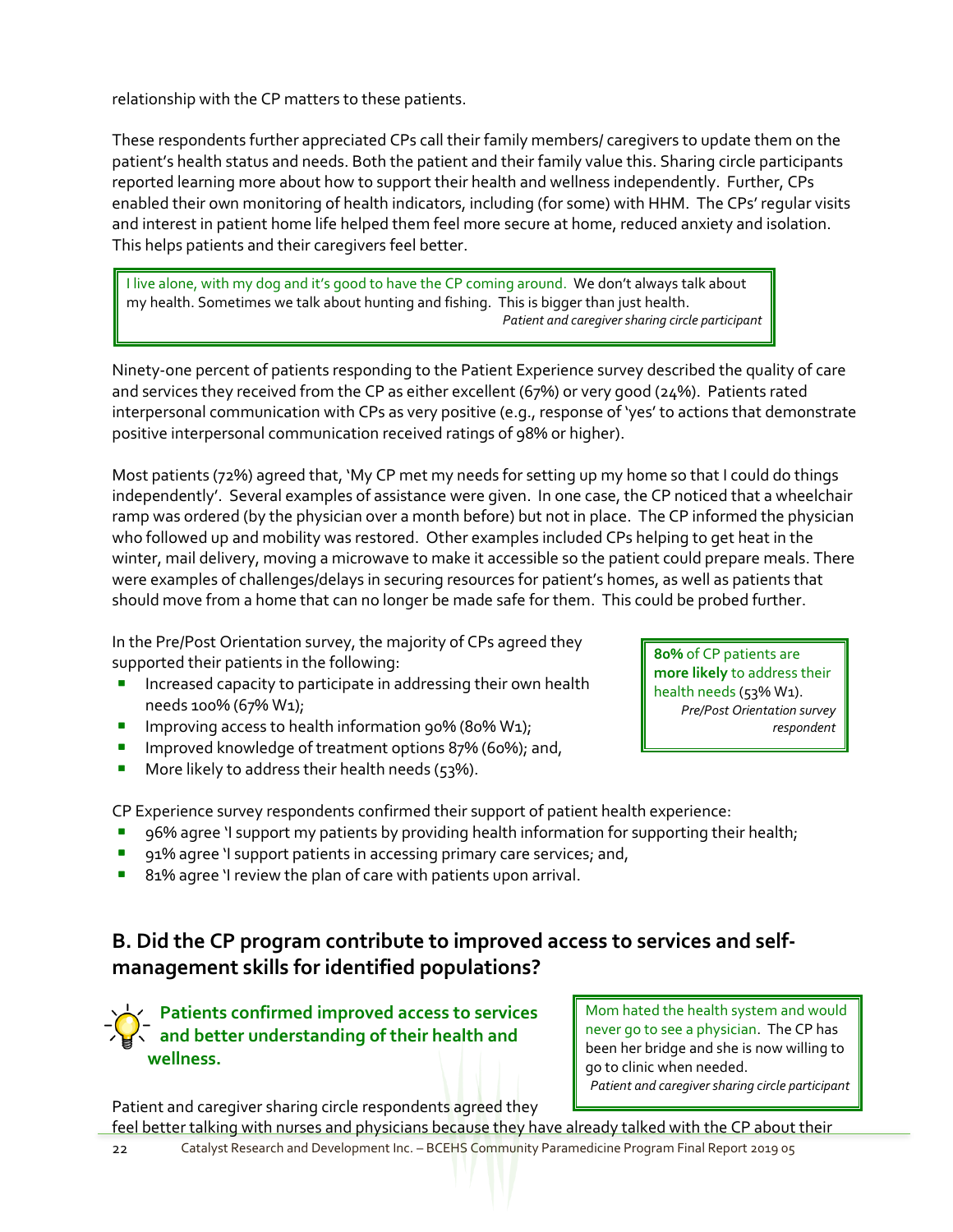health. They report knowing better what to do when they go to the clinic – they now understand who can answer their questions. Further, post-appointment with a physician, if wanted, the CPs answer patient questions or explain the new medication, etc. Patients report getting flu and pneumonia shots as a result of the CP encouraging them to take that step. They also feel more cheerful and less anxious about their health – they know the CP will help them.

A few patient or caregiver respondents reported hardly ever accessing the health system. The CP helped them overcome the barriers (i.e., trust, transport challenges) resulting in increased willingness to make and keep appointments. They appreciate the CPs telling them, "If you want me, just phone." These patients and their caregivers report access to health services is much less of a problem. They offered: *this is a health service that says, yes!*

Health Quality of Life (EQ-5D5L survey) respondents were positive in their assessment of their self-care.<sup>29, 30</sup> At the start of their services, 79% of respondents had either no or slight problems with regard to their ability to provide self-care (or self-manage). Survey results indicate that after 6 weeks of care from CPs, 84% *(or an increase of 5%)* report that they had either no or slight problems with their ability to provide self-care, indicating improvement over time.

Building on this evidence, one question on the patient experience survey asked respondents whether they feel more confident about their ability to take care of their health. Eighty-three (83%) percent of respondents reponded "yes" with another 13% responding 'somewhat' (n=236).

My paramedic is a huge advocate for his patients. If it weren't for him, I wouldn't be seeing my physiotherapist. *Patient and caregiver sharing circle participant* As it pertains to access to services, patients were asked whether their CP knew what kind of care they needed and how to provide it. Ninety-four (94%) percent responded "yes" with another 4% responding somewhat (n=257).

## **Aim 2: Health of Population**

 $\overline{a}$ 

## **A. Did the program contribute towards improved health for the population receiving CP services and supports?**

# **Patients noted improved health; health partners and key informants agreed.**

Patient responses (n=140) to the EQ5D5L-survey were as follows:

- 32% improved in health status over time;
- 20% had maintained their health; and,
- 34% had mixed results. (That is, some domains improved while others stayed the same or declined.)

These could be considered good early results, especially considering that the patients are elderly and have one or more chronic conditions. While the sample of patients completing this survey was small, the trends are encouraging. Now that the program is fully operational, and data collection is improved, there is hope to clarify the program impact.

<sup>&</sup>lt;sup>29</sup> The EQ<sub>5</sub>D<sub>5</sub>L was completed by patients who had received services from a CP over at least a 6 week period.

<sup>&</sup>lt;sup>30</sup> Self-care is defined as the practice of taking action to preserve or improve one's own health and is one factor of health on the survey.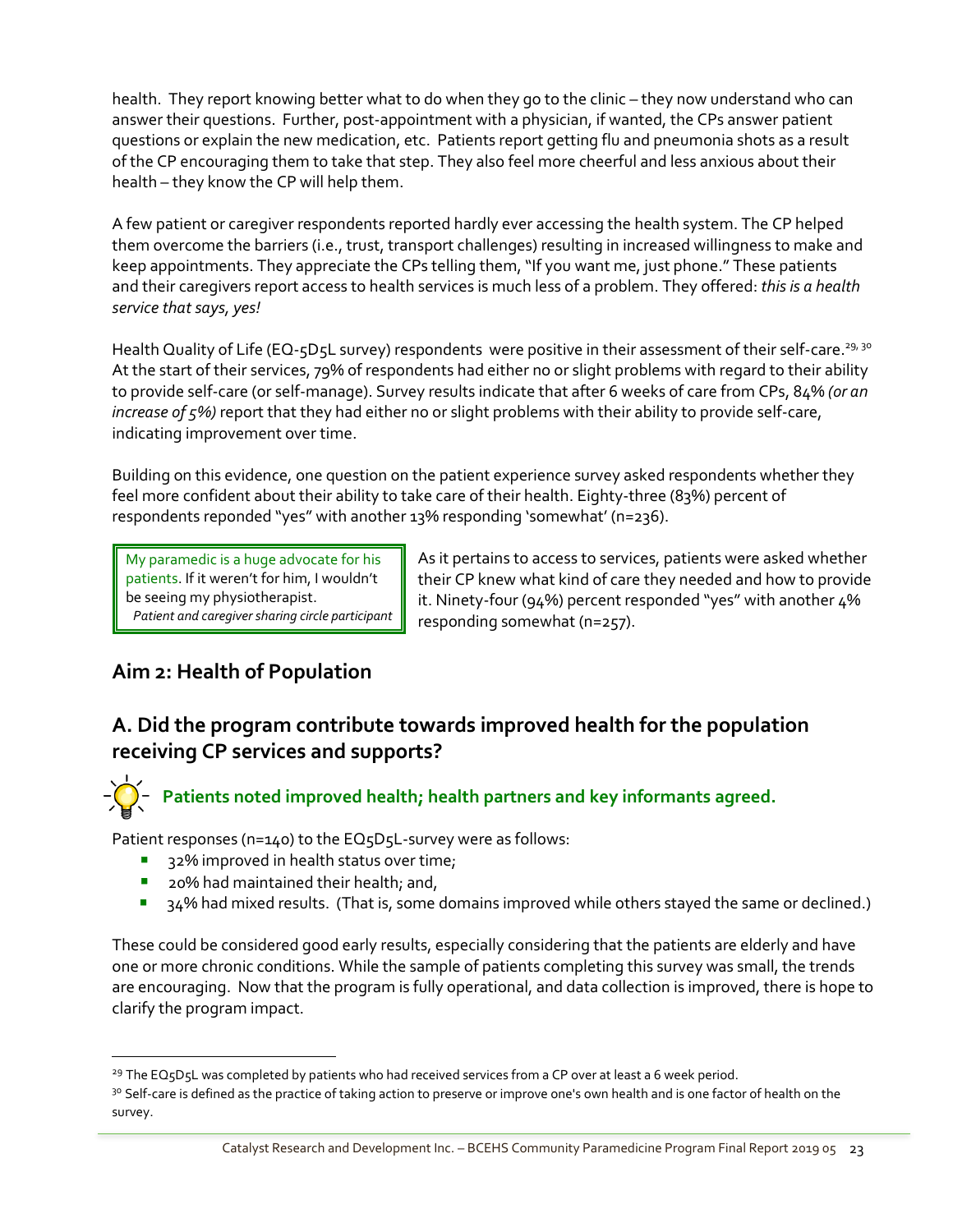Patients and caregiver sharing circle participants reported an increased sense of safety and security. They affirmed CPs checked their homes to ensure safety and found it reassuring to know that the CPs visited regularly and checked in on them. Patients appreciated that if they needed to call the ambulance, it may be their CP who comes to them at that time, too.

Caregivers reported their family members are happier because they have access to a CP. They see the positive relationship that is forming between their loved one and the CP, and have observed how much their family member trusts the CP. They appreciated the CP checks vitals, provides advice on what to do if there is a problem, and when to expect a follow-up visit. They are extremely happy with the CP program and service and how it helps build capacity to improve the health of their family member.

Health partners affirmed the important influence of CPs on patient capacity to self-manage their health challenges. Respondents provided the following information:

Seeing positive changes with patients adhering to medications better and also coming in to see the physician and nurse, as needed.

A major contribution of CPs is strengthening continuity of care. They follow the patient from home, to hospital, to home. This continuous support is really helpful. *Health partner focus group participant*

- Patients becoming proactive about recording their vitals and bringing the information with them to medical appointments.
- **•** Patients understanding the relationship between signs and symptoms of a pending illness exacerbation and encouraged to pay attention to these signs.
- Patients encouraged to take their loneliness or sadness seriously and to engage with family members, friends or professionals.
- Patients benefitted from the trusting relationship with the CP and found it helped them to attend appropriately to their health, including mental health.

# **Aim 3: Reduced Cost**

# **A. Did the CP program reduce the per capita cost of care for identified populations?**

Unfortunately, at time of writing Catalyst had not received the ministry data which is required to address this question. It is hoped Aim #3 (concerning evaluation question A) will be addressed in the future when the return on investment (ROI) can be calcuated by multi-year data to show the cost recovery resulting from CP program implementation. BCEHS is working on an Administrative Data Population Evaluation that will focus on health care utilization, outcomes and costs using a case-control model. This work will be undertaken pending data from ministry (~2021).

## **B. Did the program introduce changes at a systems level?**

#### **Community paramedicine is providing evidence to inform system level changes. CP experience delivers practice-based evidence showing successful results with engaging vulnerable populations.**

As observed above (Section 1.d), key changes identified from prototypes helped to define CP program policy and service levels, as well as community needs and gaps. This evidence was foundational for program roll out; tracking emergent learning was a core activity. Over time, and based on interim evaluation evidence,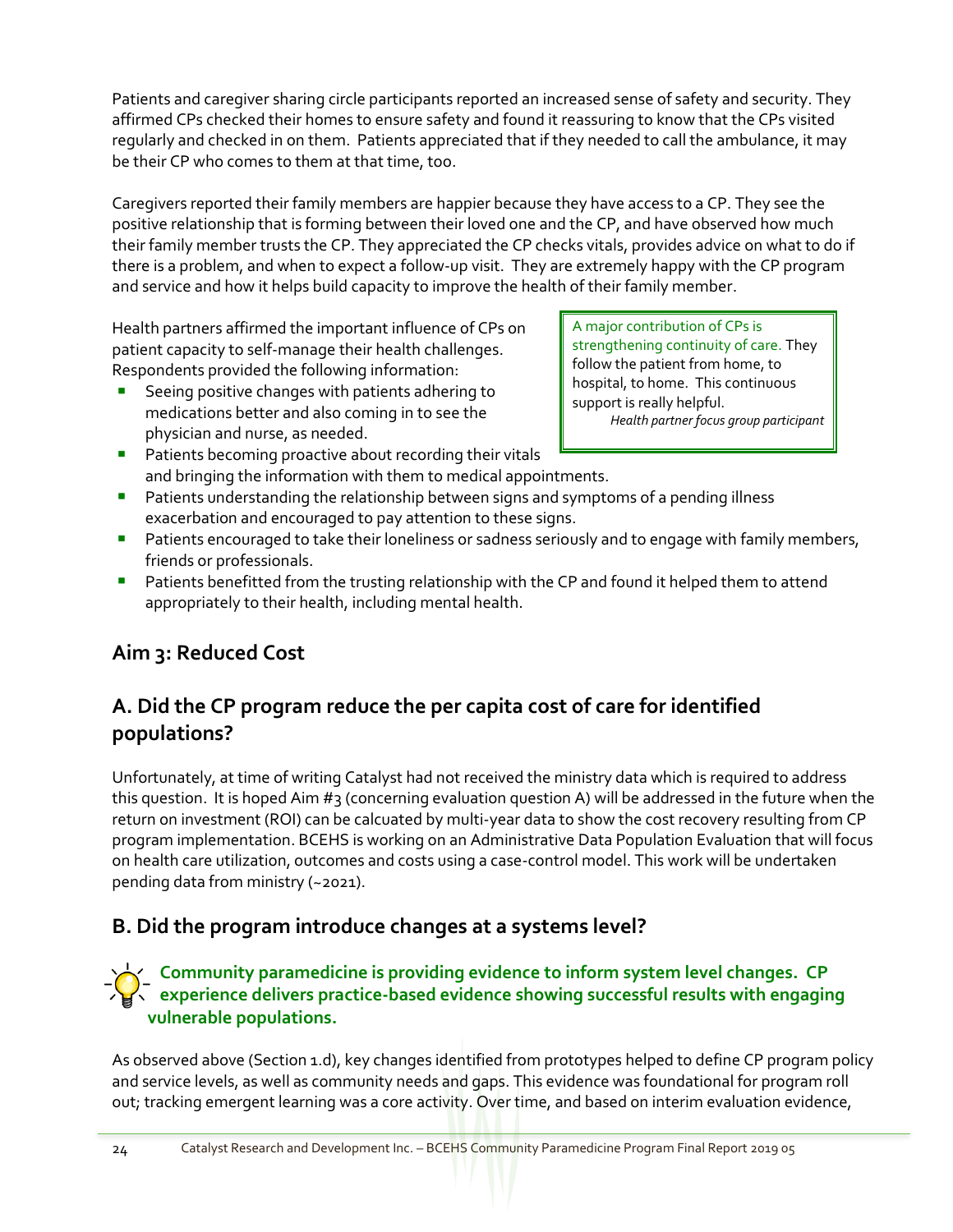new services were added to the CPs' scope (e.g., palliative care and naloxone provision) in order to provide the supports and services relevant to the populations in the local communities.

Health partner respondents highlighted some of the following procedures/ practices informed by the CP program and relevant to health system improvement:

CPs taking time to build relationships creates a pathway for the patient to enter the health system. This evidence (i.e., the value of relationships) needs to be integrated into the practice of other health care providers.

CPs are showing the system how to encourage Indigenous peoples to manage their health challenges and seek services and supports. CPs are achieving these outcomes through active listening, building trust and establishing relationships – and it works. We are seeing more Indigenous people accessing the health system.

Lots of older people think you only go to the hospital to die. CPs support their increased understanding and trust of the health system. They learn it is here for them and can help them for many more reasons.

*Health partner focus group participant*

The addition of this program in the community has redefined the 'uniform' among some community residents. In some cases, uniforms have eroded relationships and trust – but having the CP building relationships with vulnerable community members has built trust. It has helped patients to respond with less tension when talking with someone in a uniform. This is positively impacting the work of all those who wear uniforms.

Health partners summarized their reflections by adding:

We need more CPs. They need to expand their training to do more – such as supporting antibiotic administration. This would relieve the hospital and patients would receive this treatment in their homes.

Our CPs are an integral part of one of the best patient-centred care teams to which I have ever been a part. *Health partner focus group participant*

- We need to ensure our CPs don't burn out.
- CPs need backfill capacity to support sustainability.
- CPs would benefit the community with training in mental health and addictions.

Participants in the key informant interviews have strongly agreed that the introduction of the CP role within BCEHS has advanced integrated, team based primary care in rural communities. They note that this success has been realized in rural communities across the province over the course of just two and a half years. Administrators spoke of the CP role, especially as it provides services within homes, as a needed advancement to fill gaps in services and in being nimble to adjust education to support gaps in service, such as palliative care. Those interviewed speculate that the broader health system is benefitting because of this new service.

Systems level change noted by informants was attributed to the following activities and enablers: the thoughtfully planned and well executed roll-out of the CP program; the strong working relationships developed between the CP program management team and the health authorities; and the ability to do "course corrections" during the early days of the roll-0ut using the prototype communities.

Because of the strong foundation established for this program, CPs developed strong relationships with the primary care teams within the local communities. This facilitated the ability of the CP to go into patient homes and provide the safety checks.

Finally, recruiting local paramedics into the CP position enabled many CPs to start their position with personal and professional relationships. This helped in advancing the integration of services both within the health care sector and beyond it. The CPs were familiar with the communities and were able to find ways to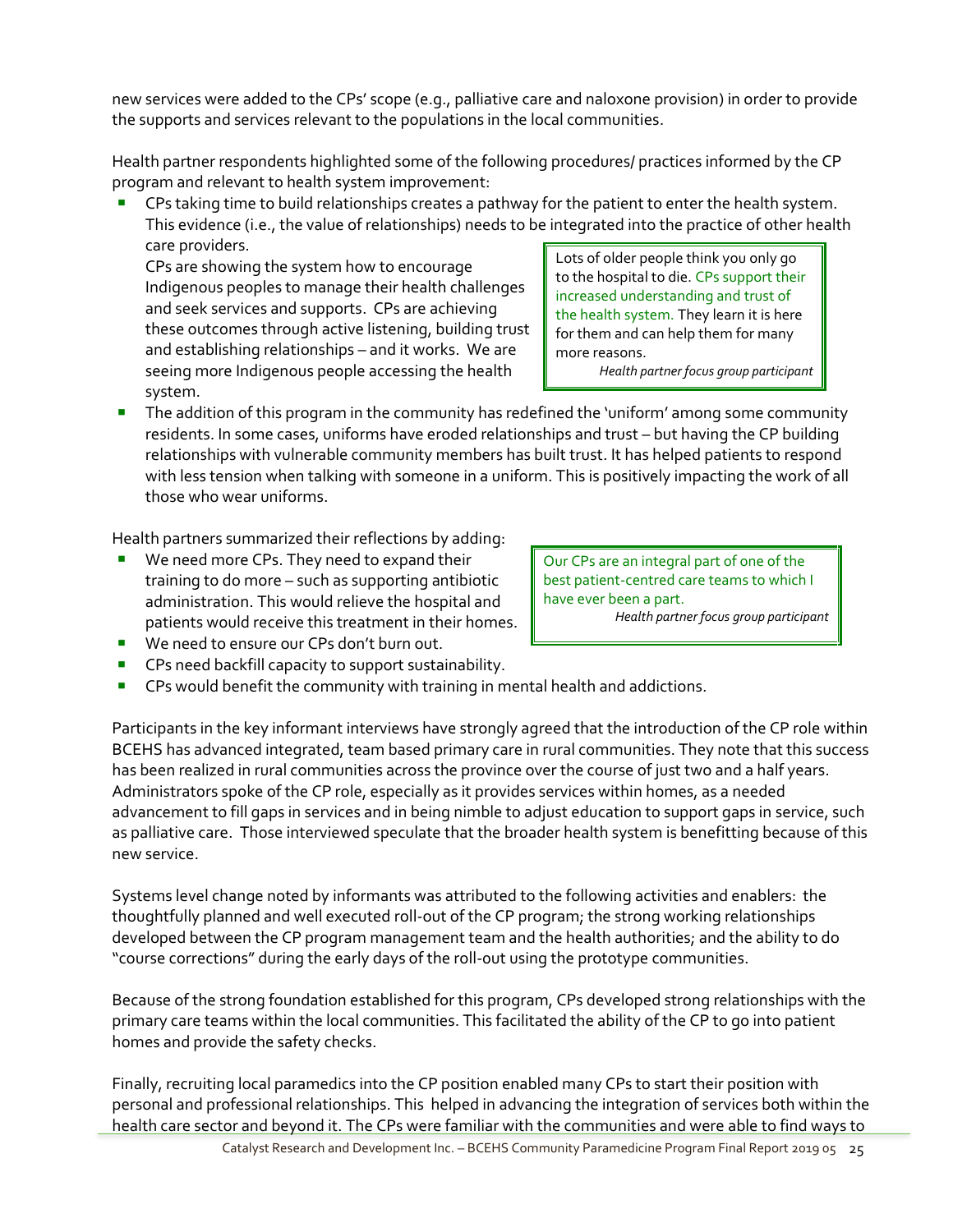integrate their new role into the existing 'ways of working'. A few of the informants said that, although it is quite common for a provincial rollout of new services to have mis-steps, the CP program rollout was relatively smooth. They credited the early ground work done to understand the unique needs of communities, and get the right people for the job.

## **Aim 4: Improved provider work life and well-being**

# **A. Have CPs experienced improved work life and well-being?**

# **Community paramedicine contributes to provider work life and well being**

As noted above, CPs reported, in survey and focus group data, their sense of pride in their work and willingness to continue in the role (Sections 1.a and 1.b). Many reported satisfaction in working with a community and a BCEHS team that is known to them. The CPs have become 'familiar faces' who bring the health system close to the patient – meeting them in their home environments. Most CPs agreed that they found the following professionally rewarding:

- Forming trust based relationships with patients and their caregivers;
- Becoming known in the community across ages and genders as a 'friendly, familiar face';
- **E** Being appreciated as a valuable community member;
- **E** Sharing knowledge in educational sessions with community residents and health team members;
- Becoming an integral part of the local health team;
- **E** Supporting first responders (e.g., paramedics, fire, RCMP) with their knowledge of patients, their homes and neighborhoods, and helping to facilitate efficient, effective responses;
- Enhancing the well-being of the community by facilitating the aging population to stay at home, near to their loved ones;

caring and helpful); and,

CPs need to be full time to accommodate the growing number of patients they see; provide their very important health education sessions; and, participate fully in health team meetings.

*Health partner focus group participant*

CPs are well established here and successful! *Community partner focus group participant*

CPs agreed one of their greatest challenges is having capacity (time and knowledge) to respond to the growing demand for

providing health and prevention information.

Redefining 'the uniform' for vulnerable populations (as

Being invited to events that expanded their reach in

their services and supports. Their patients, community residents and health partners also share this concern.

# **Section 3. Summary and Recommendations**

## **3.1 Summary**

The data presented on the outcomes articulated in the program's Logic Model shows a clear picture of success. The growing achievements of the program have been traced across the previous evaluation reports (March Snapshot Report [2017 03] and the Interim Evaluation Report [2018 01]) and are consolidated in this final report.

Across the evaluation cycle, the CP program team responded to the data gathered across the four years of implementation, as evidenced by a series of adaptations: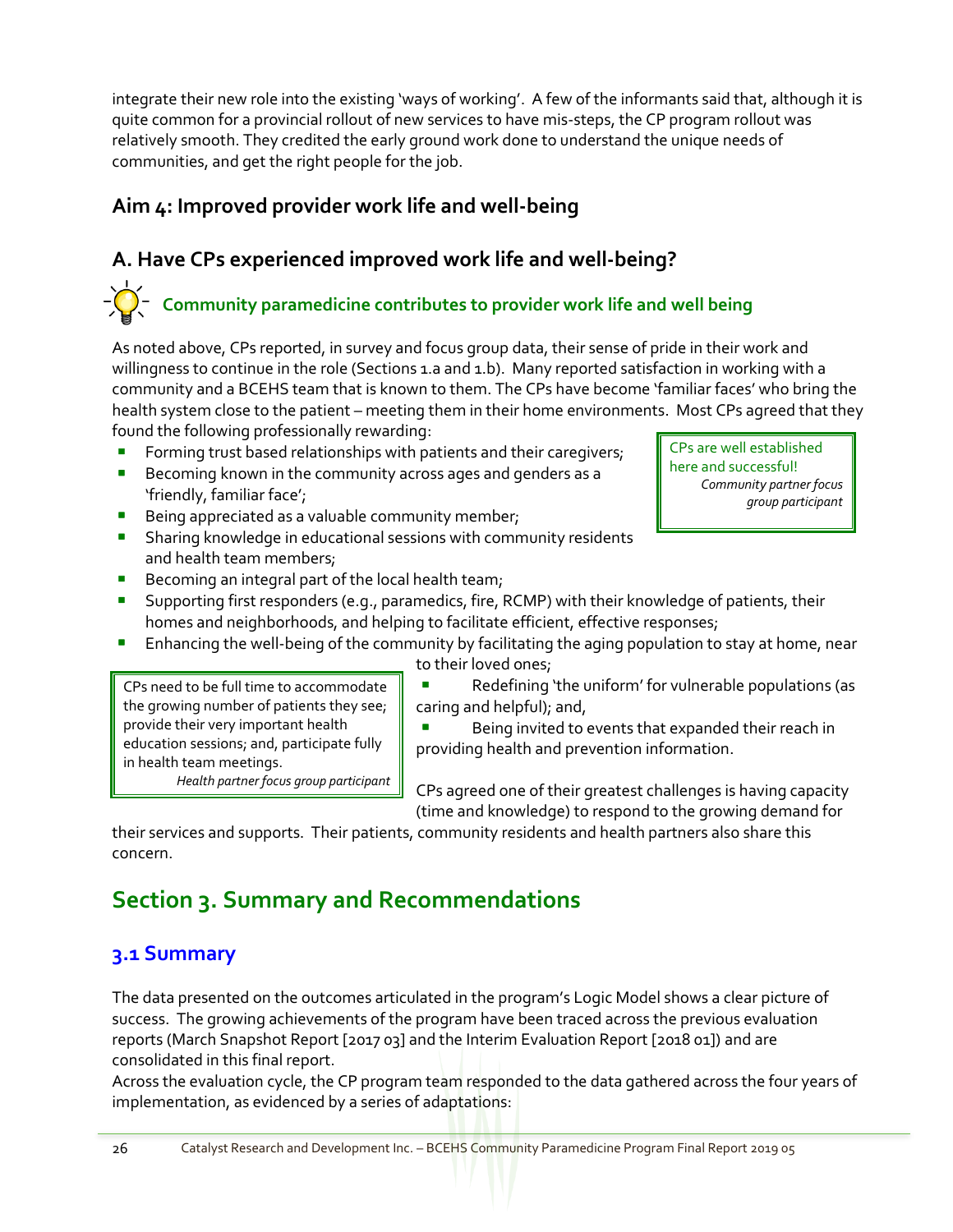- **•** Creating a "Community of Practice" in response to CPs reporting a need for more opportunities to share experiences and discuss ways to improve;
- **Training in palliative care so CPs could better support their patients, as well as learn how to manage** their own grieving when their patients passed away;
- **Training in naloxone therapy as a community-level response to the opioid crisis; and,**
- **■** Webinars for CPs to improve data collection with patients (in response to lower than expected response rates for Interim reporting and ahead of the next challenge

As a result of these improvments, and other efforts to address challenges identified in the evaluation data, the team has established a solid foundation of data capture and utiliztaion to support the longer-term operationalizing of the CP program.

**The data trend is one of clear success for Objective #2 (Bridge health service delivery gaps) and the Program Goal (Deliver care consistent with Quadruple Aim).** Substantial progress was made on Objective #1 (Stabilization of paramedic staffing and augmenting emergency response), though challenges remain. Researchers and practitioners routinely observe the difficulties to recruit and retain skilled professionals in rural and remote (isolated) communities. As with other sectors, the location of the communities is, itself, the barrier in attracting CP staff. These are challenges to be explored further.

Table 5 summarizes progress on particular "enablers" suggested at program inception that were considered key to achieving program success and provides an assessment as to whether these enablers have been realized at this stage of program development.

| #     |                                                                                                        |         | Assessment |          | <b>NOTES</b>                                                                                                                                                 |
|-------|--------------------------------------------------------------------------------------------------------|---------|------------|----------|--------------------------------------------------------------------------------------------------------------------------------------------------------------|
|       | <b>Enabling Factors</b>                                                                                | Partial | Moderate   | Complete |                                                                                                                                                              |
| 1.    | Strong, visible support from project<br>sponsors and regional health<br>authorities.                   |         |            |          | The only area in need of further<br>support is 'PD and Team Learning'.                                                                                       |
| 2.    | Clearly defined scope of practice and<br>effective scope management.                                   |         |            |          |                                                                                                                                                              |
| $3 -$ | Effective relationships among<br>stakeholders and practitioners.                                       |         |            |          |                                                                                                                                                              |
| 4.    | Effective utilization of resources and<br>roles relating to community health<br>service delivery gaps. |         |            |          | Data collected for this report<br>indicates 'complete' but requires<br>triangulation with health system<br>utilization data (e.g., changes to ED<br>visits). |
| $5 -$ | Integration, collaboration in patient-<br>centred care                                                 |         |            |          | This area is limited only by staff time<br>(i.e., not by process).                                                                                           |

#### **Table 5. Enablers that contribute to program success**

Community paramedicine program implementation continues to be a 'good news story'. Table 6 offers a summary of final report learning.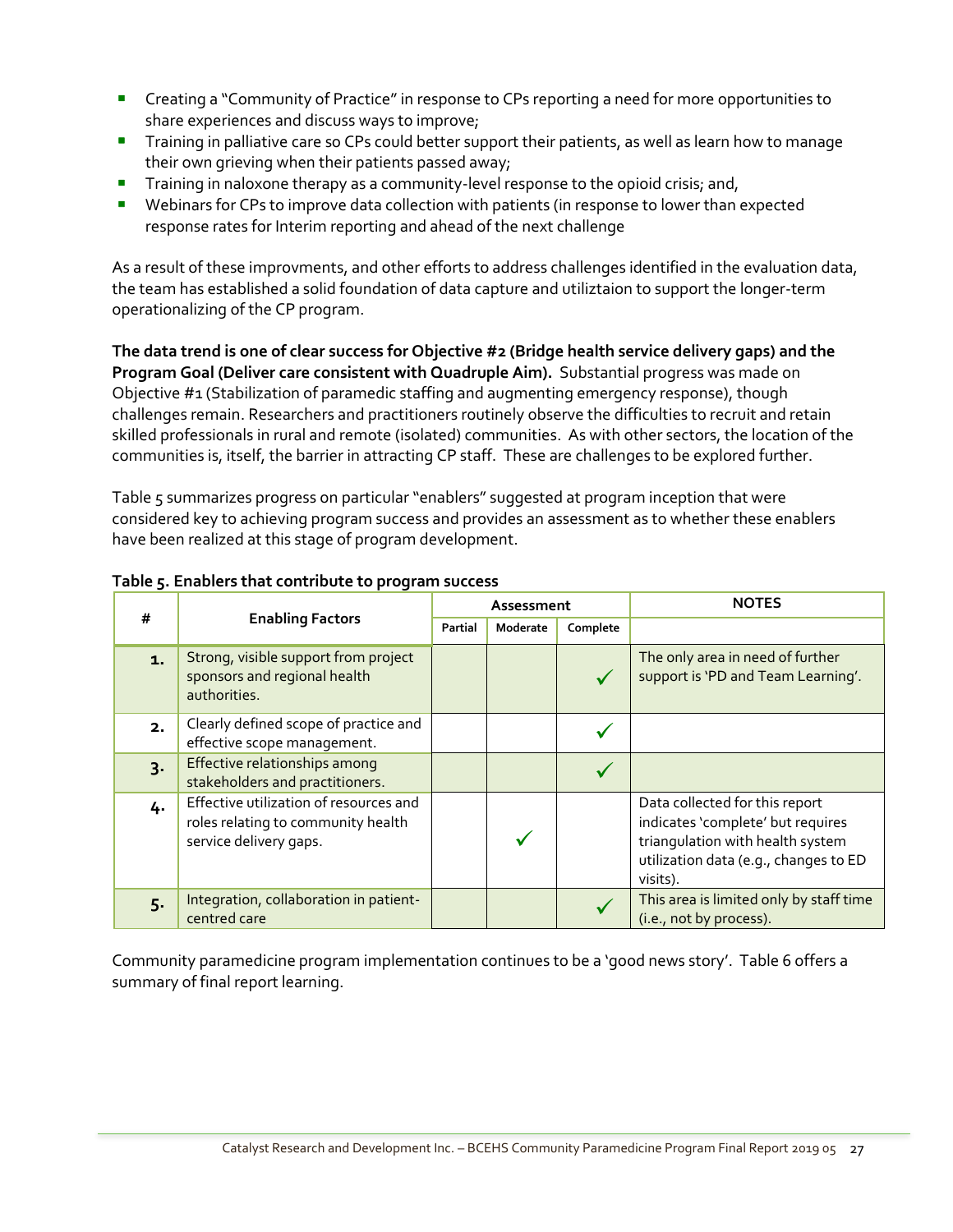#### **Table 6. High-level summary of evaluation findings**

#### **Program Objective #1**

- The program succeeded in attracting and retaining paramedics to work in BC's rural communities by achieving the most successes with locally hired CPs.
- **CPs report the program has provided increased job satisfaction and positively impacted their** professional development.
- CPs routinely collaborate with local health teams and are welcomed participants in community events.
- Community paramedicine has begun to improve emergency response.

#### **Program Objective #2**

- CPs are making strides in bridging health service delivery gaps by working collaboratively with local health teams.
- CPs have positively impacted local community capacity to address health challenges.
- **E** Community paramedicine has helped to establish a new type of health service delivery.

#### **Program Delivery Goal: Quadruple Aim**

- Aim #1: Patients affirmed the success of the program in improving their health experience. Patients affirmed increased access to services and better understanding of their health and wellness.
- Aim #2: Patients noted improved health; health partners and key informants agreed.
- Aim  $#_3$ : Community paramedicine is providing evidence to inform system level changes. CP experience delivers practice-based evidence showing successful results with engaging vulnerable populations.
- Aim #4 Community paramedicine contributes to provider work life and well-being.

# **3.2 Recommendations**

The following recommendations and suggested actions are offered for consideration:

#### **Table 7. Recommendations with Suggested Actions aligned to Program Objectives, Quadruple Aim Components & Evaluation Objectives**

|                                                                                                                                                                                                                                                                                                                                                                                                                                                       | Program<br>Objective | Quadruple Aim<br>Component | <b>Evaluation</b><br><b>Objective</b> |  |
|-------------------------------------------------------------------------------------------------------------------------------------------------------------------------------------------------------------------------------------------------------------------------------------------------------------------------------------------------------------------------------------------------------------------------------------------------------|----------------------|----------------------------|---------------------------------------|--|
| A. CP Practice                                                                                                                                                                                                                                                                                                                                                                                                                                        |                      |                            |                                       |  |
| 1. Continue/strengthen pre-service and in-service supports for learning and<br>practice change.                                                                                                                                                                                                                                                                                                                                                       | $\overline{2}$       | 1, 2, 4                    | $\overline{\mathbf{2}}$               |  |
| The CP Program Management Team has developed effective means to support the complex transition from<br>recruitment to successful CP (Orientation, CP Mentors and Community of Practice). Additional supports were<br>developed to enable CPs to work effectively in new priority areas such as palliative care, and with new tools such as<br>HHM. Continue to equip CPs to meet emerging patient needs and system priorities, such as mental health. |                      |                            |                                       |  |
| 2. Continue to work with key stakeholders to address factors (identified in<br>this report and elsewhere) that limit CP effectiveness, efficiency and<br>sustainability.                                                                                                                                                                                                                                                                              | 1, 2                 | 1, 2, 4                    | 3, 4, 5                               |  |
| Engage Unit chiefs, CPs and Mentors, policy/decision-makers and community partners to resolve concerns such as<br>station-level supervision and practice support kilo shift complexities challenges of part-time employment (ys full-                                                                                                                                                                                                                 |                      |                            |                                       |  |

station-level supervision and practice support, kilo shift complexities, challenges of part-time employment (vs. fulltime positions in some locations), and c0-location in First Nation communities.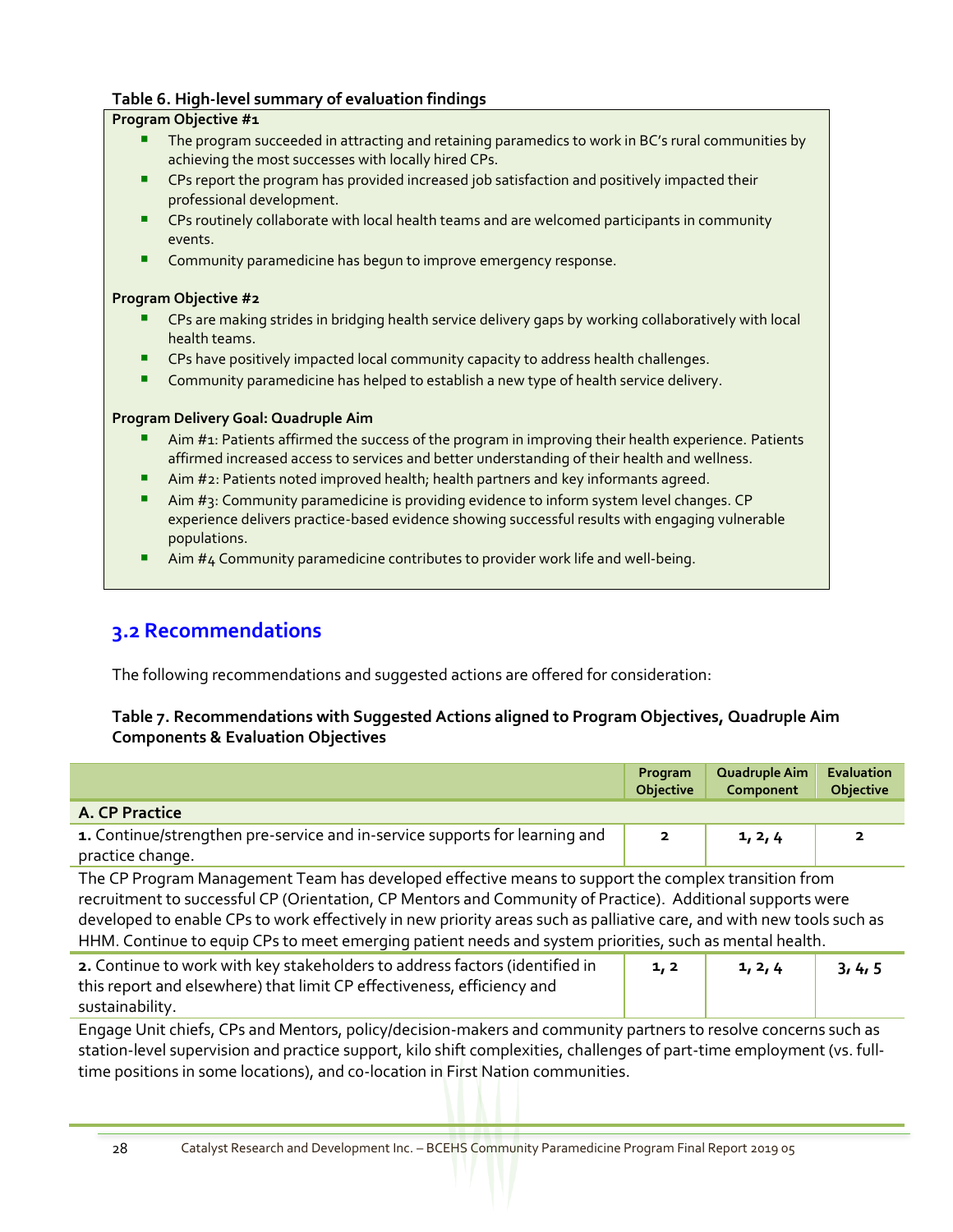| <b>B. CP Program Management Team</b>                                                                                                                                                                                                                                                                                                                                                                                                                                                                                                                                                                                                                                          |      |            |                         |  |  |  |
|-------------------------------------------------------------------------------------------------------------------------------------------------------------------------------------------------------------------------------------------------------------------------------------------------------------------------------------------------------------------------------------------------------------------------------------------------------------------------------------------------------------------------------------------------------------------------------------------------------------------------------------------------------------------------------|------|------------|-------------------------|--|--|--|
| 1. Create plans for moving the findings and recommendations of this report<br>to action.                                                                                                                                                                                                                                                                                                                                                                                                                                                                                                                                                                                      | 1, 2 | 1, 2, 4    | 2, 3, 4, 5              |  |  |  |
| Integrate these findings and recommendations with insights gathered from other experiences and create a plan to<br>operationally address the challenges and opportunities, and improve the program, CP practices and supportive<br>policies.                                                                                                                                                                                                                                                                                                                                                                                                                                  |      |            |                         |  |  |  |
| 2. Plan for sustaining Community Paramedicine in BC.                                                                                                                                                                                                                                                                                                                                                                                                                                                                                                                                                                                                                          | 1, 2 | 1, 2, 4    | 2, 4                    |  |  |  |
| Although CP is a sound program, it is vulnerable to external pressures that could limit growth and impact in the<br>future. Determine the leadership, structures and policies needed to sustain and improve the CP program generally<br>and take advantage of opportunities for learning and informing practices.                                                                                                                                                                                                                                                                                                                                                             |      |            |                         |  |  |  |
| C. Evaluation and Knowledge Utilization                                                                                                                                                                                                                                                                                                                                                                                                                                                                                                                                                                                                                                       |      |            |                         |  |  |  |
| 1. Continue to improve evaluation for informing practices and policies, and<br>1, 2<br>1, 2, 3, 4<br>accountability.                                                                                                                                                                                                                                                                                                                                                                                                                                                                                                                                                          |      |            |                         |  |  |  |
| The team has capacity for getting quality data for actionable results. Engage key implementers (i.e., CPs, CP<br>Mentors, and Unit Chiefs), Evaluation Advisory Committee members and other champions in identifying key<br>questions, enhancing survey data quality and collection, accessing provincial data, mobilizing knowledge and<br>utilizing findings. Progress has been made in engaging patients - the direct beneficiaries and key stakeholders -in<br>program evaluation. The ability to continually gather patient insights and measure their outcomes will be essential<br>to improving service, creating support structures and policies, and sustainability. |      |            |                         |  |  |  |
| 2. Update the evaluation framework, including logic and key evaluation<br>questions                                                                                                                                                                                                                                                                                                                                                                                                                                                                                                                                                                                           | 1, 2 | 1, 2, 3, 4 | 1, 3                    |  |  |  |
| Evaluation documents often become dated and should be refreshed every three to five years to ensure continued<br>strong alignment to provincial and national strategies.                                                                                                                                                                                                                                                                                                                                                                                                                                                                                                      |      |            |                         |  |  |  |
| 3. Refine evaluation of the Quadruple Aim components.                                                                                                                                                                                                                                                                                                                                                                                                                                                                                                                                                                                                                         | 1, 2 | 1, 2, 3, 4 | $\overline{\mathbf{2}}$ |  |  |  |
| This program is demonstrating success in components $#_1$ , $#_3$ , and $#_4$ . It is possible to obtain quality data on patient<br>health and costs for outcomes achieved, and will likely be necessary for sustaining the program, but this will require<br>partners' commitment.                                                                                                                                                                                                                                                                                                                                                                                           |      |            |                         |  |  |  |

In conclusion, BCEHS and its partners have successfully designed and implemented a program that has demonstrated its ability to collaboratively and innovatively fill health care gaps in rural/remote parts of British Columbia while at the same time, creating a sustainable career opportunity for paramedics. A strong foundation has been set as the program matures.

Through the evidence collected for this evaluation, results demonstrate that CPs have spent time developing meaningful relationships with partners, in both the community and health sectors, and have used their newly acquired skills and training, particularly in the area of chronic disease management, to work in ways to suit both the local community context as well as to respond in impactful ways to the needs of patients. By continuing to seek out multiple lines of feedback using a variety of strategies (e.g., Community of Practice, mentorship strategies, ongoing CP experience surveys, patient experience surveys), the program and its management can continue to stay nimble and responsive to emerging health needs. Such insight will also alert it to new opportunities for expansion.

Finally, by playing an active role in engaging in evaluative thinking, BCEHS has demonstrated its own ability to learn and use knowledge to improve effectiveness. CP is a success story and lessons from this evaluation provide insight into how this program can be strengthened and thoughtfully sustained.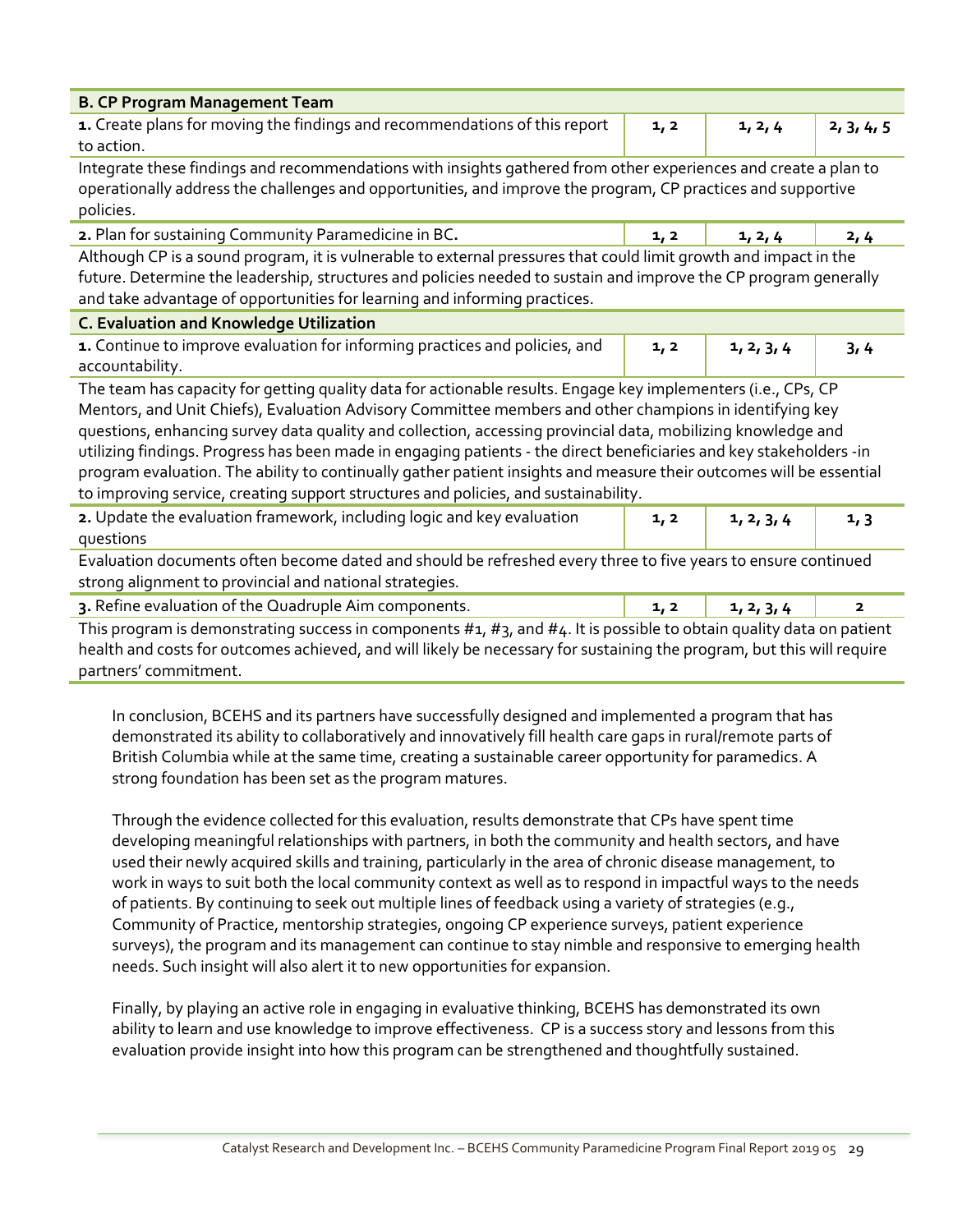# **Appendix 1. Evaluation Methodology**

# **Evaluation Background and Approach**

This evaluation provides a mixed method data collection process (using both quantitative and qualitative data) and accesses multiple lines of evidence (i.e., perceptions of: CPs, stakeholders involved in the implementation, and patients [health outcomes and experience]). Mixed methods ensure robust triangulation of implementation evidence, across eight lines of evidence.

Note that full data reports are available in the Technical Report (2019) created for this evaluation.



#### **Figure 1. Data Collection**

Primary data captured for this final report (up to January 30, 2019) derives from those respondents who meet the following criteria:

- **Pre/Post Orientation Survey**: CP respondents with a six-month time period elapsing between the pre and the post completion;
- **EXP Experience Survey**: CP respondents with a minimum of six months CP work in field and reported as Wave  $1$  (W<sub>1</sub>) and Wave  $2$  (W<sub>2</sub>);<sup>31</sup>
- **EQ 5D5L:**<sup>32</sup> Patients who had a minimum of two visits with the CP, with a minimum of six weeks between Time  $1$  (T<sub>1</sub>) and Time  $2$  (T<sub>2</sub>);
- **Patient Experience Survey:** with respondents who have received CP services and supports with a 6 month period of time (April to September 2018);
- Key Informant Interviews: with stakeholders (n=6) and one "mini focus group" (n=3) who had knowledge of the implementation process of the community paramedicine program; and,

32 EQ 5D is a patient outcome measure survey (self-report).

 $31$  Note that some W1 respondents may also have completed W2 in order to capture their longer-term experience with the program.

<sup>30</sup> Catalyst Research and Development Inc. – BCEHS Community Paramedicine Program Final Report 2019 05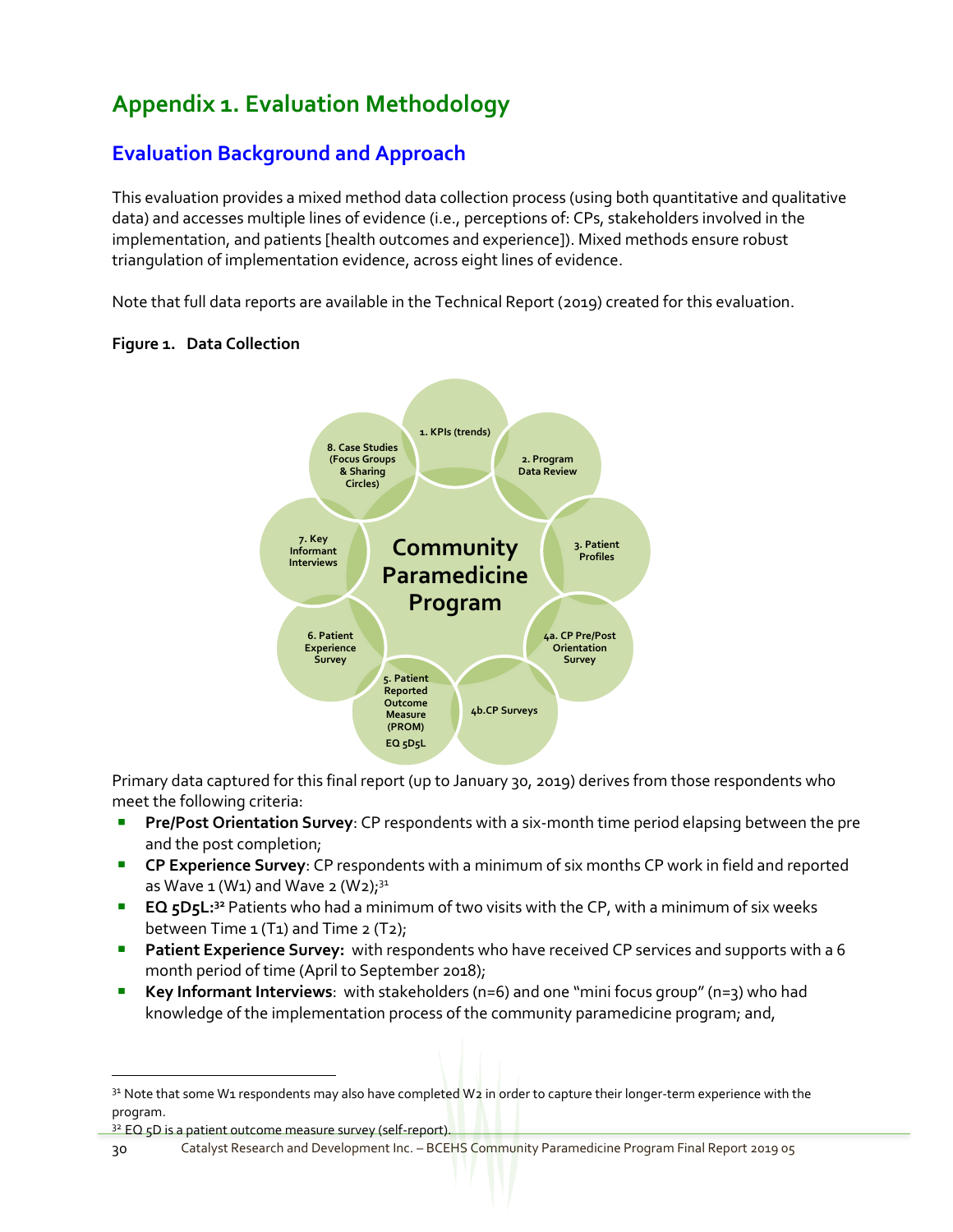**Case Studies (focus groups and patient sharing circles):** with CPs, community stakeholders, local health teams and patients who have participated in the program and/or received CP services and supports.

## **Description**

- **1. Key Performance Indicators** (KPIs): The KPIs for this program (approved by EAC in September 2016) are as follows:
	- **a. CP Services by type:**
		- # CP services provided (overall) and by "unique" patients
		- **■** # Patients seen by condition (diabetes, heart failure, and COPD)
		- $\blacksquare$  # CP services requested, broken down by type (high level)
		- # Community events attended
	- **b. Access to CP services:**
		- $\blacksquare$  # Days from time of booking to first meeting with patient
	- **c. CP services adequate for services requested:**
		- $\blacksquare$  # and % of events CPs unable to attend due to capacity constraints
		- # Declined referrals (due to scope limitations)
		- # Days from time of booking to first meeting with patient
	- **d. Health system outcomes (exploratory):** Since inception, the program and evaluation teams have been working with the Ministry representatives to access data to explore whether the implementation of CPs had an impact on acute services. Specifically, we have requested metrics on ED visits (aggregate, seven days post initial visit with CP) by three patient types: diabetics, heart failure, and COPD.

The CP program has been reporting these KPIs (a, b and c, above) in their CP regular bi-monthly updates. This report forms part of the program's bi-monthly update to the health authorities served by CPs across the program's cycle. The data is reported in aggregate and shows trends over time, in this final report.

- **2. Program Data**: The data for this final report covers the period of January 2016 December 31, 2018, and is reported in aggregate. Data will cover information about those who have completed the orientation program to take on the role of CPs, as well as the types of services delivered by CPs. Data included in this report are:
	- **a. Program Statistics:**
		- $\blacksquare$  # Referrals, by whom
		- $\blacksquare$  # Services provided by condition, by type (detailed)
		- # Community events attended by CPs, by topic
	- **b. Staffing Statistics:**
		- $\blacksquare$  # CP positions
		- $\blacksquare$  # Part-time positions
	- **c. Community Statistics:**
		- # Communities selected to receive CP services
		- $\blacksquare$  # Communities with CPs in field
- **3. Patient Profiles:** This information includes the age, gender, primary language spoken at home, and coinhabitants (supports) living with the patient. In addition, we have summarized the health services delivered to the patients served by CPs from January 1, 2016 to December 31, 2018.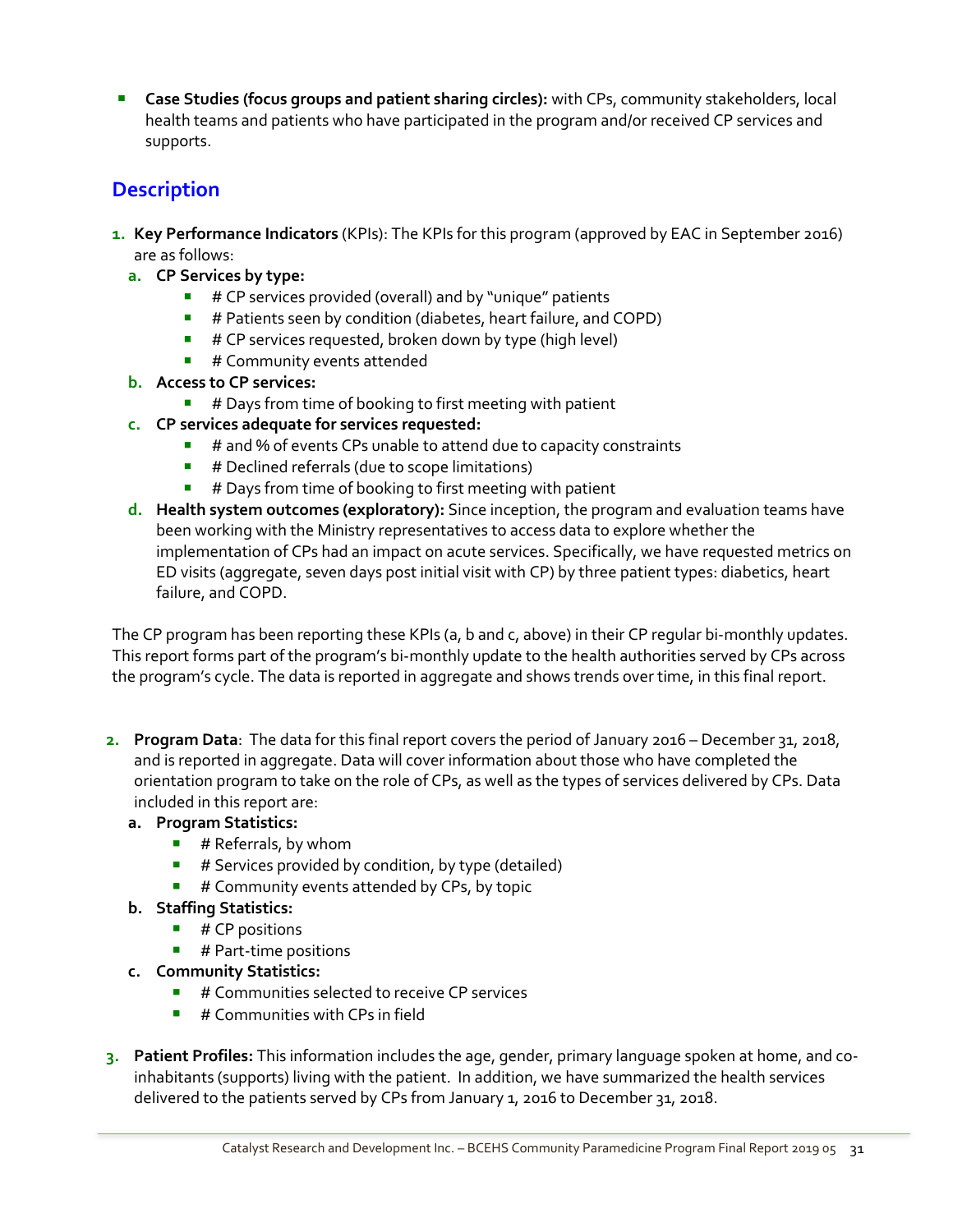#### **4. CP Surveys (two types)**:

- **a. PrePost Orientation Surveys:** The CPs completed the 'Pre' survey before starting the Orientation program. The 'Post' survey was completed after six months of practice within the expanded scope of practice. The survey captured knowledge / skills / confidence data relating to the four learning areas of: falls risk assessment; chronic disease monitoring; supporting medication self-management; and health system navigation. The data is reported as matched pairs; for the interim report we had n=15 pairs of data (from the prototype and Northern Health communities, only). Note that at pre-survey data collection n=41 surveys were completed, indicating a 36% response rate at post-survey completion. For this summative report, the data is reported as matched pairs, with n=15 pairs of data. A total of n=76 pre-surveys were completed, indicating a 20% response rate at post-survey completion.
- **b. CP Experience Survey:** The CPs completed this online survey after a minimum of six months experience in the field and the data was captured in two waves, with the second being in 2018 11, for this report. The survey captures CPs' experience in the following domains: recruitment; professional development and team learning; design and delivery; collaboration and continuity of care; patient work; community engagement; and job satisfaction. W1 data was completed by n=28 respondents (from the prototype and Northern Health communities [2017 11]) and represents a 100% response rate. This data was used to inform Interim Reporting and is not included in this report. W2 data was completed by n=94 (of a possible 104 CPs) with a 90% response rate.
- **5. Patient Outcome Measure Survey:** Obtaining patient reported outcome measures (PROMs) is one of the Quadruple Aim measures. Data is derived from the EQ-5DL survey, a validated tool that captures patient self-reported health outcomes. This survey was administered during home visits with clients at Time 1 (T1) and, a minimum of six weeks later, Time 2 (T2). For this report we have matched data from n=140 clients during the second wave of administration (Sep2017 – December 2018).
- **6. Patient Experience Survey:** A short 10-question patient experience survey was administered by phone to those receiving CP services over the past 6-month period. Either the patient or their family member was asked to complete the survey. Questions from the survey were drawn from the Health Quality Council of Alberta Home Care Client experience survey (2015 version) as well the Toronto Community Paramedic Survey (2015).
- **7. Key Informant Interviews (KIIs):** Interviews were undertaken with key stakeholders who could provide an assessment of how well the program has delivered on its strategic goals and objectives at both a provincial and regional level. This data is intended to support decision-making about further development of the program. A total 9 individuals were interviewed for this report; three participated in a "mini" focus group.
- **8. Case Studies:** Three (3) case studies were implemented in communities purposively selected by the CP program management team to ensure inclusion of three different Health Authorities and community diversity. The locations selected were Hazelton (Northern Health), Anahim Lake (Interior Health) and Ucluelet (Island Health). The evaluation consultants spent one day at each community and collected qualitative data from three groups of key program stakeholders, using a focus group methodology:
	- BCEHS Team: including CPs, Paramedics, Unit Chiefs, District Manager
	- Community stakeholders: including town counselors, mayors, Indigenous leaders, RCMP
	- Community Health Partners: including head nurses, nurses, physicians, Indigenous health service providers, community nurses, FNHA nurse